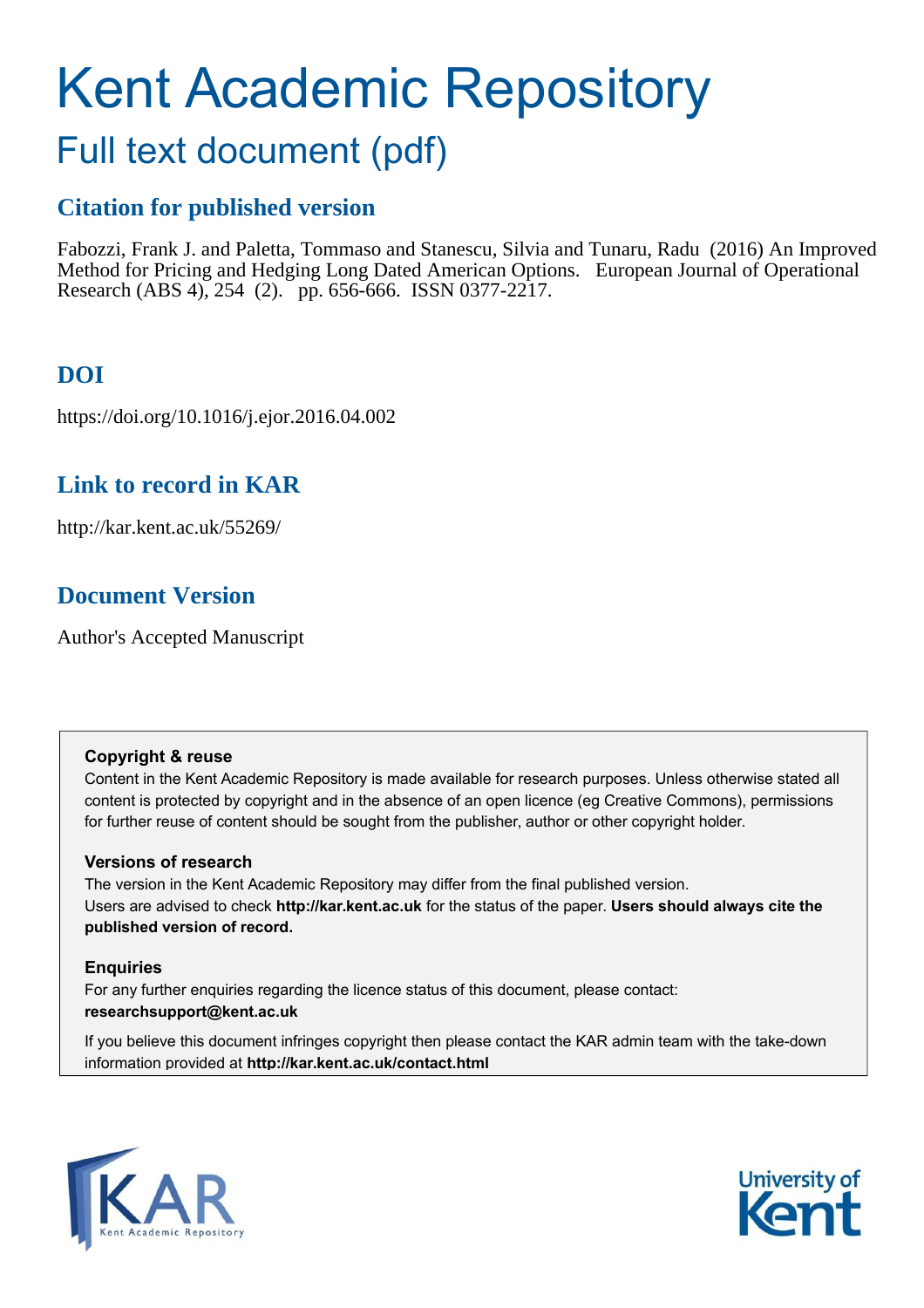## An Improved Method for Pricing and Hedging Long Dated American Options

Frank J. Fabozzi<sup>a,∗</sup>, Tommaso Paletta<sup>b</sup>, Silvia Stanescu<sup>c</sup>, Radu Tunaru<sup>d</sup>

<sup>a</sup>EDHEC Business School, BP3116 06202 Nice cedex 3 - France  $b$ Business School, University of Kent, Canterbury CT2 7PE, UK  $c$ Business School, University of Kent, Canterbury CT2 7PE, UK <sup>d</sup>Business School, University of Kent, Canterbury CT2 7PE, UK

#### Abstract

The majority of quasi-analytic pricing methods for American options are efficient near maturity but are prone to larger errors when time-to-maturity increases. We introduce a new methodology to increase the accuracy of almost any existing quasi-analytic approach in pricing long-maturity American options. The new methodology, called the "extension-method", relies on an approximation of the optimal exercise price near the beginning of the contract combined with existing pricing approaches so that the maturity range for which small errors are attainable is extended. Our method retains the quasi-analytic nature of the methods it improves. Generic quasi-analytic formulae for the price of an American put as well as for its hedging parameter are derived. Our scenarios-based numerical study indicates that our method considerably improves both the pricing and the hedging performance of a number of established approaches for a wide range of maturities. The superiority of this approach is illustrated with real financial data by considering S&P  $100^{TM}$  LEAPS<sup>®</sup> options traded from January 2008 to May 2015.

Keywords: American options, Optimal exercise price, Quasi-analytic method, Delta-hedging, LEAPS

JEL G13, C63

<sup>∗</sup>Corresponding author. e-mail: frank.fabozzi@edhec.edu and fabozzi321@aol.com, Tel:+001 215 598-8924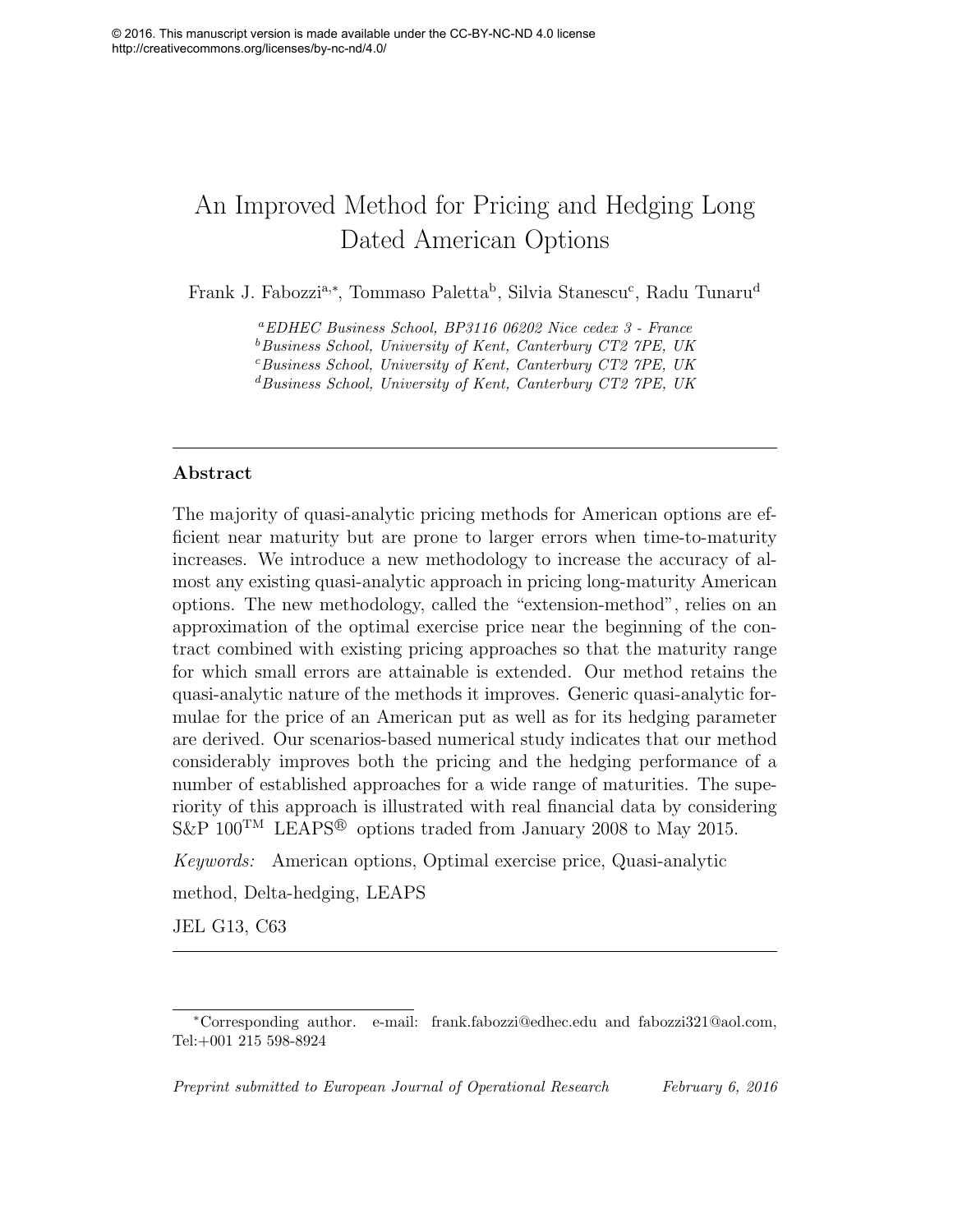## An Improved Method for Pricing and Hedging Long Dated American Options

#### 1. Introduction

The problem of pricing American options has been widely examined in the last 40 years. The main challenge is due to the fact that the American optionality requires the selection of the optimal exercise price (henceforth, OEP) together with the valuation of the contingent claim. Several types of approximation approaches have been proposed in the literature to solve this problem. Within the broad class of approximation methods, in this paper we focus on the quasi-analytic methods consisting of analytic formulae that require at most a reasonably small number of numerical solutions of integral equations. The first method in this subclass is described in [Geske](#page-21-0) [and Johnson \(1984\)](#page-21-0), who used a portfolio of compound European options to replicate the early exercise feature of American options. [Bunch and Johnson](#page-20-0) [\(1992\)](#page-20-0) improved the efficiency of the Geske-Johnson method by optimally locating the exercise points and showed that most of the time only two – and in a few cases for deep-in-the-money options only three – early-exercise dates including maturity are required. The quadratic approximation in [Barone-](#page-20-1)[Adesi and Whaley \(1987\)](#page-20-1) gives an approximated solution of the Black-Scholes partial differential equation in closed form. This method, extremely fast and accurate for very short and very long maturities, has been refined by [Ju and](#page-22-0) [Zhong \(1999\)](#page-22-0) including a second-order extension that improves accuracy for middle-term maturities. Subsequently, [Li \(2010a\)](#page-22-1) further refined the Ju-Zhong method by a more careful use of the smooth pasting condition for American options. Their method results in a more precise estimation of the OEP. However, the approximations in [Barone-Adesi and Whaley \(1987\)](#page-20-1), [Ju](#page-22-0)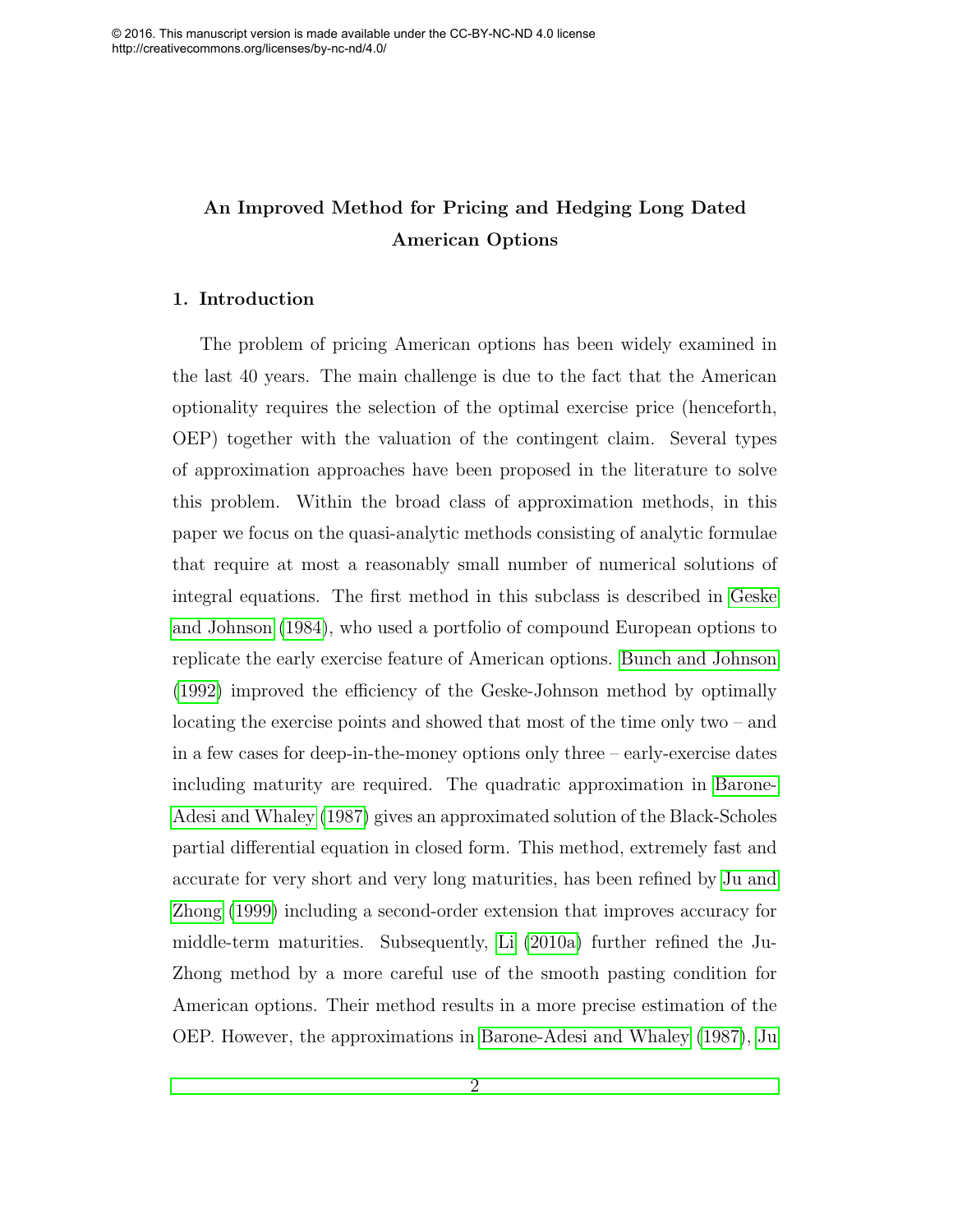[and Zhong \(1999\)](#page-22-0) and [Li \(2010a\)](#page-22-1) have the limitation that the pricing error cannot be controlled, that is, these methods are not convergent to the "true" price because they cannot be made more precise by including additional terms. [Ju \(1998\)](#page-22-2) proposed a piecewise exponential function for the OEP.

An important step in the American option pricing literature was the result of [Kim \(1990\)](#page-22-3) and [Carr et al. \(1992\)](#page-20-2), who derived an implicit-form integral equation for the OEP. Hence, the pricing of American options can be reduced to identifying the OEP efficiently. Ibanez  $(2003)$  modified Kim's method to guarantee that the prices monotonically converge to the true prices when the number of time steps increases. [Kim et al. \(2013\)](#page-22-4), based on an idea from [Little et al. \(2000\)](#page-23-0), transformed the integral equation into a numerical functional form with respect to the optimal exercise boundary, and subsequently constructed an iterative method to calculate the boundary as a fixed point of the functional. Recently, [Broadie and Detemple \(1996\)](#page-20-3), [Laprise et al. \(2006\)](#page-22-5) and [Chung et al. \(2010\)](#page-21-2) proposed tight quasi-analytic bounds for American options. Additionally, [Chockalingam and Muthuraman \(2015\)](#page-21-3) employed the approximate moving boundaries method which iteratively finds an approximation of the OEP and Chockalingam and Feng  $(2015)$  extended on Ibáñez [and Paraskevopoulos \(2011\)](#page-22-6) to investigate the cost of a suboptimal OEP.

Almost all the methods may produce large pricing errors for long-maturity options since the convergence to the "true" price depends on the decrease of the size of the time-step (i.e. early exercise dates) or, equivalently, on the increase in the number of iterations. However, an increase in the number of iterations makes these methods rapidly inefficient. In Table  $1$  – see rows 'Std', which contain the results for the 'standard' versus rows 'Ext', the 'extended' version of the methods – the performance of several pricing methods is reported with respect to the mean absolute percentage error, MAPE, for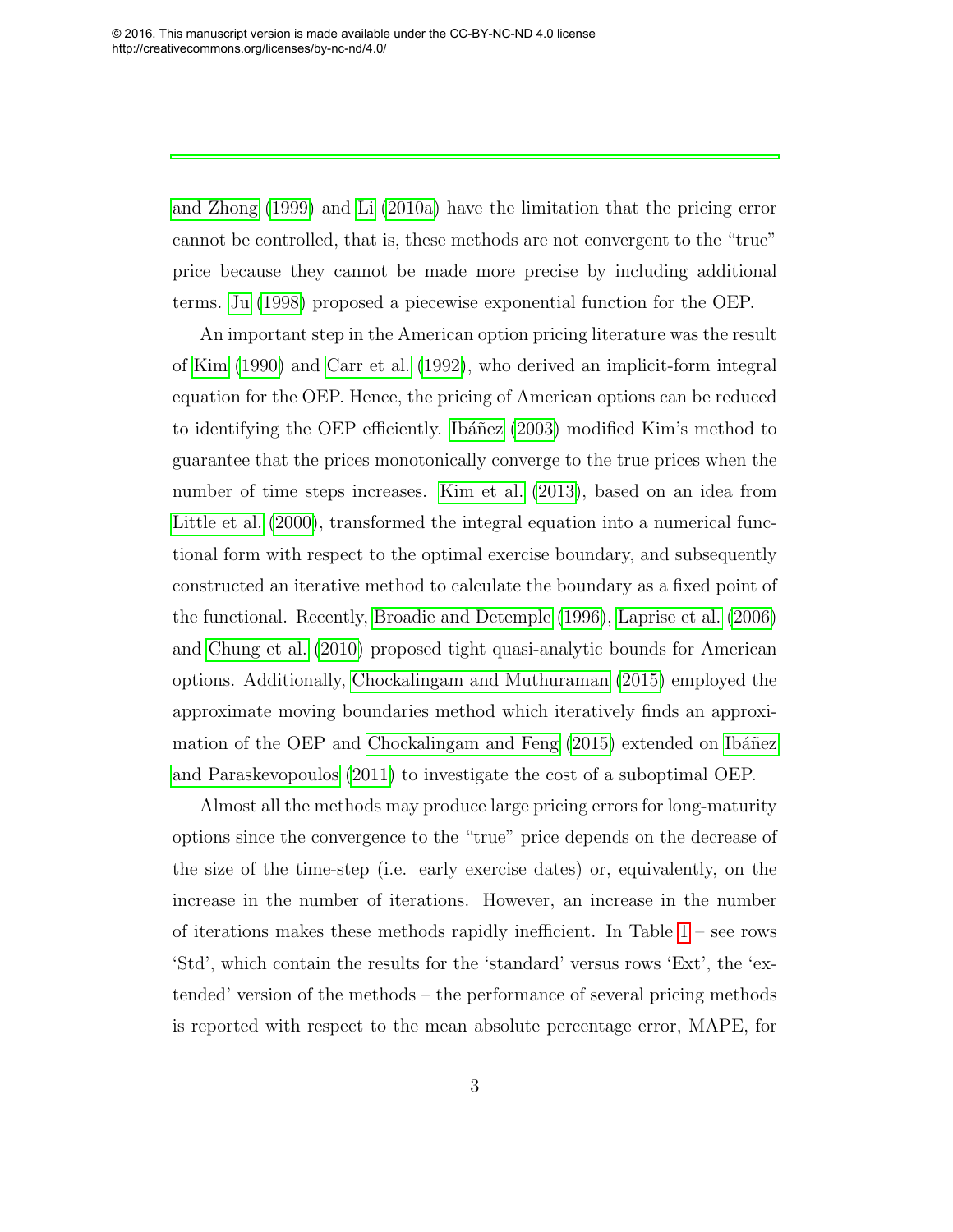maturities ranging from less than six months to between four and a half and five years. All the methods considered were selected because they perform very well for short maturities as reported by several other studies.<sup>[1](#page-0-0)</sup>

In this paper, we propose a quasi-analytic approach that aims to improve the performance of existing methods in pricing and hedging long-maturity options. The new approach, which we call the "extension method", relies on the fact that the OEP is independent of the current underlying asset price. The state space is divided into the continuation and the exercise regions, which are precisely separated by the OEP. In the following, in a novel way each option's time-to-maturity is divided into two components according to the closeness to the maturity date. We use a constant approximation function<sup>[2](#page-0-0)</sup> for the first part of the option life and existing pricing methods (with their associated estimation for the OEPs) for the second part (see Figure [1\)](#page-31-0). The division of time to maturity and OEP profile is marked by a time-point  $t_x$ . The value of  $t_x$  is determined by performing several empirical trials and, although it is dependent on the quasi-method, our results in Figure 2 suggest that  $t_x/T$  is around 0.5, although for [Ju and Zhong \(1999\)](#page-22-0)  $t_x/T = 0.3$  and for Ibáñez (2003)  $t_x/T = 0.35$ .

<span id="page-4-1"></span><span id="page-4-0"></span>Under the proposed extension methodology, the option price is equal to the sum of the expected discounted-payoff from the first part of the option life and the expected discounted-payoff from the second part, conditioned on not exercising the option in the first part. We derive formulae for the American put price and also for the corresponding hedging parameters.[3](#page-0-0) We

<sup>&</sup>lt;sup>1</sup>The comparison is done by using the studies reported in Table 1.

 $2$ The fact that the OEP becomes constant for long maturities helps to iterative methods as well; since the boundary at time  $t_n$  is a good starting point for the boundary at  $t_{n-1}$ . We thank an anonymous referee for making this point.

<sup>&</sup>lt;sup>3</sup>The formulae are given in the on-line appendix.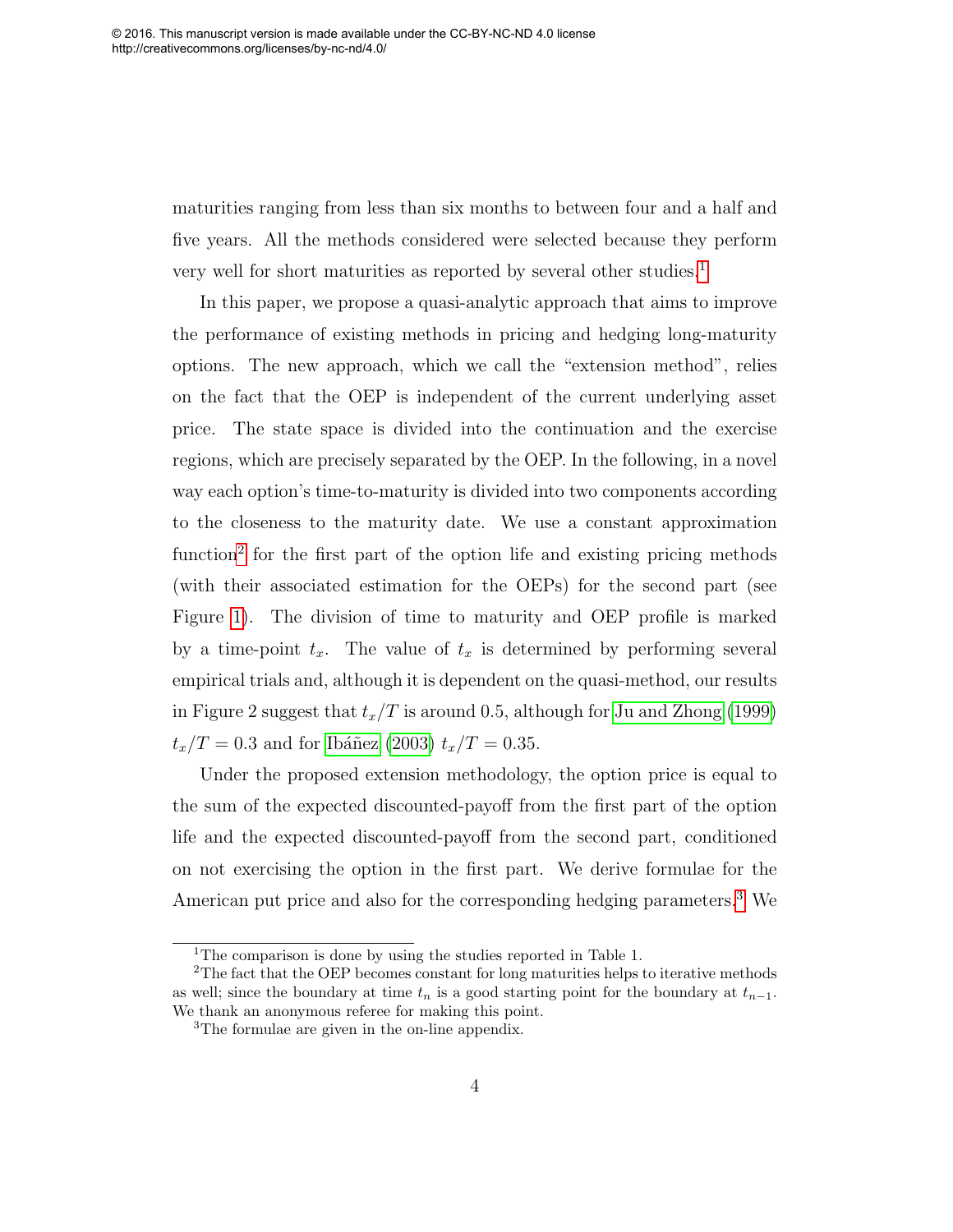<span id="page-5-0"></span>also prove the convergence of the American put option price obtained with our proposed extension method to the perpetual put price when maturity increases infinitely. An extensive scenario-based study is carried-out showing that, when compared with established quasi-analytic methods, the new method leads to sizeable improvements in pricing and hedging American options, especially for longer maturities where existing methods generally fail. Then, we show that the extension method also improves the existing methodologies when applied to real data, LEAPS<sup>®</sup> options on the S&P  $100^{TM}$  index between 2 January 2008 and 29 May 2015.

The remainder of the paper is organized as follows. Section [2](#page-4-0) describes the modelling framework. The main theoretical results are discussed in Section [3](#page-6-0) where the closed-form pricing and hedging formulae are derived. Section [4](#page-10-0) is a numerical scenarios-based study of the pricing and hedging performance of the extension method. Section [5](#page-16-0) reports the pricing performance over the  $S\&P$  100<sup>TM</sup> LEAPS<sup>®</sup> options and Section [6](#page-19-0) concludes.

#### 2. Modelling framework

All modelling referring to American option pricing in this paper is done assuming that, under the risk-neutral measure  $\mathbb{Q}$ , the dynamics of the underlying stock  $S$  is given by:

$$
dS_t = (r - \delta)S_t dt + \sigma S_t dW_t, t \ge t_0
$$
\n<sup>(1)</sup>

where r is the risk-free rate and  $\delta$  is the annual dividend yield with continuous compounding. For simplicity, the difference  $r - \delta$  is denoted henceforth by b and  $\{W_t\}_{t\geq t_0}$  refers to a Wiener process under the martingale measure Q. Without any loss of generality, we only consider the case of American put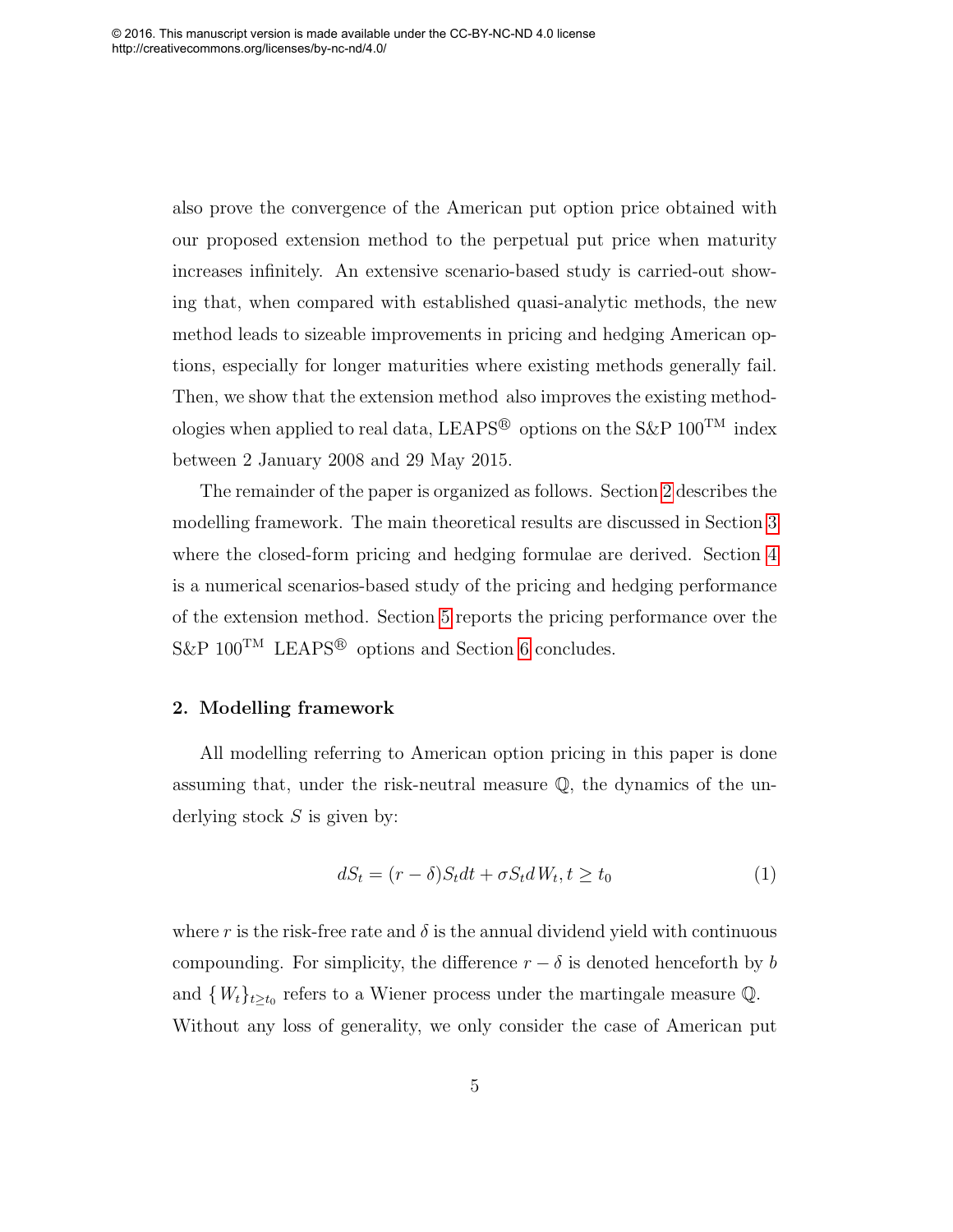options.<sup>[4](#page-0-0)</sup> The OEP of the American put option with maturity  $T$  and strike price K is a continuous function, see Jacka  $(1991)$ , non-decreasing with respect to time, with limiting value for  $t \to T$  equal to  $\min\{K, rK/\delta\}$  when dividends are paid at the rate  $\delta$ , and bounded below by the optimal exercise price of the perpetual put option,  $S_f^{\infty}$ , where

$$
S_f^{\infty} = \frac{\beta}{\beta - 1} K,\tag{2}
$$

with  $\beta = \left(\frac{1}{2} - \frac{b}{\sigma^2}\right)$  $\frac{b}{\sigma^2}\big)-\sqrt{\big(\frac{1}{2}-\frac{b}{\sigma^2}}$  $\left(\frac{b}{\sigma^2}\right)^2 + 2\frac{r}{\sigma^2}$ . [Ekstrom \(2004\)](#page-21-5) proved that the OEP is convex and [Xie et al. \(2011\)](#page-24-0) showed that the decay rate of the OEP to the flat function in [\(2\)](#page-5-0) is more than exponential in time-to-maturity. Hence, for long maturities, the OEP is well approximated by a flat function.

<span id="page-6-0"></span>The key to our approach is to divide the option life into two parts, one closest to the beginning of the contract and one to maturity, and then use existing pricing methods and their corresponding estimation approaches for the OEP in the second part, while considering a flat approximation of the OEP for the first part. The advantage is threefold: the estimation of the OEP near maturity is precise, the existing methods are used where they have better performance (comparative advantage), and very low computational effort is required near the beginning of the contract. The extension method is based on the property discussed in [Geske and Johnson \(1984\)](#page-21-0) and [Kim \(1990\)](#page-22-3) that, under the Black-Scholes model, the optimal exercise price does not depend on the spot price. Thus, it is possible to employ the OEP of a shorter maturity option to build part of the optimal exercise price of an American option on

<sup>4</sup>All the formulae and propositions can be equivalently derived for American call options. Additionally, one can price and hedge call options by using the put-call symmetry in [McDonald and Schroder \(1998\)](#page-23-1).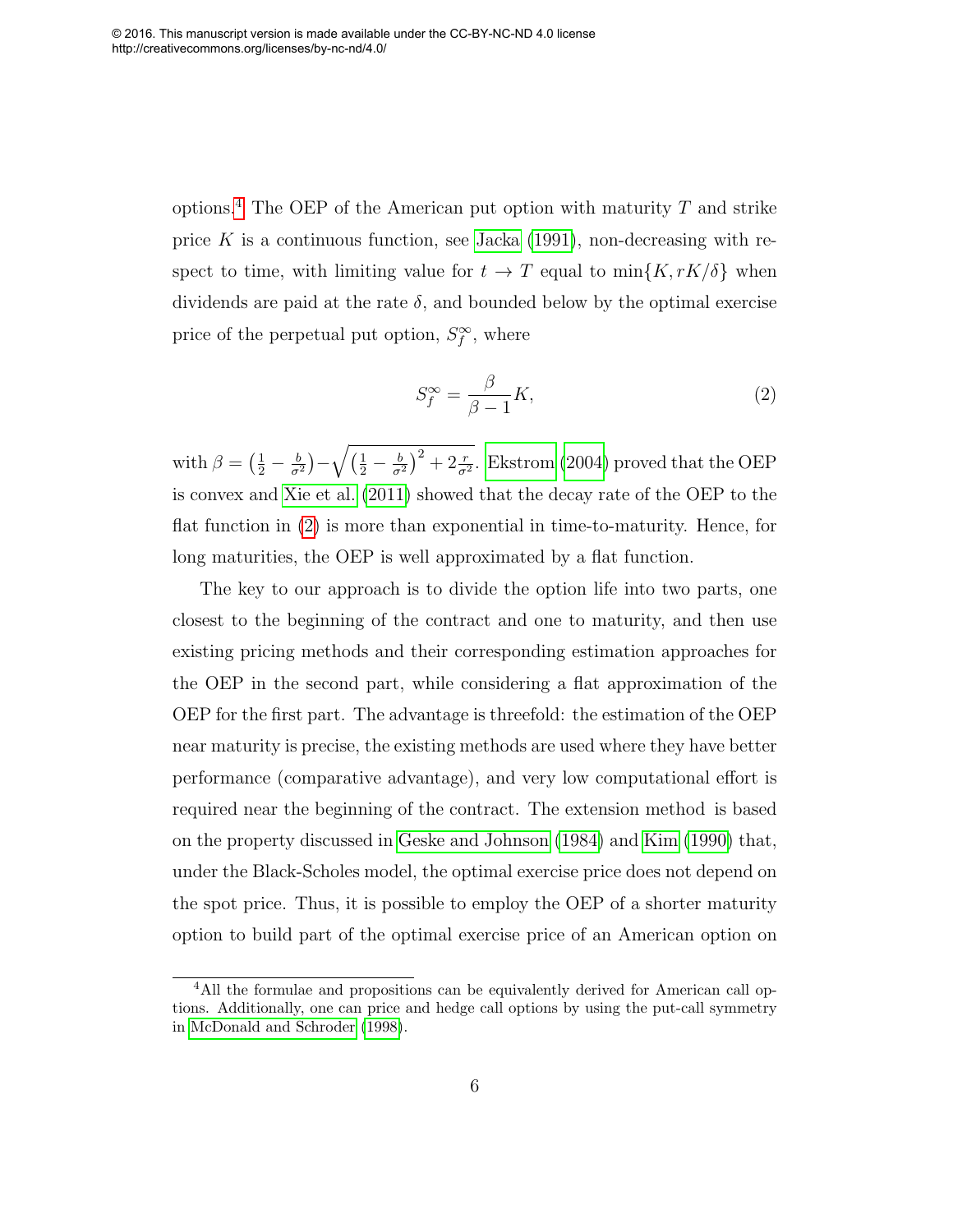<span id="page-7-0"></span>the same asset, with the same strike price but with longer maturity.

Figure [1](#page-31-0) depicts the intuition behind our method. For a given set of parameter values,<sup>[5](#page-0-0)</sup> the figure plots the OEPs for two American put options, written on the same underlying asset, with maturities  $t_1$  and T, where  $t_1 < T$ . Assume that we are now at time  $t_0$  and consider the intermediary time point  $t_x = t_0 + (T - t_1)^{6}$  $t_x = t_0 + (T - t_1)^{6}$  $t_x = t_0 + (T - t_1)^{6}$  The two options have identical characteristics apart from their different maturity dates, and because the OEP does not depend on the prevailing spot price, the optimal exercise prices for the two options will coincide whenever the options have the same time to maturity. For any time t in the interval  $[t_x, T]$ , the long-maturity option's OEP will be the same as the short-maturity option's OEP, which is defined on  $[t_0, t_1]$ . The continuous line represents the OEP of the option with maturity  $T$  and the dash-dot lines represent the optimal exercise of the option with maturity  $t_1$ . The left-most dash-dot line is the "original" function and the other is its translation over the continuous line to show they coincide on the interval  $[t_x, T]$ .<sup>[7](#page-0-0)</sup>

#### 3. The extension method

The first step in our new method is to split the option life into two parts: for the first part (i.e. the one closest to the beginning of the contract), we approximate the OEP as a constant  $\Lambda$ , while the pricing method that we are extending provides the OEP and the pricing formula for the part closest to maturity. Consequently, the OEP  $S_f^{(E)}$  $f_f^{(E)}(\cdot)$  of an American put option, with

<sup>&</sup>lt;sup>5</sup>The parameter values used are  $\sigma = 20\%$ ,  $\delta = 5\%$ ,  $r = 8\%$  and  $K = 100$ .

<sup>&</sup>lt;sup>6</sup>In Figure [1,](#page-31-0) we assume  $t_0 = 0$ ,  $t_1 = 1$  year,  $T = 2.5$  years and  $t_x = 1.5$  years.

<sup>7</sup>The OEPs are calculated by the integral method in [Kim \(1990\)](#page-22-3).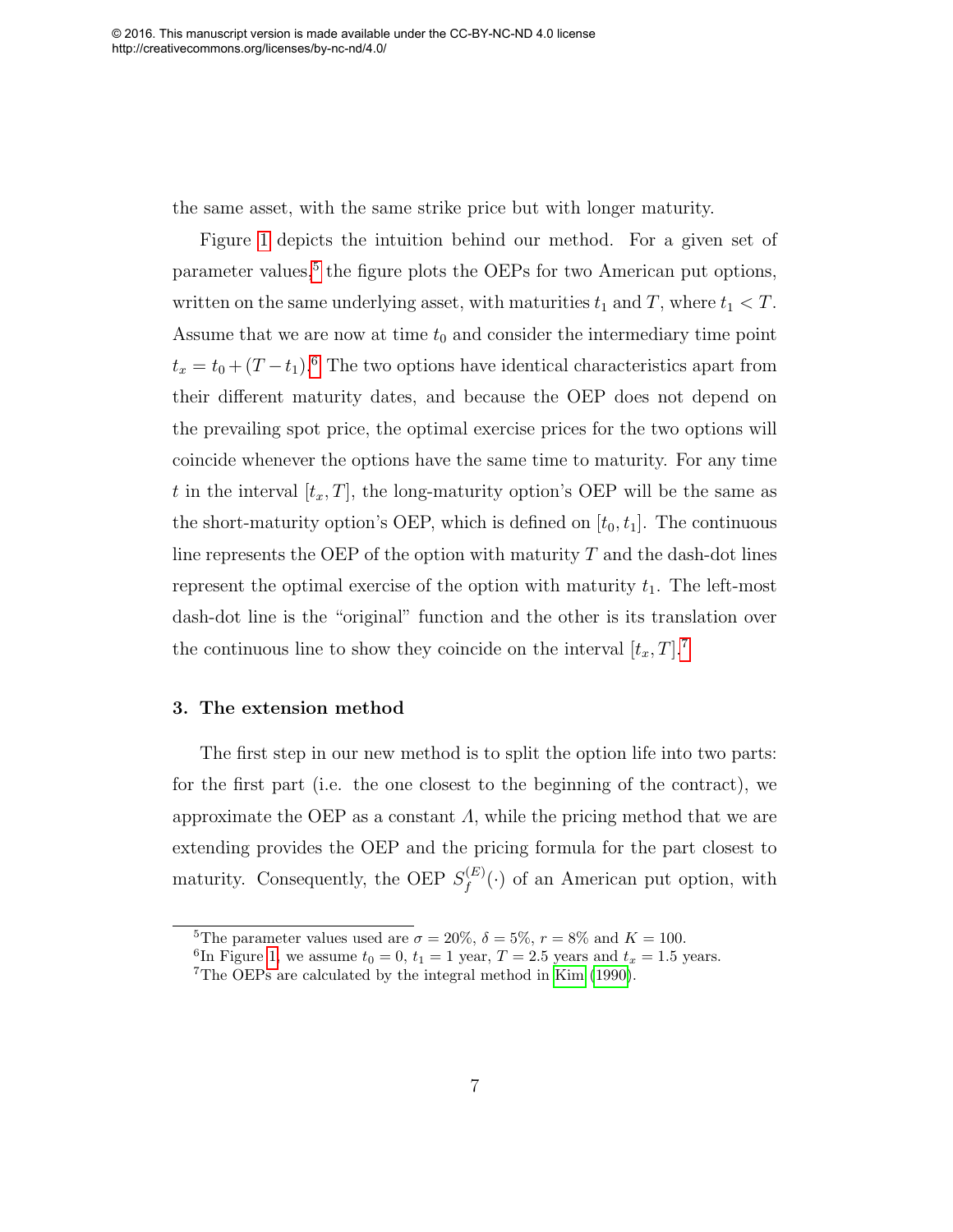maturity T, starting life at  $t_0$ , is given by:

$$
S_f^{(E)}(t) = \begin{cases} A & \text{for } t \in [t_0, t_x) \\ S_f(t - (T - t_1)) & \text{for } t \in [t_x, T] \end{cases}
$$
(3)

where  $t_x \in [t_0, T]$  is the break-point (i.e. the time point separating the option life in two parts, as explained above).<sup>[8](#page-0-0)</sup>  $S_f(\cdot)$  is the optimal exercise price of the shorter maturity option (written on the same underlying asset, with the same strike price). As illustrated in Figure [1,](#page-31-0) we can think of the shorter maturity option as either starting life at  $t_0$  and having maturity date  $t_1$ , or as starting life at  $t_x$  and having maturity date T. In either case, at the onset, the shorter maturity option has  $t_1 - t_0 = T - t_x$  time (years) to maturity.  $S_f(\cdot)$  will be estimated via an existing quasi-analytic method in the literature which we are extending to price the long-maturity option.

<span id="page-8-1"></span><span id="page-8-0"></span>With the OEP given in [\(3\)](#page-7-0), the price of the American put option is calculated as the sum of the expected discounted payoff between  $t_0$  and  $t_x$ , assuming that the option is exercised as soon as the spot price hits  $\Lambda$  (see formulae [\(A.3\)](#page-25-0) and [\(A.4\)](#page-25-1) in the appendix), and the expected discounted payoff from the short-maturity American option (between  $t_x$  and T) conditioned on not hitting  $\Lambda$  between  $t_0$  and  $t_x$  (see formula [\(A.3\)](#page-25-0)). Proposition [3.1](#page-8-0) derives the pricing formula of the extension method, where the following notation will be used:  $P_{t_x}(S_{t_x}, T, K)$  is the price of the option with time to maturity  $T - t_x$  (short-maturity option) at time  $t_x$  when the underlying

<sup>&</sup>lt;sup>8</sup>Selecting  $t_x \longrightarrow t_0$ , the option price obtained with our proposed extension method converges to the price obtained via the method we are extending (i.e. what we call the corresponding standard method) and when  $t_x \longrightarrow T$ , the extension method price converges to the price of the method in [Bjerksund and Stensland \(1993\)](#page-20-4). Figure [2](#page-32-0) plots for each of the methods we extend on the mean absolute percentage error as a function of  $t_x$ .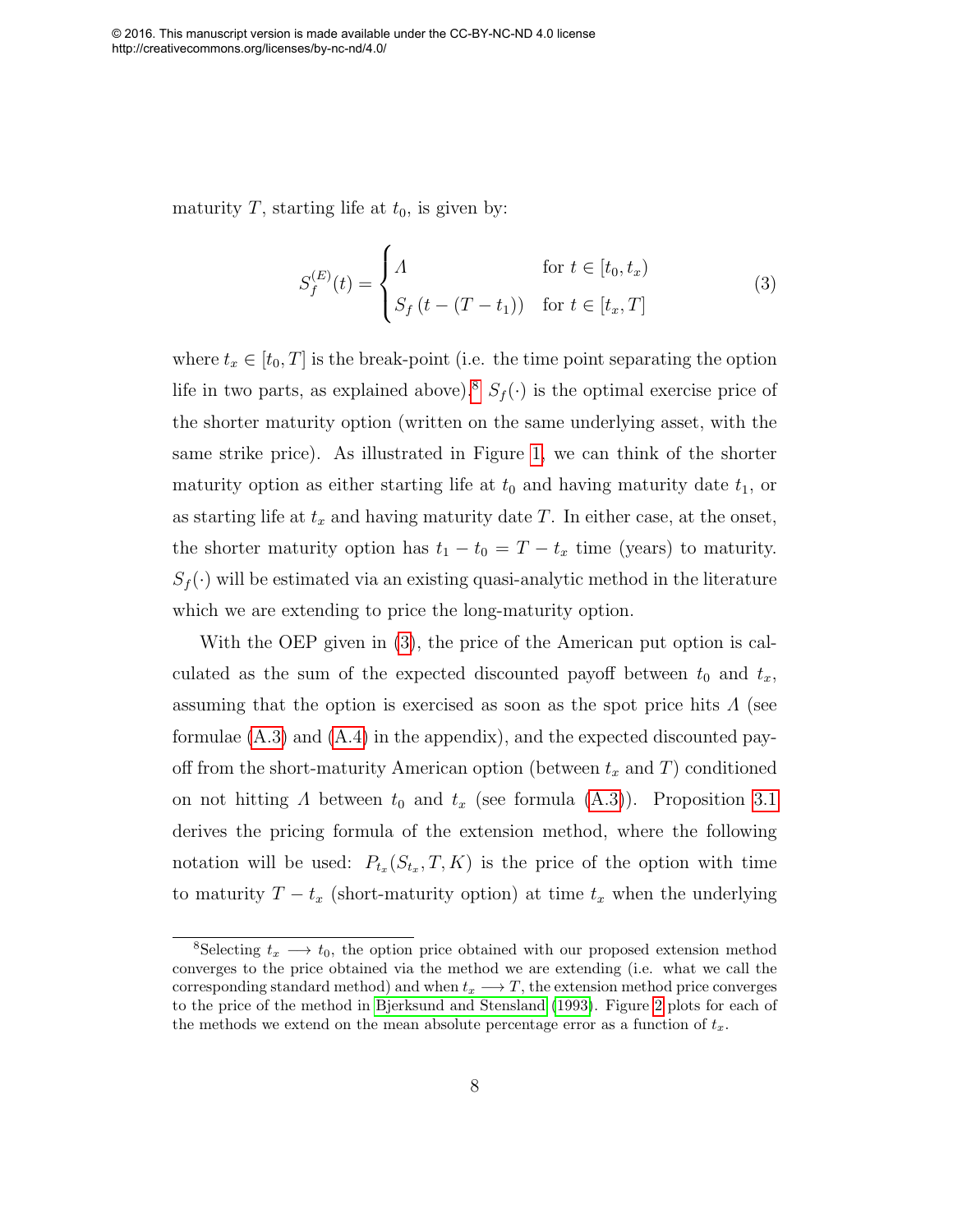<span id="page-9-2"></span>asset price is  $S_{t_x}$  and the OEP is given by  $S_{f_x}(\cdot)$  – a function defined on  $[t_x, T]$ , which is the translation of the function  $S_f(\cdot)$ , the latter being defined on  $[t_0, t_1]$  – and  $P_{t_0}^{(E)}$  $t_0^{(E)}(S_{t_0}, T, K | t_x, \Lambda)$  is the price of the option with time to maturity  $T - t_0$  (long-maturity option), at time  $t_0$ , when the underlying asset price is  $S_{t_0}$  and when the optimal exercise price is given by [\(3\)](#page-7-0). We also use the simplified notation  $\varphi(\gamma, H)$  to denote the expectation term  $\varphi_{t_0}^P(S_{t_0}, t_x | \gamma, H, \Lambda) = E_{t_0} \left[ e^{-rt_x} S_{t_x}^{\gamma} \right]$  $\int_{t_x}^{\gamma} I(S_{t_x} > H) I(\inf_{t \in [t_0, t_x)} S_t > \Lambda)$ , which is given in Appendix [A](#page-24-1) (see equation [A.2\)](#page-24-2), together with its derivation and the expression for  $f_0(\cdot)$  – the probability density function of an arithmetic Brownian motion with positive initial value  $z_{t_0}$ , drift parameter  $b_1 = b - \frac{1}{2}$  $rac{1}{2}\sigma^2$ , volatility parameter  $\sigma$  and an absorbing barrier at 0.

Proposition 3.1. Assuming Black-Scholes dynamics, the price of an American put option with strike price K and maturity T at time  $t_0$ , based on the extension of the standard method with pricing function  $P_{t_x}(S_{t_x}, T, K)$ , is:

$$
P_{t_0}^{(E)}(S_{t_0}, T, K | t_x, \Lambda) = e^{rt_0} \left\{ \alpha(\Lambda) \left[ S_{t_0}^{\beta} e^{-rt_0} - \varphi(\beta, \Lambda) \right] - \varphi(1, \Lambda) + \varphi(1, S_f^{(E)}(t_x)) \right\} + K \left[ \varphi(0, \Lambda) - \varphi(0, S_f^{(E)}(t_x)) \right] \right\} + \int_B^{+\infty} g(z) dz, \tag{4}
$$

 $\Box$ 

<span id="page-9-0"></span>where  $B = \ln \frac{S_f^{(E)}(t_x)}{\Lambda}$  $\frac{\partial (t_x)}{\partial A}$ ,  $\alpha(A) = (K - A)A^{-\beta}$ ,  $\beta = (\frac{1}{2} - \frac{b}{\sigma^2})$  $\frac{b}{\sigma^2}\big)-\sqrt{\big(\frac{1}{2}-\frac{b}{\sigma^2}}$  $\frac{b}{\sigma^2}\Big)^2+2\frac{r}{\sigma^2}$ and  $g(z) = e^{-r(t_x - t_0)} P_{t_x}(\Lambda e^z, T, K) f_0(z)$ .

<span id="page-9-1"></span>Proof. See Appendix [A.](#page-24-1)

The proof of this proposition is similar to the proof for the pricing formula in [Bjerksund and Stensland \(2002\)](#page-20-5). Thus, when the OEP for the shortmaturity option is flat, the method described in [Bjerksund and Stensland](#page-20-4) [\(1993\)](#page-20-4) applies and our pricing formula becomes the pricing formula in [Bjerk](#page-20-5)[sund and Stensland \(2002\)](#page-20-5). For this reason our method can be seen as a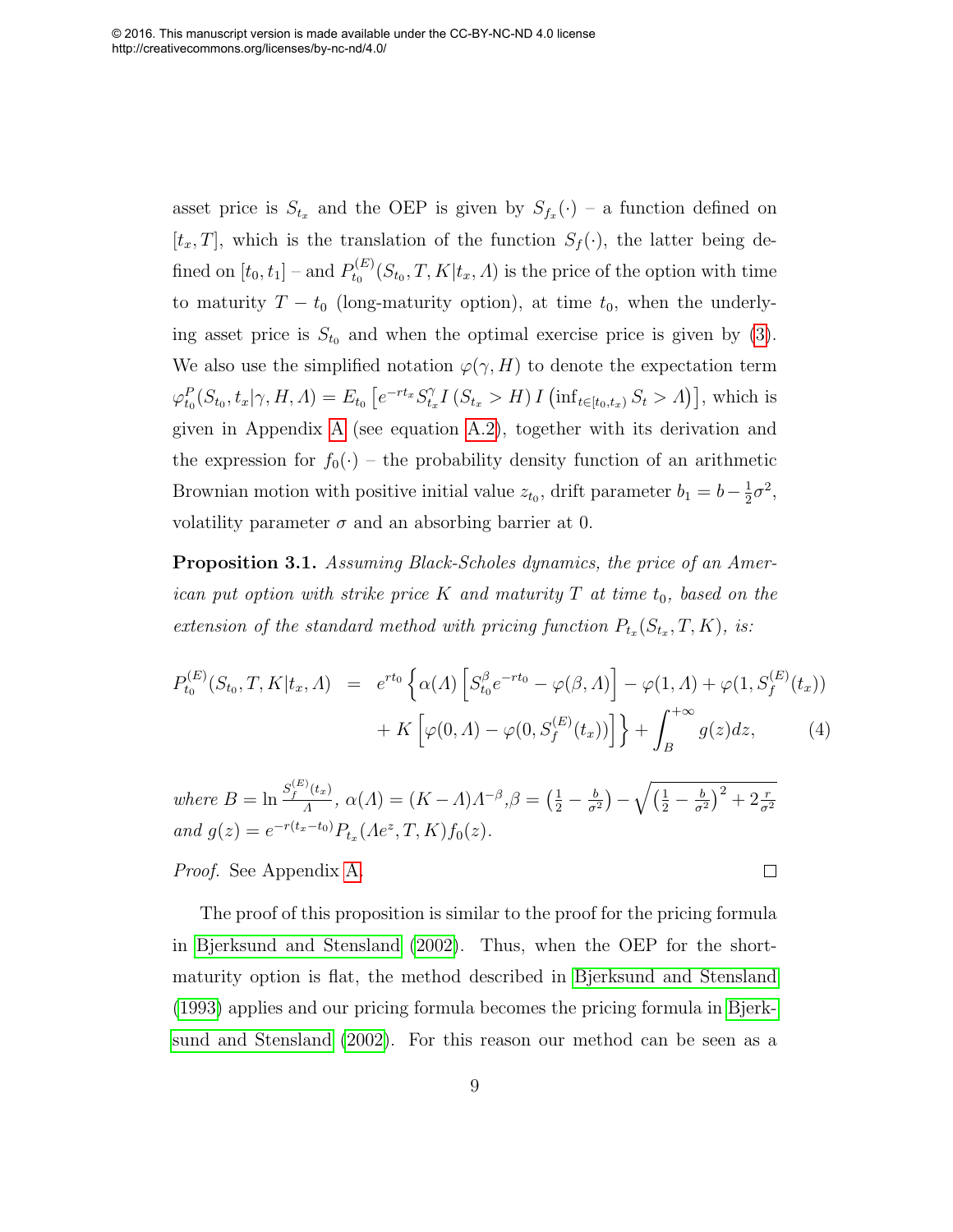generalization of [Bjerksund and Stensland \(2002\)](#page-20-5) that combines any quasianalytic pricing formula for the short-maturity American put option and a flat approximation of the OEP near the beginning of the contract.

Moreover, the following proposition shows that asymptotically our pricing formula converges to the perpetual put option price.

**Proposition 3.2.** For any  $t_x \in (t_0, T]$ , any  $0 < A < S_{f_x}(t_x)$  and any pricing formula for the short-maturity option  $P_{t_x}(S_{t_x}, T, K)$ , when  $T \to +\infty$ , the price

$$
P_{t_0}^{(E)}(S_{t_0}, T, K | t_x, \Lambda)
$$

<span id="page-10-0"></span>given in Proposition [3.1](#page-8-0) converges to the price of a perpetual option written on the same underlying asset, with the same strike price and which is exercised as soon as the underlying asset price hits  $\Lambda$ .

The proof is given in Appendix [B.](#page-26-0)

The calculation of the delta parameter is equally important in financial markets. The following result provides an analytic formula for the calculation of the delta parameter<sup>[9](#page-0-0)</sup> of an American put option by the extension method, relying on the independence of the OEP from the current asset price.

Proposition 3.3. Under the same conditions as stated in Proposition [3.1,](#page-8-0) the delta parameter is given by the following formula

$$
\Delta_{t_0} = e^{rt_0} \left\{ \alpha(A) \left[ \beta S_{t_0}^{\beta-1} e^{-rt_0} - \varphi'(\beta, A) \right] - \varphi'(1, A) + \varphi'(1, S_f^{(E)}(t_x)) \right\} + K \left[ \varphi'(0, A) - \varphi'(0, S_f^{(E)}(t_x)) \right] \right\} + \int_B^{+\infty} g'(z) dz,
$$
\n(5)

where  $g'(z) = e^{-r(t_x-t_0)} P_{t_x}(Ae^z, T, K) f_0'(z)$ .

<sup>&</sup>lt;sup>9</sup>In the on-line appendix, we provide formulae for the other hedging parameters.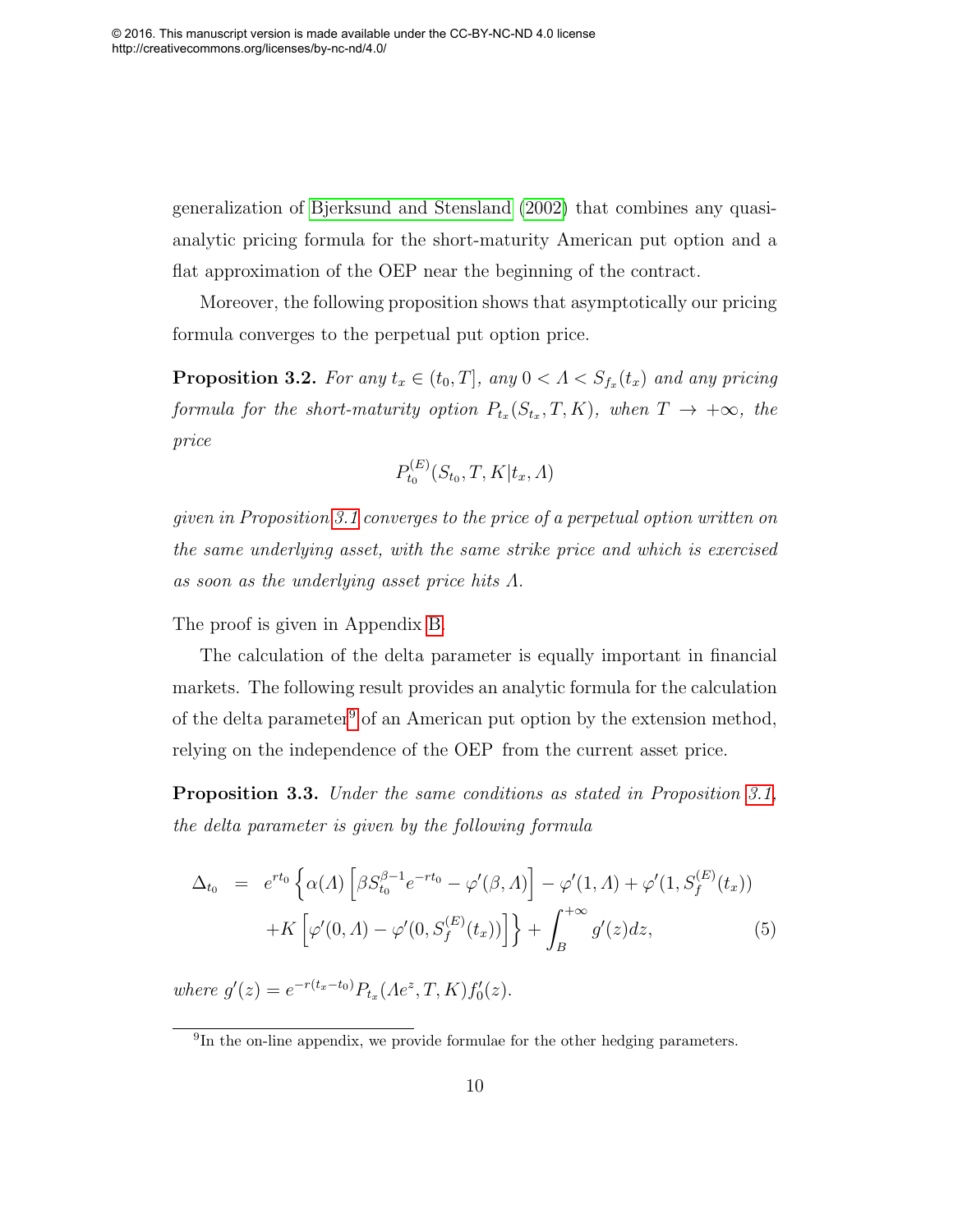*Proof.* Here we use the simplified notation  $\varphi'(\gamma, H)$  to denote the partial derivative  $\varphi'_{t_0, S_{t_0}}(S_{t_0}, t_x | \gamma, H, \Lambda) = \frac{\partial \varphi_{t_0}^P(S_{t_0}, t_x | \gamma, H, \Lambda)}{\partial S_{t_0}}$  $\frac{\partial f_0, t_x | \gamma, H, \Lambda)}{\partial S_{t_0}}$ , and where  $f'_0(z) = \frac{\partial f_0(z)}{\partial S_{t_0}}$ . The result is an application of the Leibniz's derivation formula to function [\(4\)](#page-8-1), taking into account the results  $\frac{\partial B}{\partial S_{t_0}} = 0$ ,  $\frac{\partial P_{t_x}(Ae^z, T, K)}{\partial S_{t_0}}$  $\frac{(\Lambda e^z, T, K)}{\partial S_{t_0}} = 0$ ,  $\frac{\partial \Lambda}{\partial S_{t_0}} = 0$  that follow from the independence of the OEP from the current asset price.  $\Box$ 

The pricing formula in Proposition [3.1](#page-8-0) and the delta parameter in Proposition [3.3](#page-9-0) work under any specification for the pricing formula of the shortmaturity option. Choosing one or another pricing formula for this option only changes the last addend of formulae [\(4\)](#page-8-1) and [\(5\)](#page-9-1) (i.e. the two integrals).

#### 4. Scenarios-based study

The extension methodis applied to: $10$  the compound-option method in [Geske and Johnson \(1984\)](#page-21-0) with two and three exercise dates, the quadratic method in [Barone-Adesi and Whaley \(1987\)](#page-20-1), the integral method in [Kim](#page-22-3) [\(1990\)](#page-22-3) with two and three exercise dates, many variants of the improved integral-method in Ibáñez (2003), the improved quadratic method in [Ju and](#page-22-0) [Zhong \(1999\)](#page-22-0), the static-replicating portfolio method in [Chung and Shih](#page-21-6) [\(2009\)](#page-21-6) with two and three exercise dates, and the interpolation method in [Li \(2010b\)](#page-23-2). Comparing the performance of each standard method with its extended version, we highlight how the performance improves considerably when the extension method is employed. The focus will be on the improvement in accuracy since the computational effort required by the extension method is only slightly greater than the standard methods and, in most cases, the additional computational time is negligible.<sup>[11](#page-0-0)</sup>

 $10$ A brief description of the standard methods is provided in the on-line appendix.

<sup>&</sup>lt;sup>11</sup>For the methods developed by Barone-Adesi and Whaley  $(1987)$ , Kim  $(1990)$ , [Chung](#page-21-6) and Shih  $(2009)$  and Ibáñez  $(2003)$  the integrals in  $(4)$  and  $(5)$  can be calculated analytically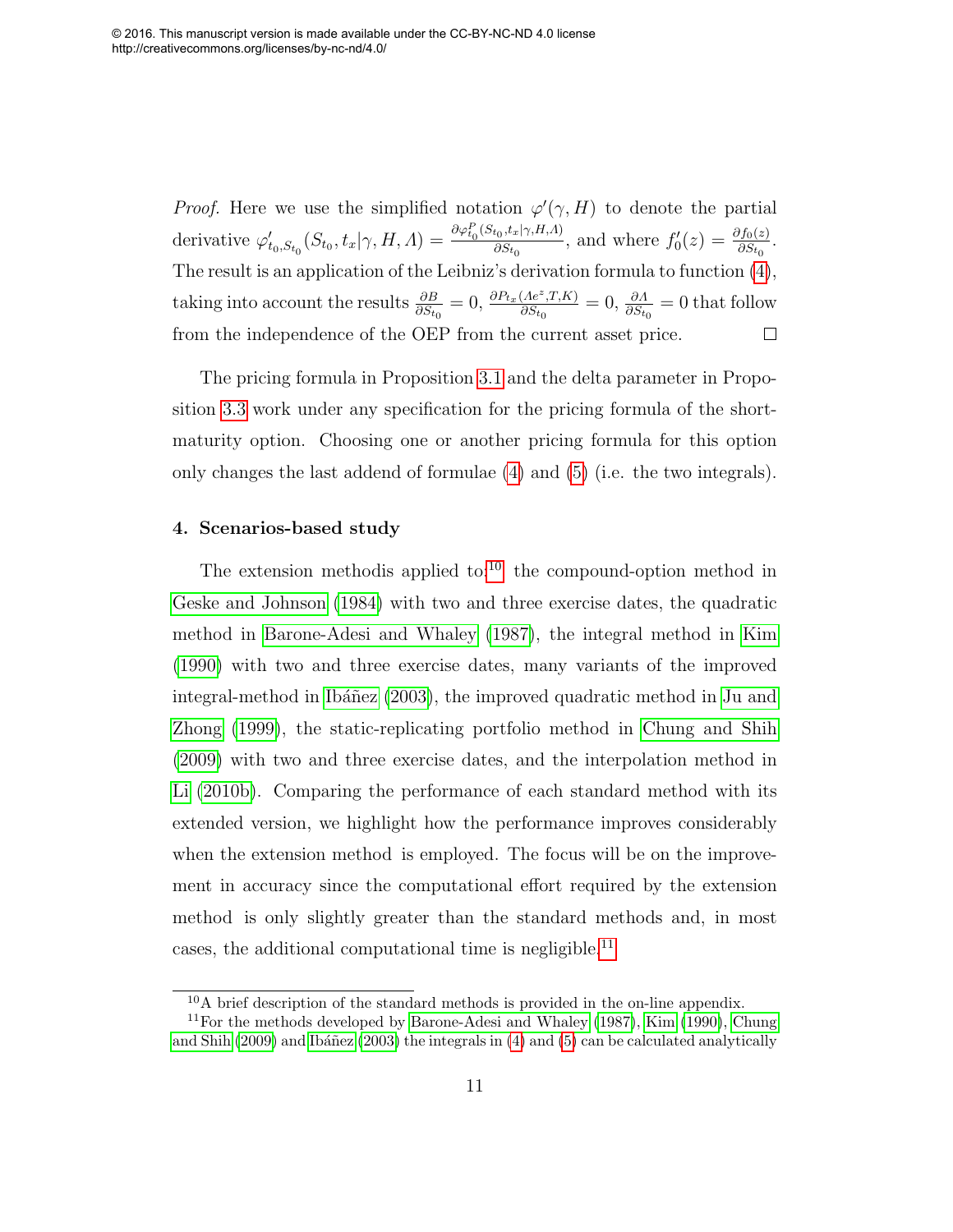The numerical study will be carried out for a flat approximation Λ fixed equal to  $S_{f_x}(t_x)$  in order to ensure the continuity of the OEP. However, for the integral method and the compound-option method, because when few steps are considered the value of  $S_{f_x}(t_x)$  can be quite unreliable,  $\Lambda$  is fixed to be equal to the OEP at time  $t_x$  calculated by the quadratic method in [Barone-Adesi and Whaley \(1987\)](#page-20-1). Moreover, without loss of generality, we fix  $t_0 = 0$ , we express  $t_x$  as a percentage of time-to-maturity  $t_x = \vartheta T$  and consider 10 ratios  $\vartheta \in \{0.05 + 0.1j | j = 0, \ldots, 9\}$  to study the performance of the extension method under different approximations of the OEP.

#### 4.1. Pricing performance

The pricing-performance study is constructed from a total of 10,000 randomly generated options scenarios. In particular, the parameters in [\(1\)](#page-4-1) and the options characteristics are drawn as in [Broadie and Detemple \(1996\)](#page-20-3): the volatility  $\sigma$  is distributed uniformly between 0.1 and 0.6; the initial asset price  $S_{t_0}$  is fixed at 100; the strike price K is distributed uniformly between 70 and 130; the dividend rate  $\delta$  is distributed uniformly between 0.0 and 0.1 with probability 0.8 and equal to 0.0 with probability 0.2, and the riskfree interest rate is uniformly distributed between 0.0 and 0.1. Given the importance of time-to-maturity to establish the usefulness of the extension method, we divide the simulated scenarios into 10 sets with equal cardinality. The sets are labeled  $A, \ldots, J$  and divide the options scenarios according to their time-to-maturity in ranges of 6 months. So, for example, set A contains scenarios with maturity between 1 day and 6 months, set  $B$  scenarios with maturities between 6 months and 1 year, and so on up to set  $J$  which

while the others require a numerical calculation of the integrals that is much faster than the numerical solution of integral equations.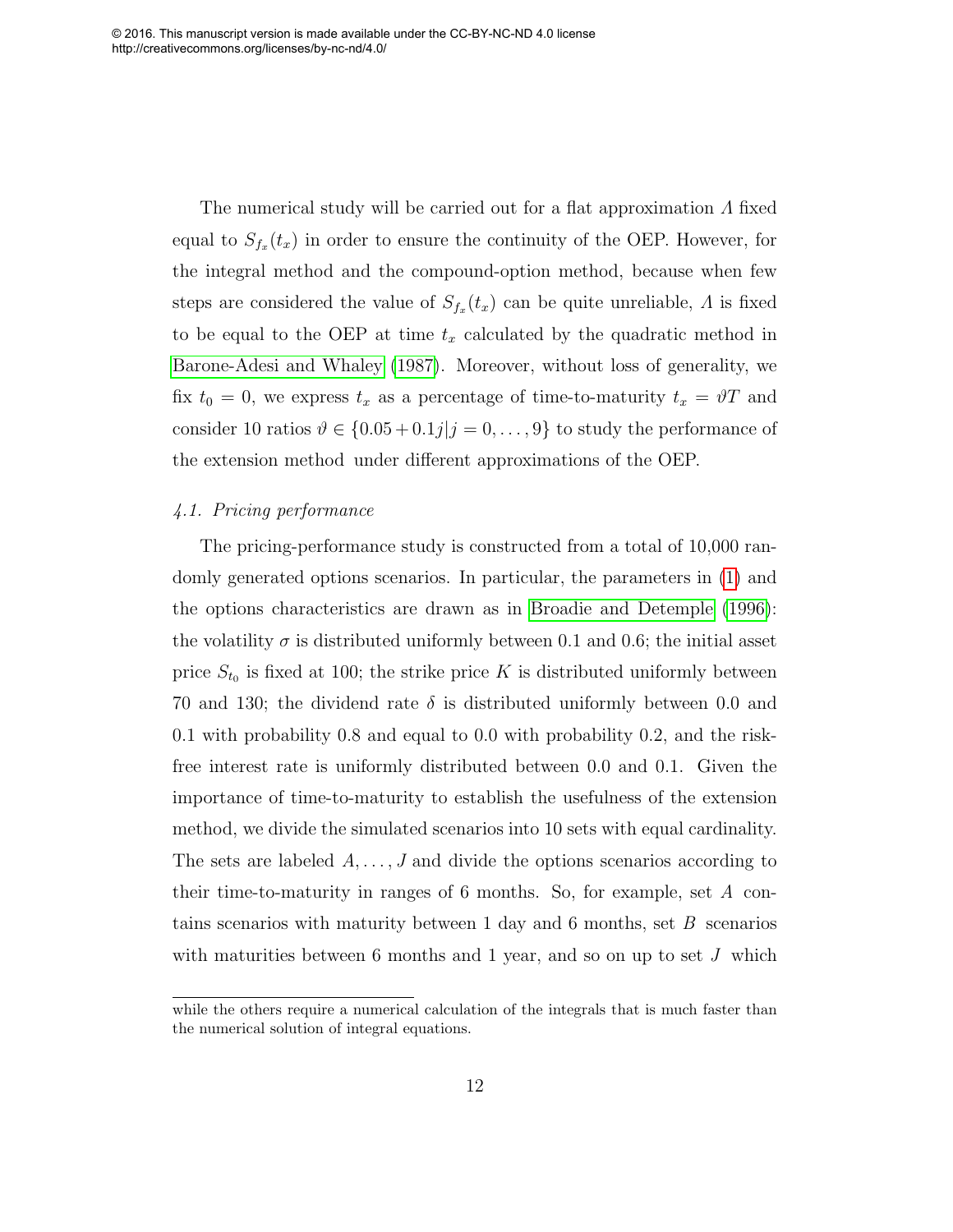contains scenarios with maturities between 4.5 years and 5 years.

We use the mean absolute percentage error (MAPE) to compare each method with its "extended" version. The "exact" fair price (benchmark) is the binomial tree price with 15,000 time-steps. As in [Broadie and De](#page-20-3)[temple \(1996\)](#page-20-3), options with benchmark prices less than 0.5 are discarded. The models performance for different maturities is summarized in Table [1.](#page-27-0) In the on-line appendix (Tables 5-7), we present the result classified per moneyness.<sup>[12](#page-0-0)</sup> For each standard model considered, applying the extension method increases its pricing performance. Table [1](#page-27-0) shows that the extension method has the advantage of levelling out the performance of quasi-analytic methods across maturities, shrinking the range of MAPEs. The extension method reduces to about half the MAPEs of the standard methods for all options scenarios with maturities longer than six months. For some methods [\(Barone-Adesi and Whaley \(1987\)](#page-20-1) and [Chung and Shih \(2009\)](#page-21-6) with two and three exercise-dates) the extension method achieves reductions in MAPE of over 80%. The extension method also works efficiently for options with maturities less than 6 months. An application of the modified Diebold-Mariano  $test<sup>13</sup>$  $test<sup>13</sup>$  $test<sup>13</sup>$  shows that in the majority of cases these reductions of MAPE are statistically significant at the 99% confidence level.

Our results are in line with several related papers. [AitSahlia and Carr](#page-19-1) [\(1997\)](#page-19-1) confirm that the Barone-Adesi-Whaley method outperforms for both short and long maturities the compound-option method by [Geske and John](#page-21-0)[son \(1984\)](#page-21-0) but is outperformed by Kim's method. [Li \(2010b\)](#page-23-2) shows that his method outperforms the Barone-Adesi-Whaley method for medium-long

<sup>&</sup>lt;sup>12</sup>All results for the extended versions of the methods are in relation to the ratio  $t_x/T$ which has the lowest MAPE linked to it. Figure [2](#page-32-0) plots the results for the other ratios.

<sup>13</sup>We thank an anonymous referee for suggesting the modified Diebold-Mariano test.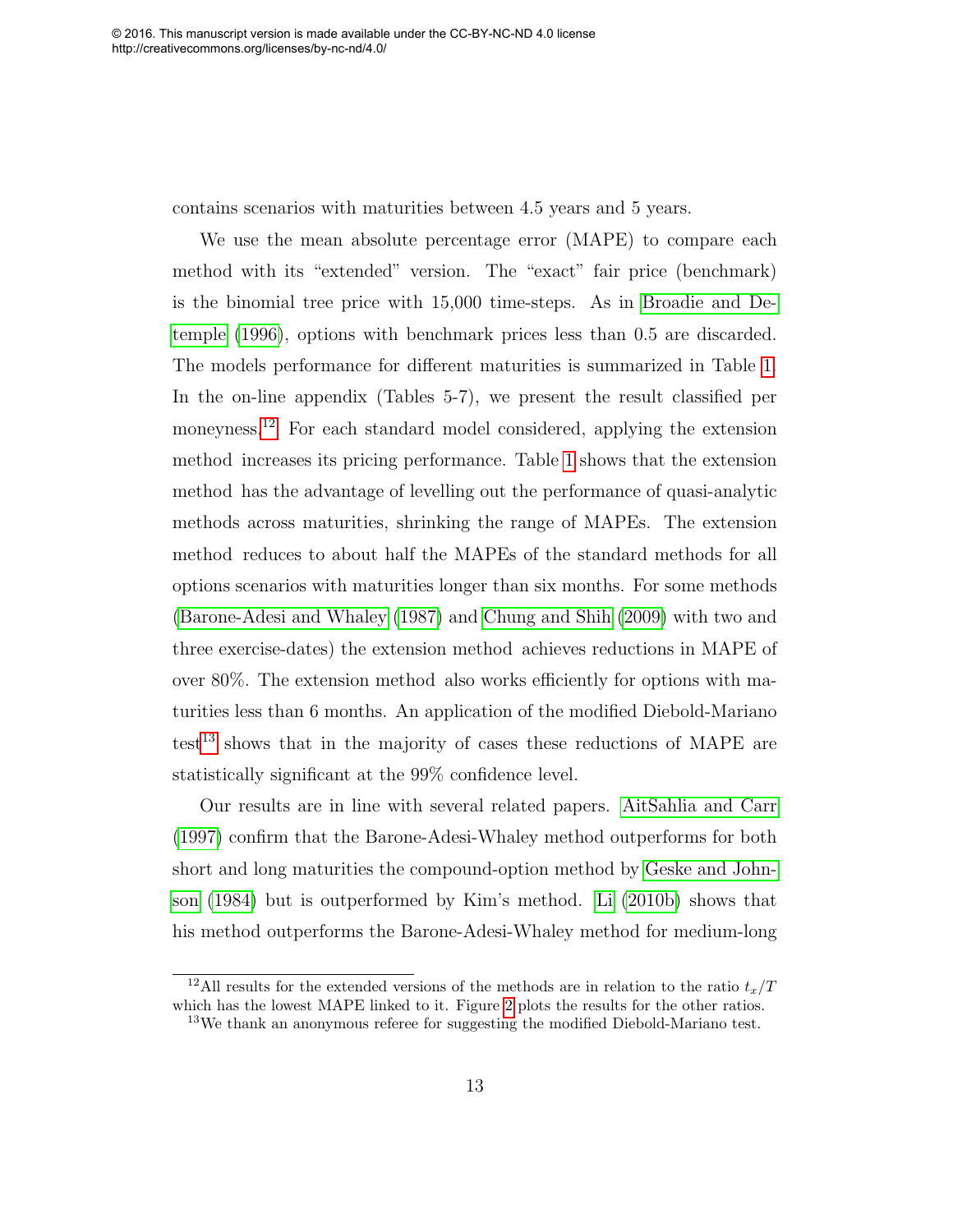maturities but does not perform as well for short maturities. Additionally, the improved quadratic method by Ju and Zhong  $(1999)$  and Ibáñez  $(2003)$ are by far the best performing standard method among the ones we consider in this paper. Although the pricing errors of the last two methods are already small compared to the others, our extension method improves on them with a MAPE reduction over the entire set of options scenarios to about a half. Competitive results are also obtained via the standard Chung-Shih method. This method, when combined with our extension method, returns the best performance across maturities and moneyness.

<span id="page-14-0"></span>The results of the modified Diebold-Mariano test show that for maturities longer than one year the methods have significantly different MAPE, the extended methods performing significantly different among each other regarding option pricing.<sup>[14](#page-0-0)</sup> Figure [2](#page-32-0) plots the MAPE (cumulative for the scenarios in A-J) of each standard method against the one of the corresponding extended method for different ratios  $t_x/T$ . For any ratio  $t_x/T$  below 0.7, each extended version produces MAPEs that are sensibly smaller than the standard version. Figure [2](#page-32-0) also illustrates that for most of the methods investigated in this paper, the optimal ratio is about 0.5. Hence, if additional information about the optimal ratio is missing, one can simply fix  $t_x/T = 0.5$ and still realize significant improvements relative to the standard methods.

#### 4.2. Hedging performance

The numerical study on hedging performance is based on the implementation of delta-hedging strategies and an analysis of the hedging errors. We analyze a set of 15 option scenarios with strike price  $K = 100$ , maturity T (in years)

<sup>&</sup>lt;sup>14</sup>In the on-line appendix, we also present the pricing performance under other error measures and the results are aligned with those presented here.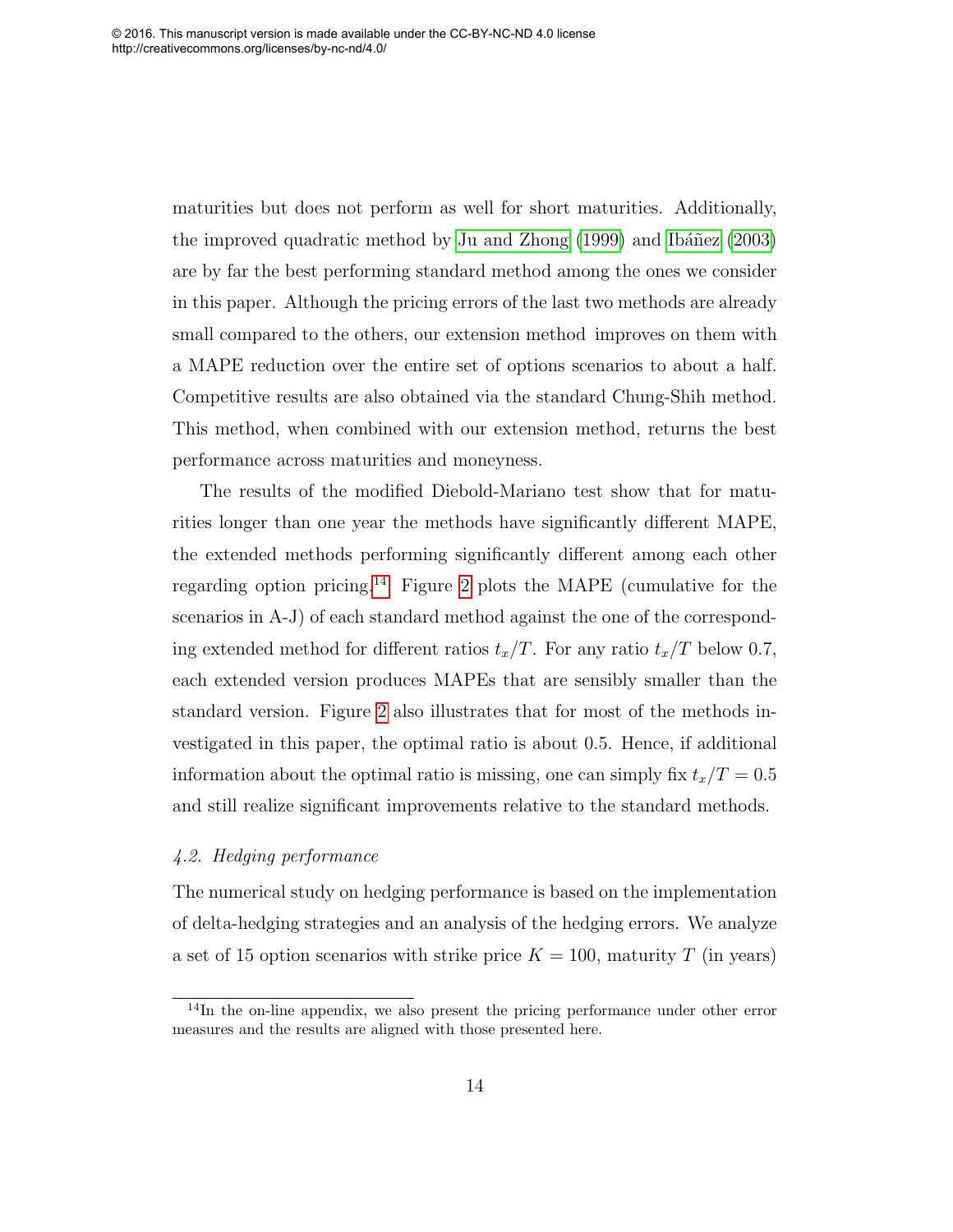<span id="page-15-0"></span>in the set  $\{1, 2, 3, 4, 5\}$ , written on underlying assets with volatility  $\sigma =$ 40% and dividend yield  $\delta = 0.04$ . Three different initial spot price  $S_0$  are considered in the set  $\{90, 100, 110\}$  are considered, with  $r = 5\%$ . For each  $\mu$  we simulate 1,000 paths, and along each path we set-up the delta-hedging strategy deriving from the selected method.

Table [2](#page-28-0) presents the average quadratic hedging error over the 15 option scenarios. The hedging error is defined as the difference in value between the option pay-off at the exercise-date and the hedging portfolio.<sup>[15](#page-0-0)</sup> For this exercise, we consider the fair price for each option to be the 15,000 time-step binomial-tree price. The results indicate an improved hedging performance when compared to the standard methodologies. This conclusion is robust to changes in model parameters, choice of standard method which is extended, and to option maturity. The average improvement of the extension method over the standard methods (above 38% reduction of the average quadratic hedging error) is economically and statistically significant. An application of the modified Diebold-Mariano test shows that all the differences in terms of average quadratic hedging error between each standard method and our extended versions are significant at the 99% confidence level.

## 4.3. Model error comparison: performance of the extension method under a stochastic volatility model with jumps

There is a vast literature highlighting that the Black-Scholes model has several limitations in relation to the observed empirical characteristics of returns in financial markets. In this section, we consider a more realistic data gener-

 $15$ For more details on the average quadratic hedging error measure see, among others, [Remillard et al. \(2012\)](#page-23-3).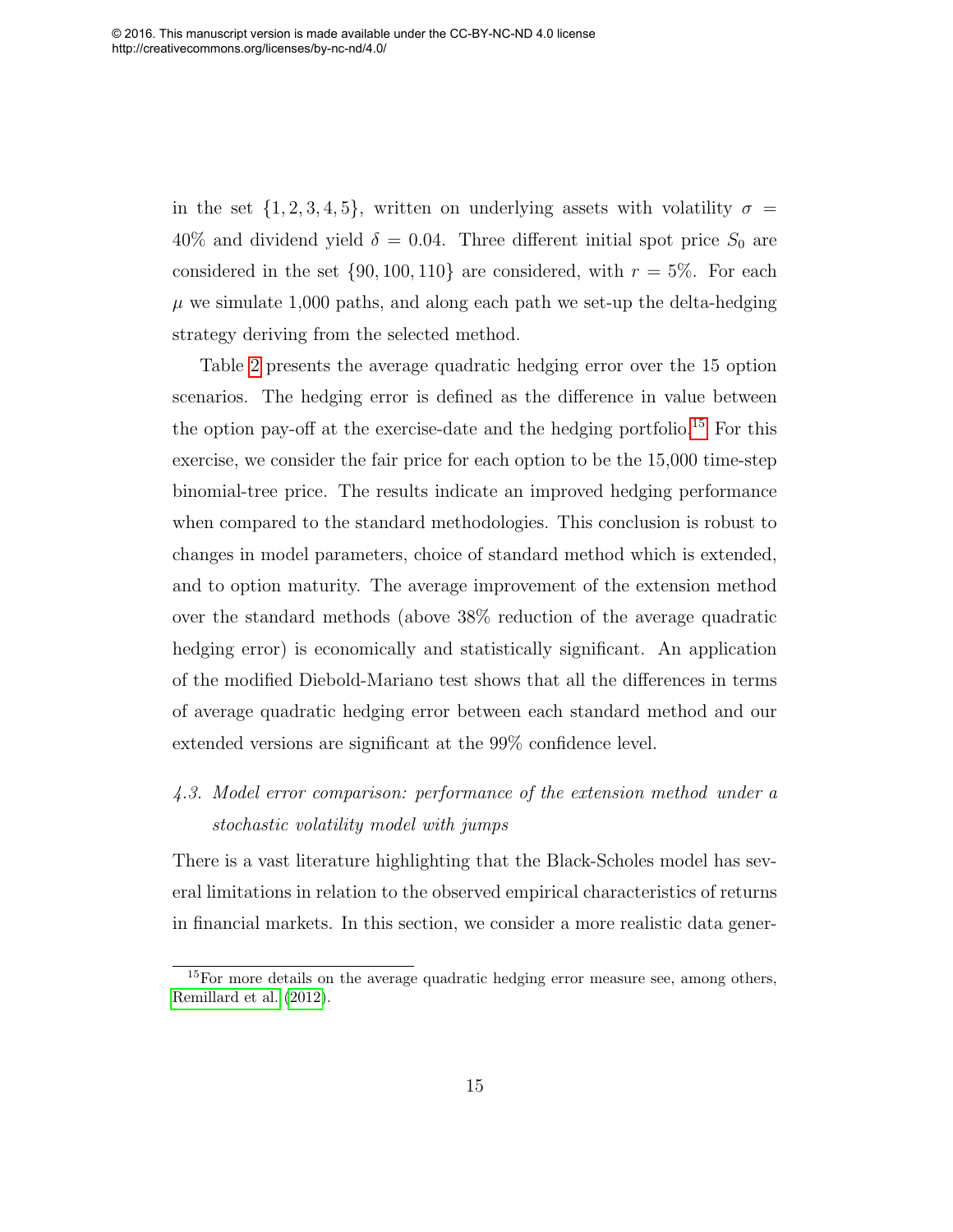ation process,[16](#page-0-0) the stochastic volatility model of the Heston type combined with the Merton jump-diffusion model as introduced by [Bates \(1996\)](#page-20-6):

$$
S_t = S_0 e^{X_t}, \quad dX_t = \left(\alpha - \frac{1}{2}Y_t\right)dt + \sqrt{Y_t}dW_t^1 + dZ_t, X_0 = 0 \quad (6)
$$
  

$$
dY_t = \epsilon(\eta - Y_t)dt + \theta\sqrt{Y_t}dW_t^2
$$

for  $\alpha \in \Re$ ,  $\epsilon \geq 0$ ,  $\eta \geq 0$  and<sup>[17](#page-0-0)</sup>  $\theta \geq 0$ . Above,  $W_t^1$  and  $W_t^2$  are standard Wiener processes having constant correlation  $\rho$  and Z is a compound Poisson process with intensity  $\lambda$  where the jumps J are Gaussian distributed with mean  $\gamma$ and standard deviation  $\delta_J$ .

<span id="page-16-0"></span>In order to evaluate the extension method, we consider the option scenarios in [Chiarella et al. \(2009\)](#page-20-7), [Toivanen \(2010\)](#page-23-4) and [Ballestra and Sgarra](#page-19-2) [\(2010\)](#page-19-2). Test-1 and Test-2 (Table 1 and 2 in [Ballestra and Sgarra \(2010\)](#page-19-2), respectively) are made of five American call options each with  $K = 100$ ,  $T = 0.5$  year,  $r = 0.03$ ,  $\delta = 0.05$  and five underlying spot rates  $S_0 =$  $\{80, 90, 100, 110, 120\}$ . The parameters of model [\(6\)](#page-15-0) are given as:  $\epsilon = 2$ ,  $\eta = 0.04, \ \theta = 0.4, \ \lambda = 5, \ \delta_J = 0.1 \text{ and } \gamma = -\frac{\delta_J^2}{2}.$  Furthermore, options in Test-1 have  $\rho = 0.5$  while in Test-2 have  $\rho = -0.5$ . Test-3 (Table 3 in [Ballestra and Sgarra \(2010\)](#page-19-2)) is made of five American call option scenarios with  $K = 100$ ,  $T = 0.5$  year,  $r = 0.03$ , and  $\delta = 0.05$ . The parameters of model [\(6\)](#page-15-0) are given as:  $\epsilon = 2, \eta = 0.04, \theta = 0.25, \rho = -0.5, \lambda = 0.2,$  $\delta_J = 0.4$ , and  $\gamma = -0.5$ . Test-4 (Table 4 in [Ballestra and Sgarra \(2010\)](#page-19-2)) is made of five American put option scenarios with  $K = 100, T = 5$  year,

<sup>16</sup>We thank an anonymous referee for suggesting to evaluate the performance of the newly introduced extension method under model error and to use a more realistic data generating process.

<sup>&</sup>lt;sup>17</sup>The parameter  $\theta$  is the diffusion coefficient of the Feller process followed by Y and if  $\theta$  < 2 $\epsilon \eta$  then the process Y stays always positive.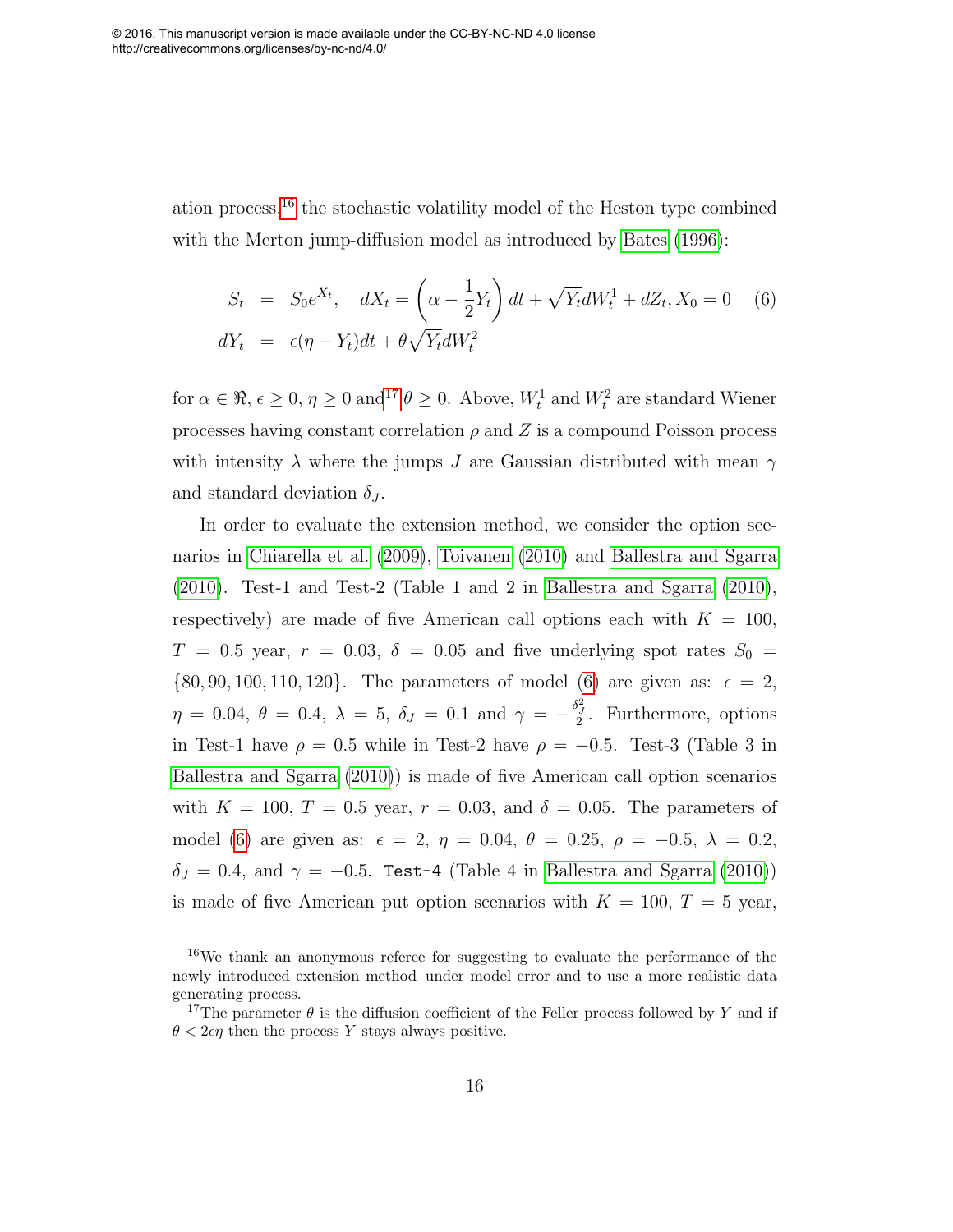$r = 0.0319$ , and  $\delta = 0$ . The parameters are  $\epsilon = 6.21$ ,  $\eta = 0.019$ ,  $\theta = 0.61$ ,  $\rho = -0.7, \lambda = 0.5, \delta_J = 0.2 \text{ and } \gamma = -\frac{\delta_J^2}{2}.$ 

The comparison in this section follows the model error comparison in [Psychoyios and Skiadopoulos \(2006\)](#page-23-5). For each of the 20 option scenarios, we calculate the implied volatility.<sup>[18](#page-0-0)</sup> We then priced the 20 option scenarios by using the seven standard methods as above and their extended version. The "benchmark" prices are those in [Chiarella et al. \(2009\)](#page-20-7), [Toivanen \(2010\)](#page-23-4) and [Ballestra and Sgarra \(2010\)](#page-19-2) which were obtained by using finite difference approximations and Monte Carlo simulations on an extremely fine mesh.

Table [3](#page-29-0) shows the results. In most of the cases, the extension method outperforms the standard methods. Exceptions are [Li \(2010b\)](#page-23-2), [Ju and Zhong](#page-22-0)  $(1999)$  and Ibáñez and Paraskevopoulos  $(2011)$  with Richardson extrapolation with  $ns = 22$  where the standard method and the corresponding extended version have virtually the same performance.

#### 5. Empirical study: the S&P  $100^{TM}$  LEAPS<sup>®</sup> case

The new method is also relevant with real market data. In the following we employ a methodology similar to that used in [Linaras and Skiadopoulos](#page-23-6) [\(2005\)](#page-23-6) for the S&P  $100^{TM}$  index that has exchange-listed options of both American and European exercise type.

#### 5.1. Dataset

We consider both American (ticker  $OEX^{\circledR}$ ) and European (ticker  $XEO^{\circledR}$ ) LEAPS<sup>®</sup> options written on the S&P  $100^{TM}$  index traded between the 2 January 2008 and 29 May 2015, covering 1,826 days, spanned over the eight

<sup>18</sup>We used the binomial tree method with 15,000 steps to recover the volatility.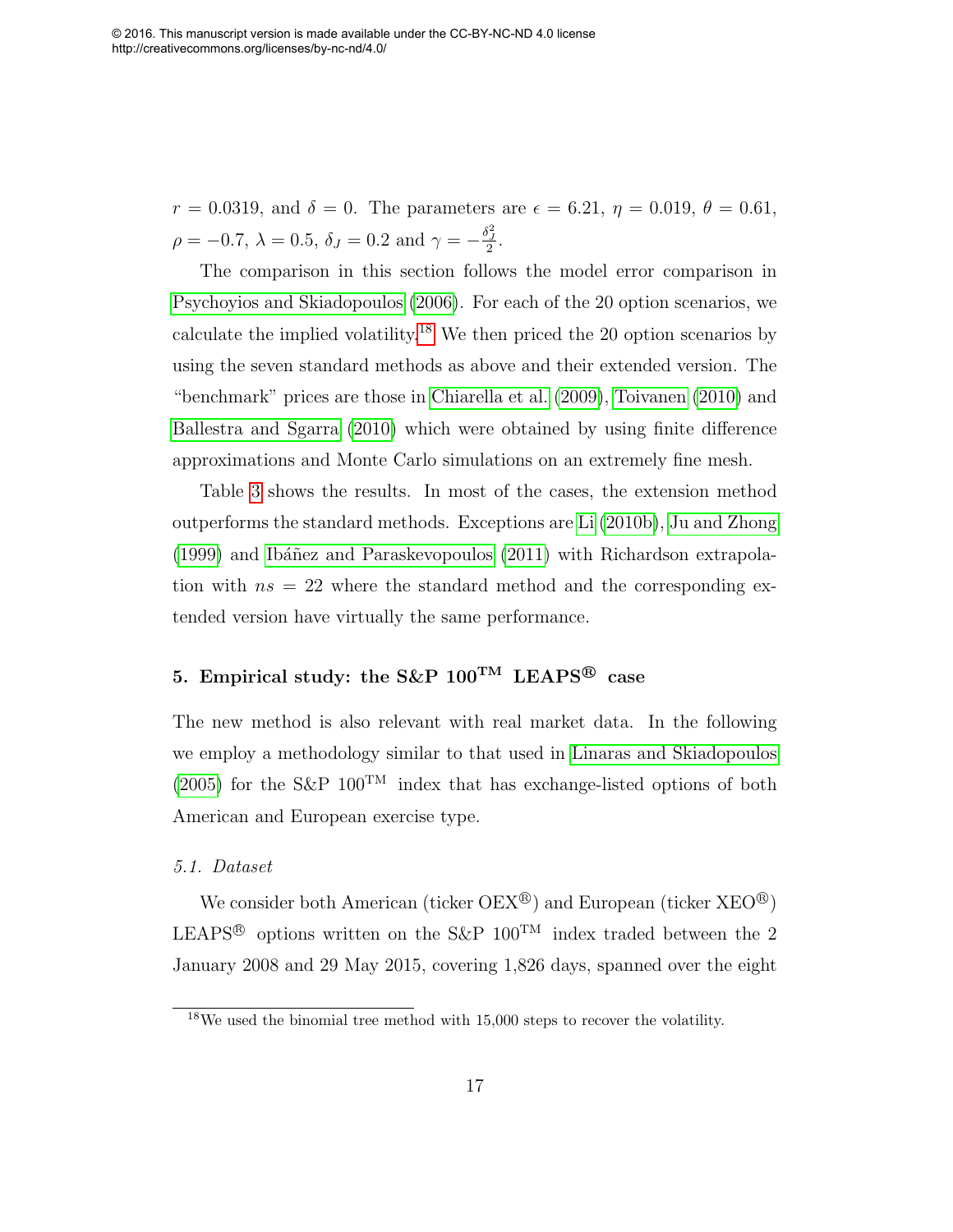years.[19](#page-0-0) We collected ask and bid prices, open interest, and volume together with the contract specifications (strike, maturity date and exercise style). Additionally, we used the Libor as a proxy of the risk-free rate. We collected the last prices of the S&P  $100^{TM}$  index and the US dollar Libor for one week, one month, three months, six months and one year. Since  $S\&P$  100<sup>TM</sup> index is a dividend-paying asset, we proceed by estimating the dividend yield over the life of each contract. As in [Linaras and Skiadopoulos \(2005\)](#page-23-6), we imply the dividend yield for each trading day and maturity from the at-the-money put-call parity. Then, we imply from the market prices the volatility of the underlying asset. We follow [Brandt and Wu \(2002\)](#page-20-8), [Panigirtzoglou and](#page-23-7) [Skiadopoulos \(2004\)](#page-23-7) and [Linaras and Skiadopoulos \(2005\)](#page-23-6), employing outof-the-money and at-the-money  $XEO^{\otimes}$  (European) option prices to build the volatility surfaces.

We filtered the data by a methodology similar to the one outlined in [Linaras and Skiadopoulos \(2005\)](#page-23-6). From the  $\rm XEO^{\textcircled{B}}} \;$  (European), we discarded options with (1) zero volume and zero open interest, (2) a premium smaller than \$0.5 or (3) a negative yield since it corresponds to the existence of arbitrage. We also discard options whose prices do not satisfy the static bounds. Additionally, we retain only options with maturities greater than 250 trading days. Table [4](#page-30-0) summarizes the statistics of the retained options.

#### 5.2. Results

For comparison, we employ the six error measures in [Brandt and Wu](#page-20-8) [\(2002\)](#page-20-8) and [Linaras and Skiadopoulos \(2005\)](#page-23-6): the mean valuation error (MVE) that measures the average difference between each model price and the  $OEX^{\textcircled{g}}$ mid-price; the root mean squared valuation error (RMSVE) that calculates

<sup>19</sup>We retrieved the data from the Chicago Board of Exchange Trade (CBOE).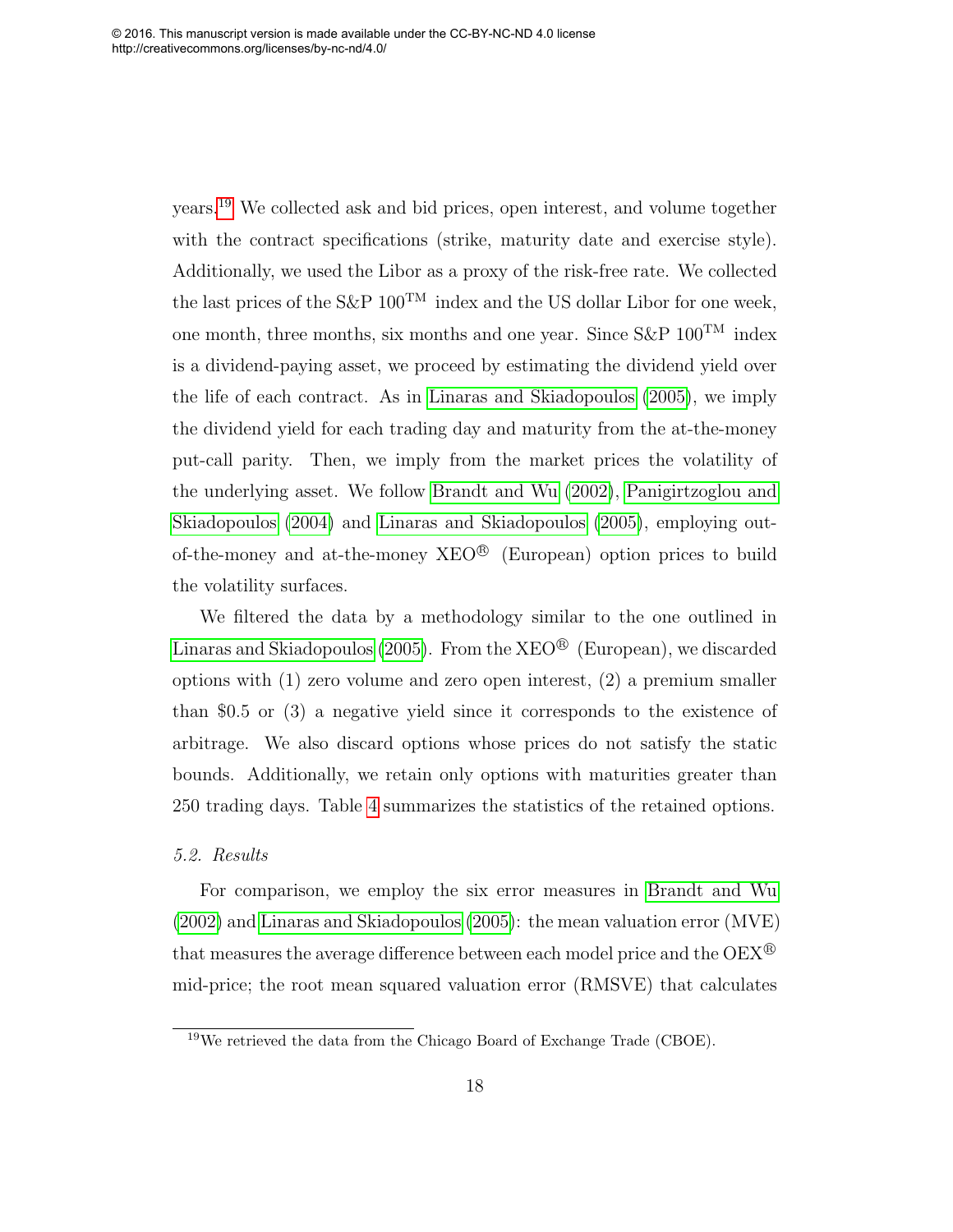<span id="page-19-0"></span>the square-root of the average squared difference between the model price and the  $OEX^{\circledR}$  mid price; the frequency in bid-ask (FIBA) that is the percentage of time the model price is included within the market bid-ask spread; the mean outside error (MOE) that is the average error outside of the bid-ask spread; the root mean squared outside error (RMSOE) that quantifies the variability of the errors outside the bid-ask spread; and mean relative outside error (MROE) that is the average outside error divided by the market price, which corresponds to the MOE but in percentage terms. The error outside the spread employed in MOE, RMSOE and MROE is defined as the model price minus the bid quote (ask quote) if the model price is below (above) the bid price (ask price) and it is fixed to zero for the cases when the model price falls within the bid-ask spread.

<span id="page-19-3"></span><span id="page-19-2"></span><span id="page-19-1"></span>We fix the ratios  $\varphi = t_x/T$  to the values that correspond to the minimum MAPE in Figure [2,](#page-32-0) for any of the considered methods. Table [5](#page-30-1) summarizes the comparison results for maturities of more than 500 trading days. In the vast majority of cases, the extension method outperforms the standard methods. These improvements are in the majority of cases also economically significant, well above the minimum tick in the S&P  $100^{TM}$  market (0.10). An application of the modified Diebold-Mariano test shows that in many cases the differences are statistically significant. Overall, the extension method prices are closer to the benchmark  $OEX^{\circledR}$  mid-price, more condensed around it and the fewer prices outside the bid-ask spread are more symmetric and smaller in size. The analysis of the S&P  $100^{TM}$  LEAPS<sup>®</sup> indicates the superiority of the extended methods. Additionally, Table [5](#page-30-1) shows that the advantages of the extension method increased during the most recent period (2012-2015). In the on-line appendix, we provide additional results classified for time to maturities and moneyness. In Table [5,](#page-30-1)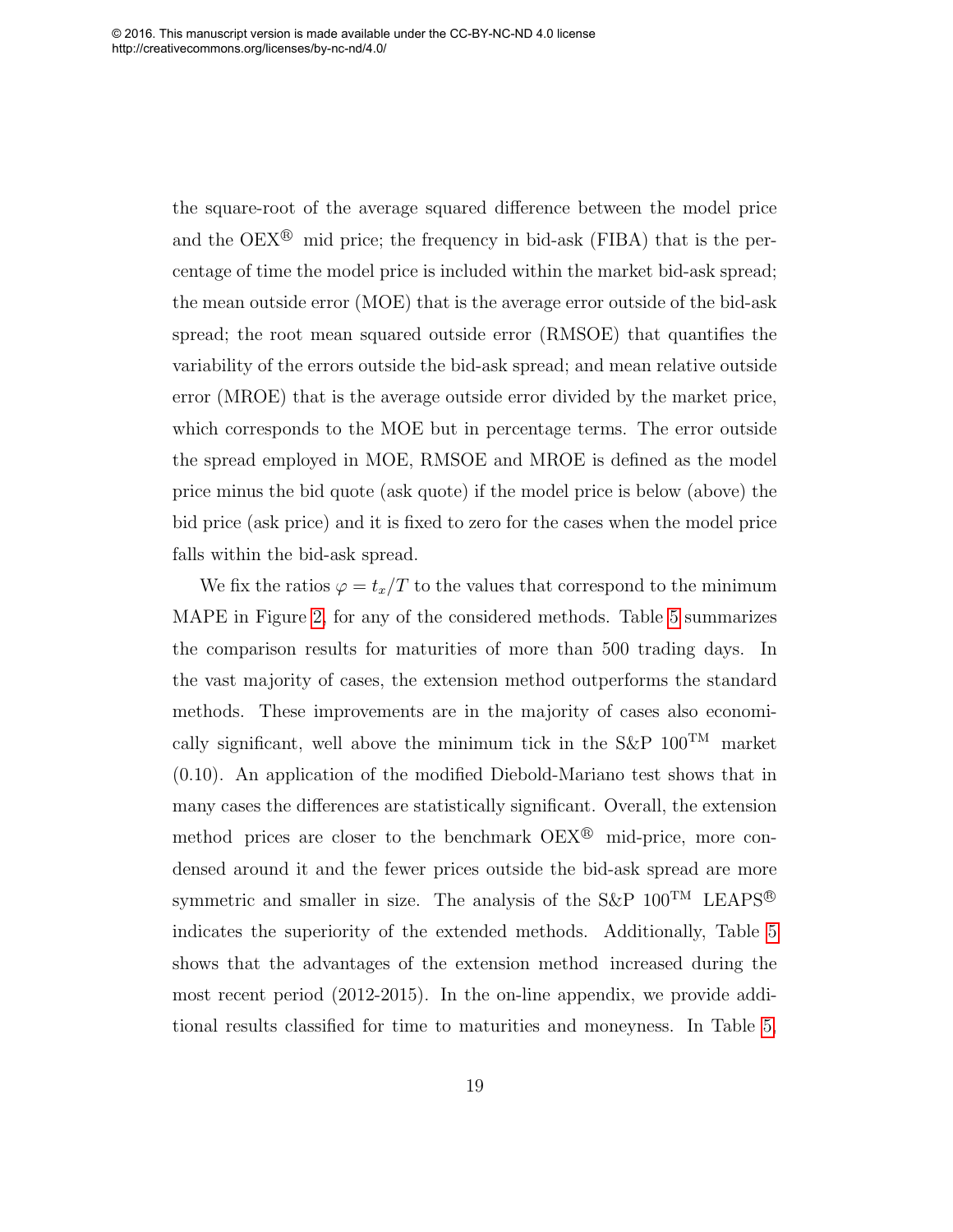<span id="page-20-6"></span><span id="page-20-1"></span>we also price the S&P  $100^{TM}$  LEAPS<sup>®</sup> by using the standard binomial tree in [Cox et al. \(1979\)](#page-21-7) and the implied tree method in [Derman et al. \(1995\)](#page-21-8). While the former has a similar performance to that of the numerical methods analysed, the latter is inferior to the other methods considered here.

#### <span id="page-20-4"></span>6. Conclusion

<span id="page-20-5"></span>Most quasi-analytic methods currently used for pricing and hedging American options perform well for short-maturity options but not so well for longmaturity ones. We proposed here a technique that can improve the pricing and hedging performance of any quasi-analytic method for long-maturity options. Our scenarios-based study shows that, for each selected method, remarkable improvements can be obtained for hedging and pricing at the cost of negligible computational time.

<span id="page-20-9"></span><span id="page-20-8"></span><span id="page-20-3"></span>We also evaluate the newly proposed methodology applied to the LEAPS<sup>®</sup> options on the S&P  $100^{TM}$  stock index traded from January 2008 to May 2015. The extension method outperforms existing methodologies using real financial data, making this methodology preferable to existing ones.

#### <span id="page-20-0"></span>References

- <span id="page-20-2"></span>AitSahlia, F. and P. Carr (1997). American options: A comparison of numerical methods. In Numerical methods in finance, pp. 67–87. Cambridge, UK: Cambridge University Press.
- <span id="page-20-7"></span>Ballestra, L. V. and C. Sgarra (2010). The evaluation of American options in a stochastic volatility model with jumps: An efficient finite element approach. Computers & Mathematics with Applications  $60(6)$ , 1571–1590.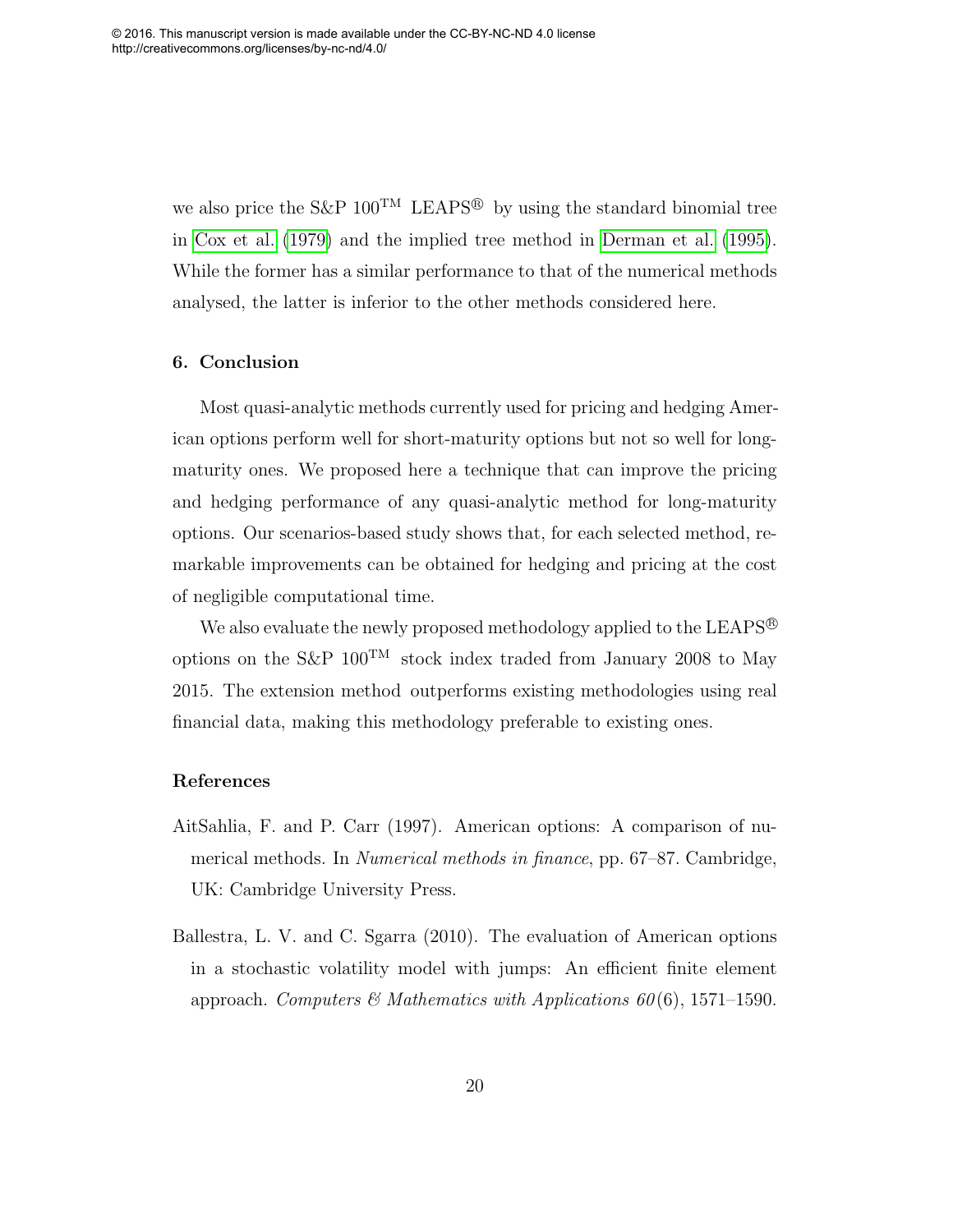- <span id="page-21-4"></span>Barone-Adesi, G. and R. Whaley (1987). Efficient analytic approximation of American option values. *Journal of Finance 42(2)*, 301–320.
- <span id="page-21-3"></span>Bates, D. S. (1996). Jumps and stochastic volatility: Exchange rate processes implicit in deutsche mark options. Review of financial studies  $9(1)$ , 69-107.
- Bjerksund, P. and G. Stensland (1993). Closed-form approximation of American options. Scandinavian Journal of Management 9, 87–99.
- <span id="page-21-6"></span><span id="page-21-2"></span>Bjerksund, P. and G. Stensland (2002). Closed form valuation of American options. Technical report, Norwegian School of Economics and Business Administration. Department of Finance and Management Science.
- <span id="page-21-7"></span>Brandt, M. and T. Wu (2002). Cross-sectional tests of deterministic volatility functions. Journal of Empirical Finance 9, 525–550.
- <span id="page-21-8"></span>Broadie, M. and J. Detemple (1996). American option valuation: New bounds, approximations, and a comparison of existing methods. Review of Financial Studies  $9(4)$ , 1211–1250.
- <span id="page-21-5"></span>Bunch, D. S. and H. Johnson (1992). A simple and numerically efficient valuation method for American puts using a modified Geske-Johnson approach. *Journal of Finance*  $47(2)$ , 809–816.
- <span id="page-21-0"></span>Carr, P., R. Jarrow, and R. Myneni (1992). Alternative characterizations of American put options. *Mathematical Finance*  $2(2)$ , 87–106.
- <span id="page-21-1"></span>Chiarella, C., B. Kang, G. H. Meyer, and A. Ziogas (2009). The evaluation of American option prices under stochastic volatility and jump-diffusion dynamics using the method of lines. International Journal of Theoretical and Applied Finance 12 (03), 393–425.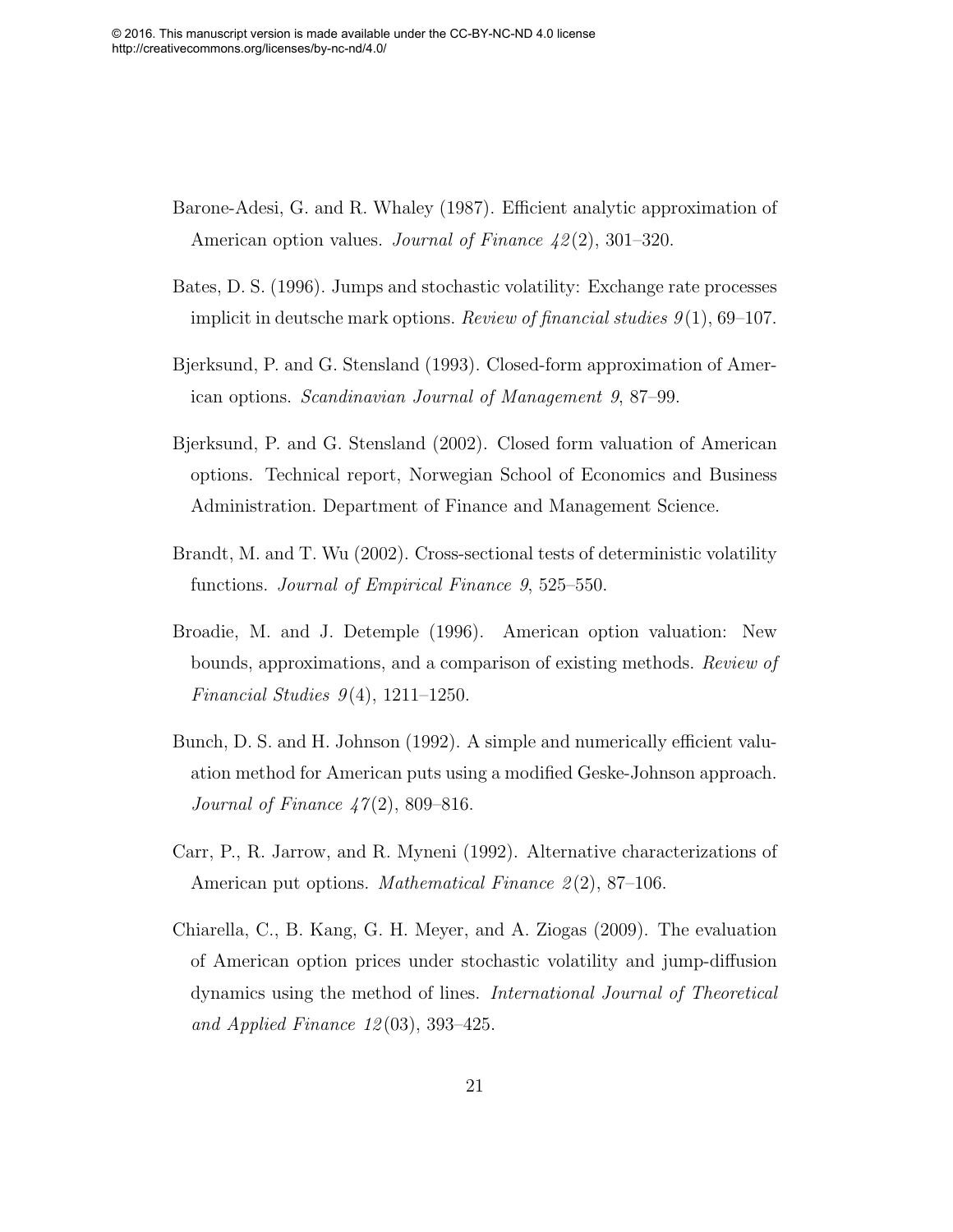- <span id="page-22-6"></span>Chockalingam, A. and H. Feng (2015). The implication of missing the optimal-exercise time of an American option. European Journal of Operational Research. In press.
- <span id="page-22-7"></span>Chockalingam, A. and K. Muthuraman (2015). An approximate moving boundary method for American option pricing. European Journal of Operational Research  $240(2)$ ,  $431 - 438$ .
- <span id="page-22-2"></span><span id="page-22-0"></span>Chung, S. L., M. W. Hung, and J. Y. Wang (2010). Tight bounds on American option prices. Journal of Banking & Finance  $34(1)$ , 77–89.
- Chung, S. L. and P. T. Shih (2009). Static hedging and pricing American options. Journal of Banking & Finance  $33(11)$ , 2140–2149.
- <span id="page-22-8"></span>Cox, J. C., S. A. Ross, and M. Rubinstein (1979). Option pricing: A simplified approach. Journal of Financial Economics  $7(3)$ , 229–263.
- <span id="page-22-3"></span>Derman, E., D. Ergener, and I. Kani (1995). Static options replication. The Journal of Derivatives  $2(4)$ , 78–95.
- <span id="page-22-4"></span>Ekstrom, E. (2004). Convexity of the optimal stopping boundary for the American put option. Journal of Mathematical Analysis and Applica*tions*  $299(1)$ , 147–156.
- <span id="page-22-5"></span>Geske, R. and H. E. Johnson (1984). The American put option valued analytically. Journal of Finance  $39(5)$ , 1511–1524.
- <span id="page-22-1"></span>Ibáñez, A. (2003). Robust pricing of the American put option: A note on Richardson extrapolation and the early exercise premium. Management Science  $49(9)$ , 1210–1228.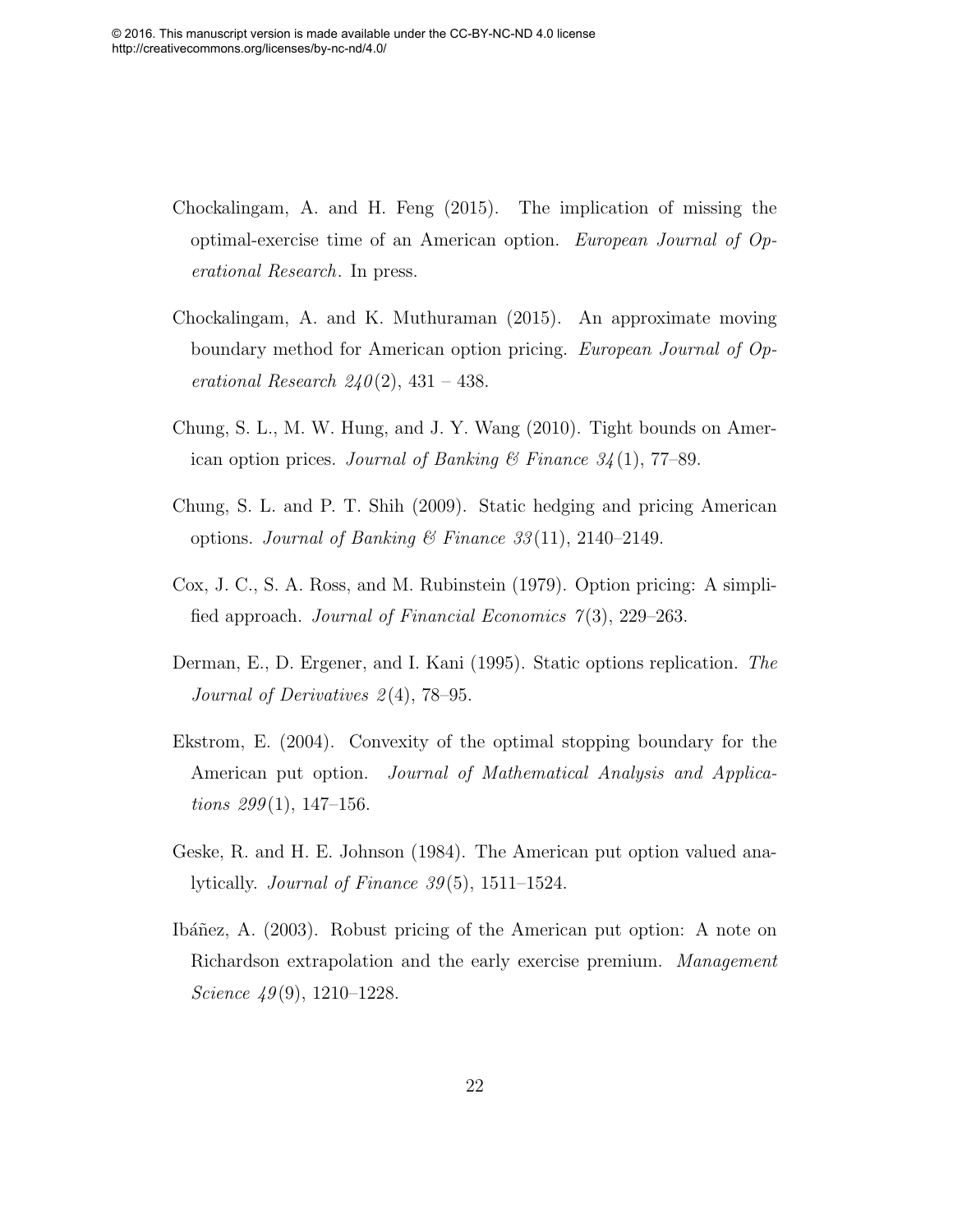- <span id="page-23-2"></span>Ibáñez, A. and I. Paraskevopoulos (2011). The sensitivity of American options to suboptimal exercise strategies. Journal of Financial and Quantitative Analysis  $45(6)$ , 1563–1590.
- <span id="page-23-6"></span>Jacka, S. (1991). Optimal stopping and the American put. Mathematical Finance  $1(2)$ , 1–14.
- <span id="page-23-0"></span>Ju, N. and R. Zhong (1999). An approximate formula for pricing American options. Journal of Derivatives  $7(2)$ , 31–40.
- <span id="page-23-1"></span>Ju, N.-J. (1998). Pricing an American option by approximating its early exercise boundary as a multipiece exponential function. Review of Financial Studies 11(3), 627–646.
- <span id="page-23-7"></span>Kallast, S. and A. Kivinukk (2003). Pricing and hedging American options using approximations by Kim integral equations. European Finance Re*view*  $7(3)$ , 361–383.
- <span id="page-23-8"></span><span id="page-23-5"></span>Kim, I. J. (1990). The analytic valuation of American options. Review of Financial Studies  $3(4)$ , 547–572.
- Kim, J., B.-G. Jang, and K. Kim (2013). A simple iterative method for the valuation of American options. Quantitative Finance  $13(6)$ , 885–895.
- <span id="page-23-3"></span>Laprise, S. B., M. C. Fu, S. I. Marcus, A. E. Lim, and H. Zhang (2006). Pricing American-style derivatives with European call options. Management Science  $52(1), 95-110$ .
- <span id="page-23-4"></span>Li, M. (2010a). Analytical approximations for the critical stock prices of American options: A performance comparison. Review of Derivatives Research  $13(1)$ , 75–99.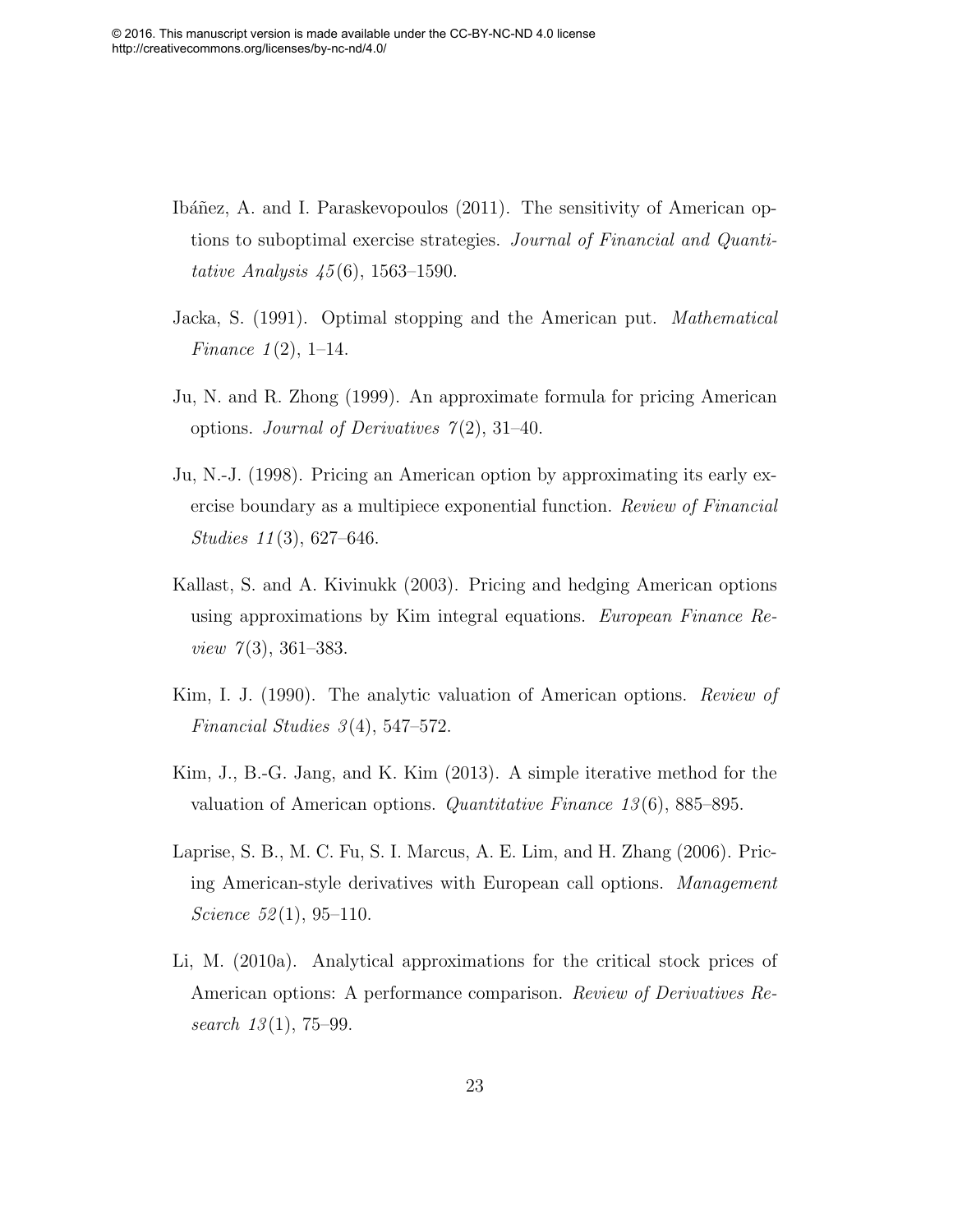- Li, M. (2010b). A quasi-analytical interpolation method for pricing American options under general multi-dimensional diffusion processes. Review of Derivatives Research  $13(2)$ , 177–217.
- <span id="page-24-0"></span>Linaras, C. E. and G. Skiadopoulos (2005). Implied volatility trees and pricing performance: Evidence from the S&P 100 options. International Journal of Theoretical and Applied Finance  $8(8)$ , 1085–1106.
- <span id="page-24-1"></span>Little, T., V. Pant, and C. Hou (2000). A new integral representation of the early exercise boundary for American put options. Journal of Computational Finance 3, 73–96.
- McDonald, R. D. and M. D. Schroder (1998). A parity result for American options. Journal of Computational Finance  $1(3)$ , 5–13.
- Panigirtzoglou, N. and G. Skiadopoulos (2004). A new approach to modeling the dynamics of implied distributions: Theory and evidence from the S&P 500 options. Journal of Banking & Finance  $28(7)$ , 1499–1520.
- <span id="page-24-3"></span>Psychoyios, D. and G. Skiadopoulos (2006). Volatility options: Hedging effectiveness, pricing, and model error. Journal of Futures Markets  $26(1)$ , 1–31.
- Remillard, B., A. Hocquard, H. Langlois, and N. Papageorgiou (2012). Optimal hedging of American options in discrete time. In R. A. Carmona, P. Del Moral, P. Hu, and N. Oudjane (Eds.), Numerical Methods in Finance, Volume 12 of Springer Proceedings in Mathematics, pp. 145–170. Springer Berlin Heidelberg.
- <span id="page-24-2"></span>Toivanen, J. (2010). A componentwise splitting method for pricing Amer-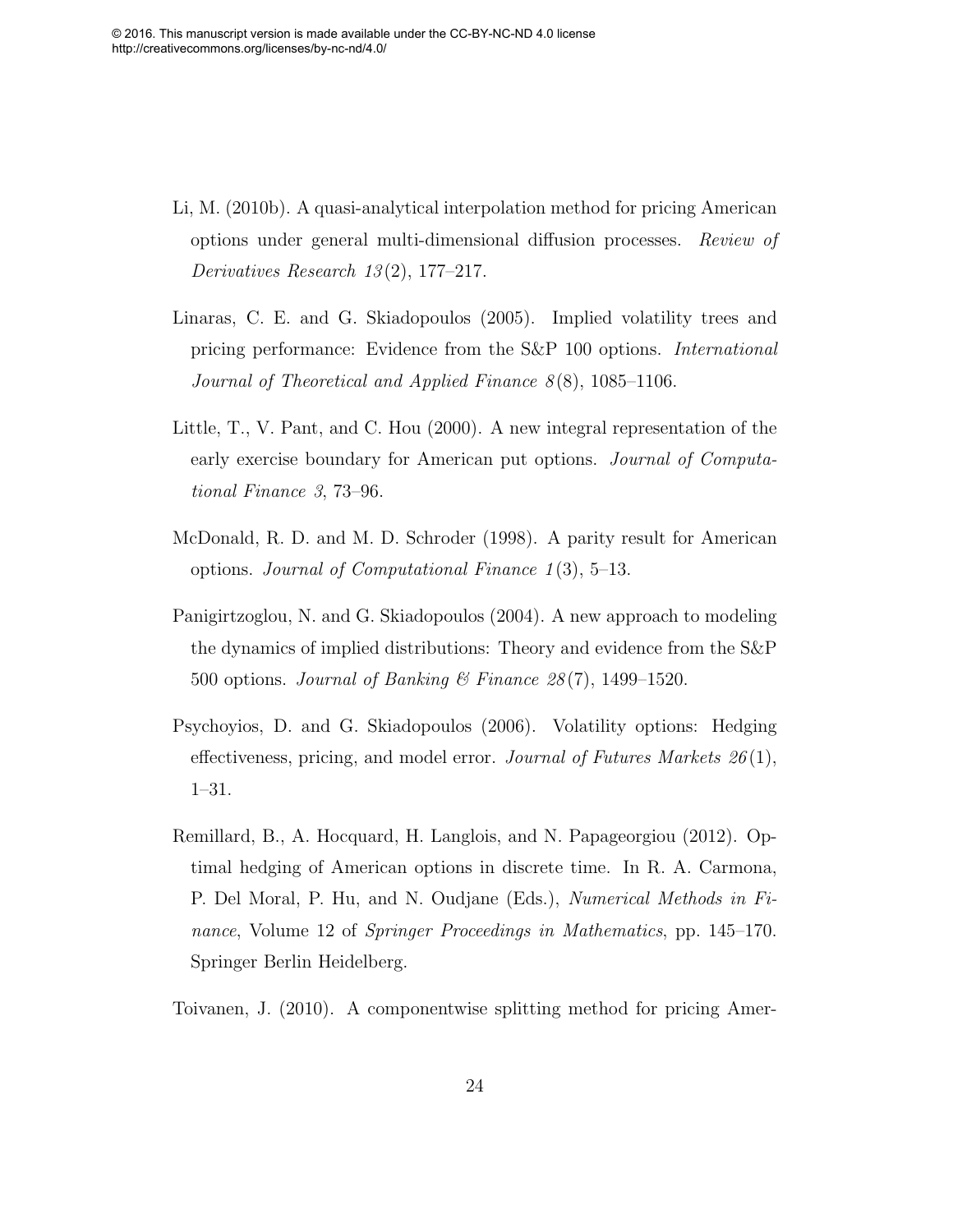ican options under the Bates model. In Applied and numerical partial differential equations, pp. 213–227. Springer.

Xie, D., D. A. Edwards, G. Schleiniger, and Q. Zhu (2011). Characterization of the American put option using convexity. Applied Mathematical Finance  $18(4)$ , 353-365.

#### Appendices

#### <span id="page-25-0"></span>A. Proof Proposition [3.1](#page-8-0)

Given the optimal exercise price in [\(3\)](#page-7-0) for any  $0 < \Lambda \leq S_{f_x}(t_x)$ , we define

$$
t^* = \inf \left\{ \inf_{t \in [t_0, \infty)} \{ S_t \le S_f^{(E)}(t) \}, T \right\} = \inf \{ t_0^*(\Lambda), t_x^*(S_{f_x}(t)), T \}
$$

<span id="page-25-1"></span>where  $t^*_u(x) = \inf_{t \in [t_u, \infty)} \{S_t \leq x\}$ . Consequently, the American put price is:

$$
P_{t_0}^{(E)}(S_{t_0}, T, K | t_x, \Lambda) = E_{t_0} \left[ e^{-r(t^* - t_0)} (K - S_{t^*})^+ \right] = e^{rt_0} E_{t_0} \left[ e^{-rt^*} (K - S_{t^*})^+ \right]
$$
  
=  $e^{rt_0} \left\{ E_{t_0} \left[ e^{-rt^*} (K - \Lambda) I \left( t_0 \le t^* < t_x \right) \right] + E_{t_0} \left[ e^{-rt^*} (K - S_{t_x}) I \left( t^* = t_x \right) \right] \right\}$   
+  $E_{t_0} \left[ e^{-r(t^* - t_0)} (K - S_f^{(E)}(t^*))^+ I \left( t_x < t^* \le T \right) \right]$  (A.1)

where  $I(\cdot)$  is the indicator function. The price of a perpetual put option starting at time u is  $E_u\left[e^{-r(t_u^*(x)-u)}(K-x)\right] = \alpha(x)S_u^{\beta}$  where  $\alpha(x)$  and  $\beta$ are given in Proposition [3.1.](#page-8-0) We prove here the result for  $\gamma > 0$ , the case when  $\gamma = 0$  being trivial. A helpful result is the following expectation

<span id="page-25-2"></span>
$$
\varphi_{t_0}^P(S_{t_0}, t_x | \gamma, H, \Lambda) = E_{t_0} \left[ e^{-rt_x} S_{t_x}^\gamma I(S_{t_x} > H) I \left( \inf_{t \in [t_0, t_x)} S_t > \Lambda \right) \right]
$$

$$
= \Lambda^\gamma E_{t_0} \left[ e^{-rt_x} e^{z_{t_x}} I(z_{t_x} > B_H) I \left( \inf_{t \in [t_0, t_x)} z_t > 0 \right) \right]
$$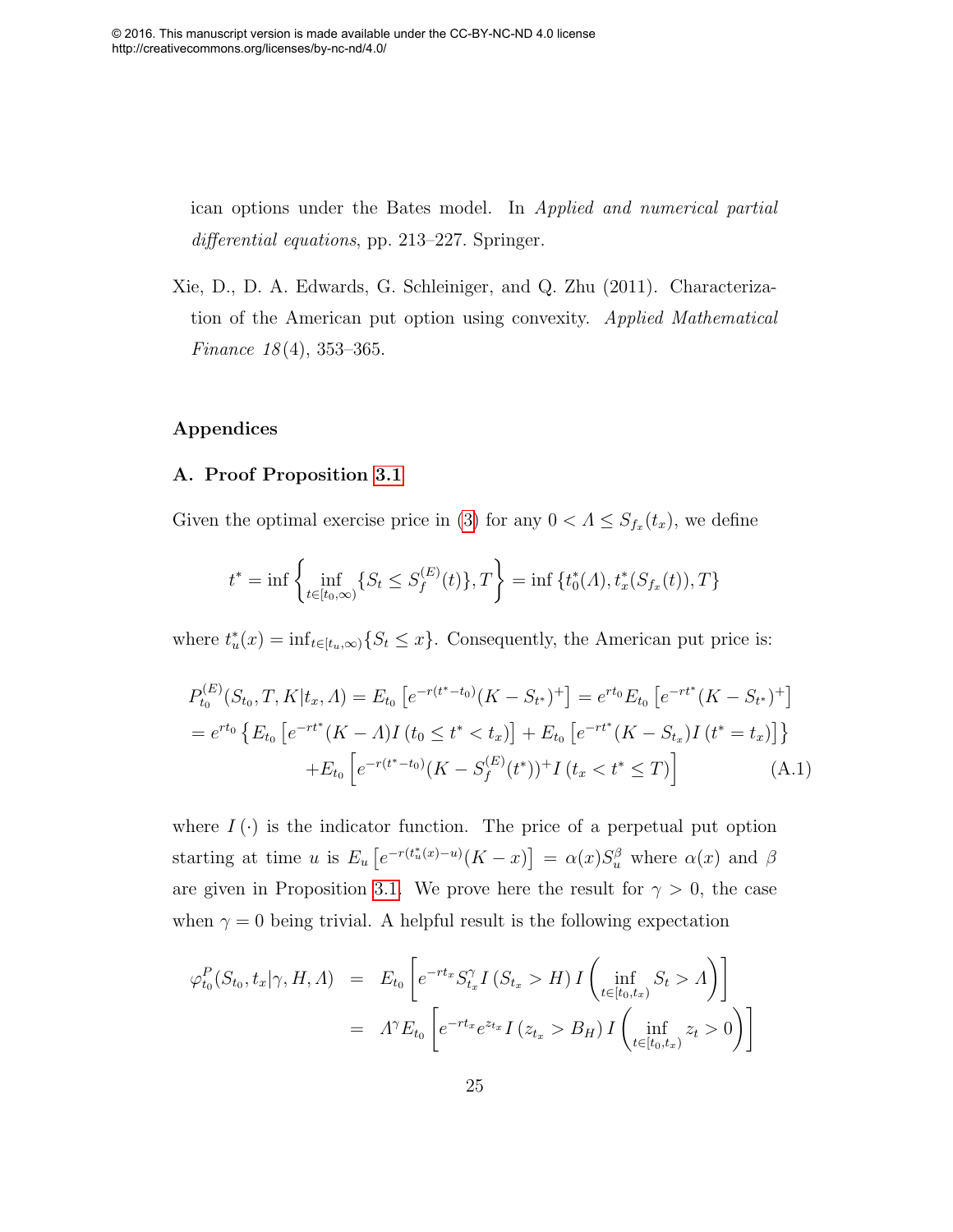$$
= e^{\lambda t_x} S_{t_0}^{\gamma} \left[ N(d_{\varphi,1}(H)) - \left( \frac{A}{S_{t_0}} \right)^{\kappa} N(d_{\varphi,2}(H)) \right] (A.2)
$$

where  $B_H = \gamma \ln \frac{H}{A}$ ,  $z_{t_x} = \gamma \ln \frac{S_{t_x}}{A}$ ,  $N(\cdot)$  is the standard normal cumulative distribution function,  $d_{\varphi,1}(H) = \frac{\ln \frac{S_{t_0}}{H} + (b + (\gamma - \frac{1}{2})\sigma^2)(t_x - t_0)}{\sigma \sqrt{t_x - t_0}}$  $\frac{\sigma(\sqrt{t_x-t_0})}{\sigma\sqrt{t_x-t_0}},\ d_{\varphi,2}(H) =$  $\ln \frac{A^2}{S t_0 H} + (b + (\gamma - \frac{1}{2})\sigma^2)(t_x - t_0)$  $\frac{1}{\sigma\sqrt{t_x-t_0}}$ ,  $\lambda = -r + \gamma b + \frac{1}{2}$  $\frac{1}{2}\gamma(\gamma-1)\sigma^2$  and  $\kappa = \frac{2b}{\sigma^2} + (2\gamma - 1)$ .

The first expectation in equation [\(A.1\)](#page-24-3) indicates the expected payoff from exercising the option between  $t_0$  and  $t_x$  and is

<span id="page-26-0"></span>
$$
E_{t_0} \left[ e^{-rt^*} (K - A) I \left( t_0 \le t^* < t_x \right) \right] = E_{t_0} \left[ e^{-rt_0^* (A)} (K - A) I \left( \inf_{t \in [t_0, t_x)} S_t < A \right) \right]
$$
\n
$$
= \alpha(A) S_{t_0}^{\beta} e^{-rt_0} - \alpha(A) E_{t_0} \left[ e^{-rt_x} S_{t_x}^{\beta} I \left( S_{t_x} \ge A \right) I \left( \inf_{t \in [t_0, t_x)} S_t > A \right) \right]
$$
\n
$$
= \alpha(A) S_{t_0}^{\beta} e^{-rt_0} - \alpha(A) \varphi_{t_0}^P (S_{t_0}, t_x | \beta, A, A) \tag{A.3}
$$

The second expectation in equation [\(A.1\)](#page-24-3) can be calculated as:

$$
E_{t_0} \left[ e^{-rt^*} (K - S_{t_x}) I(t^* = t_x) \right]
$$
  
=  $E_{t_0} \left[ e^{-rt_x} (K - S_{t_x}) I \left( \Lambda \leq S_{t_x} \leq S_f^{(E)}(t_x) \right) I \left( \inf_{t \in [t_0, t_x)} S_t > \Lambda \right) \right]$   
=  $E_{t_0} \left[ e^{-rt_x} (K - S_{t_x}) \left[ I (S_{t_x} \geq \Lambda) - I \left( S_{t_x} \geq S_f^{(E)}(t_x) \right) \right] I \left( \inf_{t \in [t_0, t_x)} S_t > \Lambda \right) \right]$   
=  $K \left[ \varphi_{t_0}^P (S_{t_0}, t_x | 0, \Lambda, \Lambda) - \varphi_{t_0}^P (S_{t_0}, t_x | 0, S_f^{(E)}(t_x), \Lambda) \right]$   
-  $\left[ \varphi_{t_0}^P (S_{t_0}, t_x | 1, \Lambda, \Lambda) - \varphi_{t_0}^P (S_{t_0}, t_x | 1, S_f^{(E)}(t_x), \Lambda) \right].$  (A.4)

The third expectation in equation [\(A.1\)](#page-24-3) corresponds to the expected payoff from exercise the option in the interval  $(t_x, T]$  and it is

$$
E_{t_0} \left[ e^{-rt^*} (K - S_f^{(E)}(t^*))^+ I (t_x < t^* \le T) \right] =
$$
\n
$$
= e^{-rt_x} E_{t_0} \left[ P_{t_x} (A e^{z_{t_x}}, T, K) I (z_{t_x} > B) I \left( \inf_{t \in [t_0, t_x]} z_t > 0 \right) \right]
$$
\n(A.5)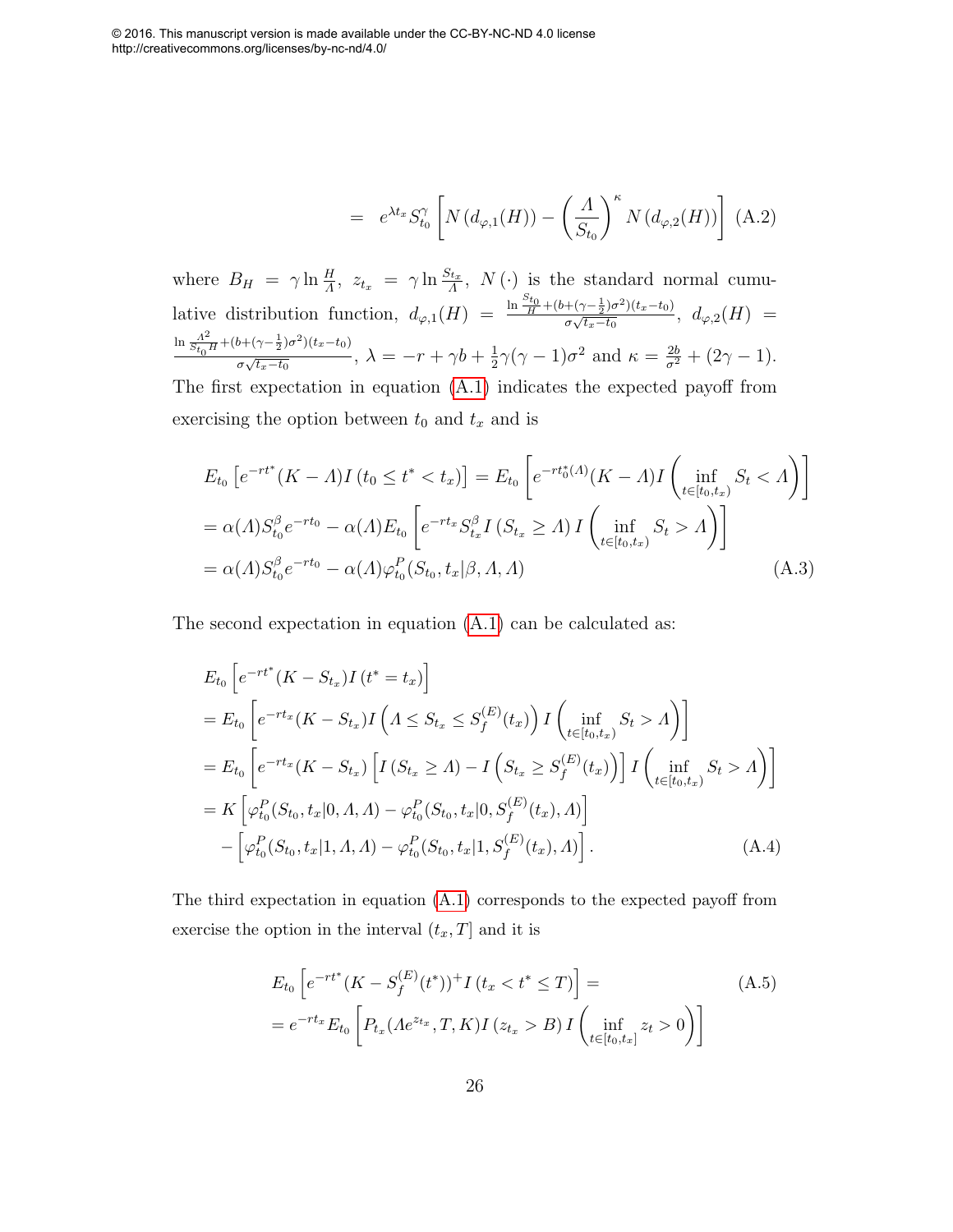© 2016. This manuscript version is made available under the CC-BY-NC-ND 4.0 license http://creativecommons.org/licenses/by-nc-nd/4.0/

$$
= e^{-rt_x} \int_{B}^{+\infty} P_{t_x}(Ae^z, T, K) f_0(z) dz
$$
 (A.6)

<span id="page-27-0"></span>where

$$
f_0(z) = \frac{n\left(\frac{z - z_{t_0} - b_1(t_x - t_0)}{\sigma\sqrt{t_x - t_0}}\right) - e^{-\frac{2b_2 z_{t_0}}{\sigma^2}} n\left(\frac{z + z_{t_0} - b_1(t_x - t_0)}{\sigma\sqrt{t_x - t_0}}\right)}{\sigma\sqrt{t_x - t_0}}.
$$

By replacing the three expectations in equations  $(A.3)$ ,  $(A.4)$  and  $(A.6)$  within equation [\(A.1\)](#page-24-3), we get the pricing formula [\(4\)](#page-8-1).

#### B. Proof Proposition [3.2](#page-9-2)

The proof consists in showing that  $\lim_{T \to +\infty} P_{t_0}^{(E)}$  $t_0^{(E)}(S_{t_0},T,K|t_x,\varLambda)=\alpha(\varLambda)S_{t_0}^{\beta}$  $t_0^{\rho}$ , for any selection of  $t_x \in (t_0, T]$  and  $\Lambda$ . For  $t_x = t_0 + \vartheta(T - t_0)$  with  $\vartheta \in (0, 1],$ we prove that this limit is independent of  $\vartheta$ . We discuss separately the cases for different values of  $\gamma$ . When  $\gamma = \beta$ , for positive risk-free rate  $r, \gamma = \beta = \left(\frac{1}{2} - \frac{b}{\sigma^2}\right)$ different values of  $\gamma$ . When  $\gamma = \beta$ , for positive risk-free rate  $r, \gamma = \beta = (\frac{1}{2} - \frac{1}{\sigma^2}) - \sqrt{(\frac{1}{2} - \frac{b}{\sigma^2})^2 + 2\frac{r}{\sigma^2}} < \frac{1}{2} - \frac{b}{\sigma^2}$  and, since  $b + (\gamma - \frac{1}{2})\sigma^2 < 0$ ,  $\lim_{T \to +\infty} d_{\varphi,1}(H) =$  $\frac{1}{2}$ ) $\sigma^2$  < 0,  $\lim_{T \to +\infty} d_{\varphi,1}(H)$  =  $\lim_{T\to+\infty} d_{\varphi,2}(H) = -\infty$  and  $\lim_{T\to+\infty} \varphi_{t_0}^P(S_{t_0}, t_x | \beta, \Lambda, \Lambda) = 0$  for any  $\vartheta$ . We note that this result also holds when  $\lambda > 0$ . On the other hand, for  $\gamma = 0$  or  $\gamma = 1$ ,  $\lambda = -r + \gamma b + \frac{1}{2}$  $\frac{1}{2}\gamma(\gamma-1)\sigma \leq 0$  and  $\lim_{T\to+\infty} d_{\varphi,1}(H) = \lim_{T\to+\infty} d_{\varphi,2}(H) = \mathsf{v}$ , with v independent from H. Therefore, the limit  $\lim_{T\to+\infty} \varphi_{t_0}^P(S_{t_0}, t_x | \gamma, H, \Lambda)$  is finite for any positive and finite  $H$  and, since it does not depend on the selection of  $H$ , for any finite  $H_1$  and  $H_2$ ,  $\lim_{T \to +\infty} [\varphi_{t_0}^P(S_{t_0}, t_x | \gamma, H_1, \Lambda) - \varphi_{t_0}^P(S_{t_0}, t_x | \gamma, H_2, \Lambda)] = 0$  $\lim_{T\to+\infty}\int_B^{+\infty}g(z)dz = \lim_{T\to+\infty}\int_B^{+\infty}e^{-r(t_x-t_0)}P_{t_x}(Ae^z,T,K)f_0(z)dz = 0$  since  $\lim_{T\to+\infty} f_0(z) = 0$ ,  $\lim_{T\to+\infty} e^{-r(t_x-t_0)} = \lim_{T\to+\infty} e^{-r\vartheta(T-t_0)} = 0$ , and  $0 \leq$  $P_{t_x}(Ae^z, T, K) \leq K$  following the non-arbitrage condition. Since the quantities  $\alpha(\Lambda)$  and  $\beta$  are time invariant the result follows.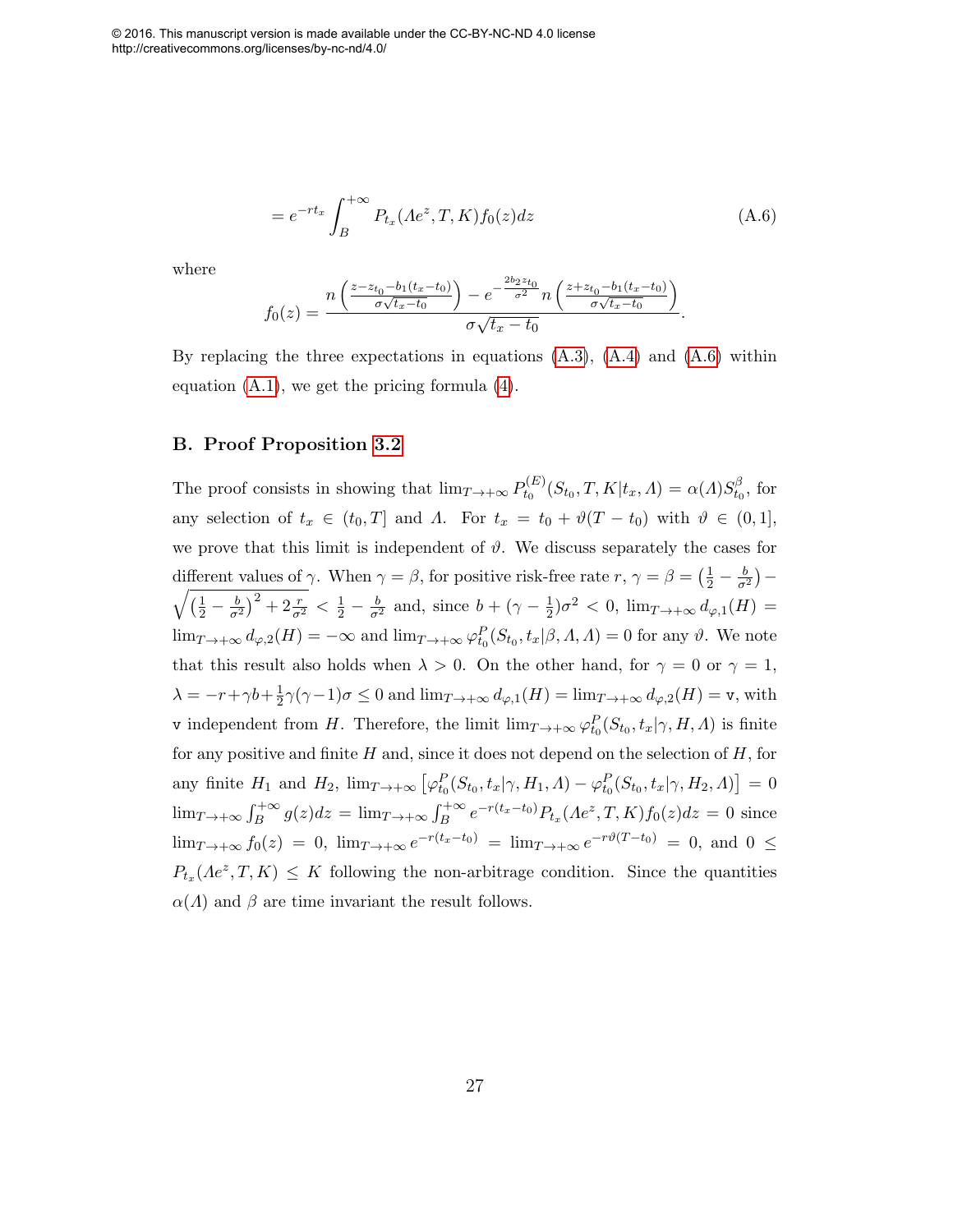|                       | $\label{eq:1}$ Maturities |                |                |                |                                         |                     |                                                         |                |                |                |  |  |
|-----------------------|---------------------------|----------------|----------------|----------------|-----------------------------------------|---------------------|---------------------------------------------------------|----------------|----------------|----------------|--|--|
|                       | А                         | B              | $\mathcal{C}$  | $\overline{D}$ | E                                       | F                   | G                                                       | H              | Ι              | $\mathbf J$    |  |  |
|                       |                           |                |                |                | Geske and Johnson (1984) - 2 time steps |                     |                                                         |                |                |                |  |  |
| Std.                  | 0.389%                    | 0.871%         | 1.343%         | 1.893%         | 2.084%                                  | 2.622 %             | 3.131%                                                  | 3.587%         | 3.984%         | 4.350%         |  |  |
| Ext.                  | $0.244\%^{**}$            | $0.433\%**$    | $0.552\%**$    | $0.653\%**$    | $0.682\%^**$                            | $0.751\%**$         | $0.816\%^{**}$                                          | $0.823\%**$    | $0.845\%^{**}$ | $0.843\%**$    |  |  |
|                       |                           |                |                |                | Geske and Johnson (1984) - 3 time steps |                     |                                                         |                |                |                |  |  |
| Std.                  | 0.276%                    | $0.608\%$      | 0.930%         | 1.295%         | 1.417%                                  | 1.788%              | 2.112%                                                  | 2.376%         | 2.648\%        | 2.902%         |  |  |
| Ext.                  | $0.195\%**$               | $0.328\%^{**}$ | $0.436\%^{**}$ | $0.511\%^{**}$ | $0.523\%**$                             | $0.573\%**$         | $0.617\%^{**}$                                          | $0.623\%**$    | $0.650\%^{**}$ | $0.668\%^{**}$ |  |  |
|                       |                           |                |                |                | Barone-Adesi and Whaley (1987)          |                     |                                                         |                |                |                |  |  |
| Std.                  | 0.155%                    | 0.395%         | 0.632%         | $0.900\%$      | 1.202%                                  | 1.429%              | 1.696%                                                  | 1.945%         | 2.252%         | 2.380%         |  |  |
| Ext.                  | 0.119%                    | 0.140%         | $0.192\%^*$    | $0.237\%^{**}$ | $0.239\%^**$                            | $0.268\%^{**}$      | $0.288\%^{**}$                                          | $0.298\%^{**}$ | $0.337\%**$    | $0.337\%**$    |  |  |
|                       |                           |                |                |                |                                         | Li(2010b)           |                                                         |                |                |                |  |  |
| Std.                  | 0.169%                    | 0.293%         | 0.515%         | 0.669%         | 0.879%                                  | 1.053%              | 1.288%                                                  | 1.532%         | 1.821%         | 1.965%         |  |  |
| Ext.                  | 0.087%                    | $0.131\%^{**}$ | $0.205\%^{**}$ | $0.247\%^**$   | $0.256\%^*$                             | $0.320\%**$         | $0.359\%^{**}$                                          | $0.393\%**$    | $0.395\%**$    | $0.41\%^**$    |  |  |
|                       |                           |                |                |                | $Kim (1990) - 2 time steps$             |                     |                                                         |                |                |                |  |  |
| Std.                  | 0.248\%                   | 0.404%         | 0.578%         | 0.713%         | 0.794%                                  | 0.899%              | 0.988%                                                  | 1.182%         | 1.291\%        | 1.488%         |  |  |
| Ext.                  | $0.180\%**$               | $0.271\%**$    | $0.348\%^{**}$ | $0.404\%^{**}$ | $0.450\%^{**}$                          | $0.476\%^{**}$      | $0.500\%^{**}$                                          | $0.503\%**$    | $0.535\%**$    | $0.534\%^{**}$ |  |  |
|                       |                           |                |                |                | $Kim (1990) - 3 time steps$             |                     |                                                         |                |                |                |  |  |
| Std.                  | 0.125%                    | 0.198%         | 0.275%         | $0.346\%$      | 0.358%                                  | 0.445%              | 0.518%                                                  | 0.649%         | 0.678%         | 0.862%         |  |  |
| Ext.                  | $0.128\%^*$               | $0.129\%^*$    | $0.158\%**$    | $0.177\%^{**}$ | $0.189\%^{**}$                          | $0.203\%**$         | $0.217\%^{**}$                                          | $0.229\%**$    | $0.249\%^{**}$ | $0.256\%^{**}$ |  |  |
|                       |                           |                |                |                | Chung and Shih $(2009)$ - 2 time steps  |                     |                                                         |                |                |                |  |  |
| Std.                  | $0.102\%$                 | 0.146\%        | 0.155%         | 0.189%         | 0.182\%                                 | $0.281\%$           | 0.400%                                                  | 0.566%         | 0.688%         | 0.867%         |  |  |
| Ext.                  | $0.063\%^{**}$            | 0.084%         | $0.079\%^*$    | $0.069\%*$     | $0.058\%^**$                            | $0.051\%**$         | $0.057\%^{**}$                                          | $0.069\%**$    | $0.069\%^{**}$ | $0.069\%**$    |  |  |
|                       |                           |                |                |                | Chung and Shih $(2009)$ - 3 time steps  |                     |                                                         |                |                |                |  |  |
| Std.                  | 0.067%                    | $0.086\%$      | 0.091%         | 0.115%         | 0.112%                                  | 0.173%              | 0.243\%                                                 | 0.341\%        | 0.412%         | 0.517%         |  |  |
| Ext.                  | 0.040%                    | 0.049%         | $0.046\%^{**}$ | $0.040\%^*$    | $0.035\%**$                             | $0.036\%**$         | $0.038\%**$                                             | $0.044\%^**$   | $0.056\%**$    | $0.062\%**$    |  |  |
|                       |                           |                |                |                |                                         | Ju and Zhong (1999) |                                                         |                |                |                |  |  |
| Std.                  | 0.051%                    | 0.108%         | 0.141%         | 0.167%         | 0.180%                                  | 0.205%              | $0.234\%$                                               | 0.260%         | 0.290%         | 0.305%         |  |  |
| Ext.                  | 0.044%                    | 0.076%         | $0.096\%^*$    | $0.105\%^{**}$ | $0.105\%^*$                             | $0.106\%**$         | $0.112\%^**$                                            | $0.108\%**$    | $0.108\%**$    | $0.108\%**$    |  |  |
|                       |                           |                |                |                | Ibanez $(2003)$ - 4 time steps          |                     |                                                         |                |                |                |  |  |
| Std.                  | 0.262%                    | 0.609%         | 0.702%         | 0.880%         | 0.974%                                  | 1.141%              | 1.254%                                                  | 1.357%         | 1.382%         | 1.561%         |  |  |
| Ext.                  | 0.211%                    | $0.322\%**$    | $0.443\%**$    | $0.558\%**$    | $0.610\%^{**}$                          | $0.700\%**$         | $0.782\%^**$                                            | $0.832\%**$    | $0.910\%**$    | $0.960\%**$    |  |  |
|                       |                           |                |                |                |                                         |                     | Ibanez (2003) - Richardson extrapolation with $ns = 4$  |                |                |                |  |  |
| Std.                  | 0.236%                    | 0.549%         | 0.629%         | 0.787%         | 0.870%                                  | 1.015%              | 1.113%                                                  | 1.203%         | 1.219%         | 1.377%         |  |  |
| Ext.                  | $0.050\%$                 | $0.076\%^{**}$ | $0.101\%**$    | $0.119\%**$    | $0.127\%^{**}$                          | $0.138\%**$         | $0.148\%^{**}$                                          | $0.151\%^{**}$ | $0.158\%^{**}$ | $0.167\%^{**}$ |  |  |
|                       |                           |                |                |                |                                         |                     | Ibanez (2003) - Richardson extrapolation with $ns = 8$  |                |                |                |  |  |
| Std.                  | 0.126%                    | 0.290%         | 0.325%         | $0.402\%$      | 0.440%                                  | 0.505%              | 0.550%                                                  | 0.587%         | 0.584%         | 0.652%         |  |  |
| Ext.                  | 0.048%                    | $0.081\%^{**}$ | $0.110\%^{**}$ | $0.130\%**$    | $0.140\%^**$                            | $0.155\%$ **        | $0.169\%^**$                                            | $0.176\%^{**}$ | $0.188\%**$    | $0.199\%**$    |  |  |
|                       |                           |                |                |                |                                         |                     | Ibanez (2003) - Richardson extrapolation with $ns = 22$ |                |                |                |  |  |
| $\operatorname{Std}.$ | 0.053%                    | 0.111%         | 0.122%         | $0.150\%$      | 0.163%                                  | 0.185%              | 0.203%                                                  | 0.216%         | 0.212%         | 0.233%         |  |  |
| Ext.                  | $0.033\%$                 | 0.047%         | $0.061\%^{**}$ | $0.074\%^{**}$ | $0.081\%^{**}$                          | $0.089\%**$         | $0.097\%^**$                                            | $0.100\%^{**}$ | $0.108\%**$    | $0.115\%^{**}$ |  |  |

<span id="page-28-0"></span>Table 1: Scenarios-based pricing performances of quasi-analytic standard methods and our extended versions: Mean Absolute Percentage Error.

Note: This table presents the Mean Absolute Percentage Error (MAPE) for the best seven quasi-analytic methods (indicated as 'Std' for standard) previously reported, see Figures 3 and 4 in [Broadie and Detemple \(1996,](#page-20-3) p. 1227), Tables 2a-2e and 3a-3e in [AitSahlia and Carr \(1997,](#page-19-1) pp. 76-85) (the results are for options on a non-dividend paying asset for short maturities and on a dividend-paying asset for long maturities), Exhibits 3 and 5 in [Ju and Zhong \(1999\)](#page-22-0), Tables 3, 4 and 5 in [Li \(2010b,](#page-23-2) pp. 91-93), Figures 4. and 5. in [Kallast and Kivinukk \(2003,](#page-22-8) pp. 373-374) and Tables 4 and 5 in [Kim et al. \(2013,](#page-22-4) p. 7). are compared with our extended versions (indicated as 'Ext'), i.e. when the extension method in Proposition [3.1](#page-8-0) is applied to them. Ten ranges of maturity (in years) are considered:  $(0; 0.5] (A), (0.5; 1] (B),$  $(1; 1.5]$   $(C)$ ,  $(1.5; 2]$   $(D)$ ,  $(2; 2.5]$   $(E)$ ,  $(2.5; 3]$   $(F)$ ,  $(3; 3.5]$   $(G)$ ,  $(3.5; 4]$   $(H)$ ,  $(4; 4.5]$   $(I)$ ,  $(4.5; 5]$   $(J)$ . The results are based on the scenarios in Section [4.](#page-10-0) - The entries for the extension method are calculated for the ratio  $t_x/T$  corresponding to the minimum of the solid lines in Figure [2.](#page-32-0) The symbols <sup>∗</sup> and ∗∗ indicate the results of the modified Diebold-Mariano test and they show that the values in the pair (Std,Ext) are significantly different at the 95% confidence level, and 99% confidence level, respectively. The benchmark prices are obtained by the binomial tree model with 15000 steps. 28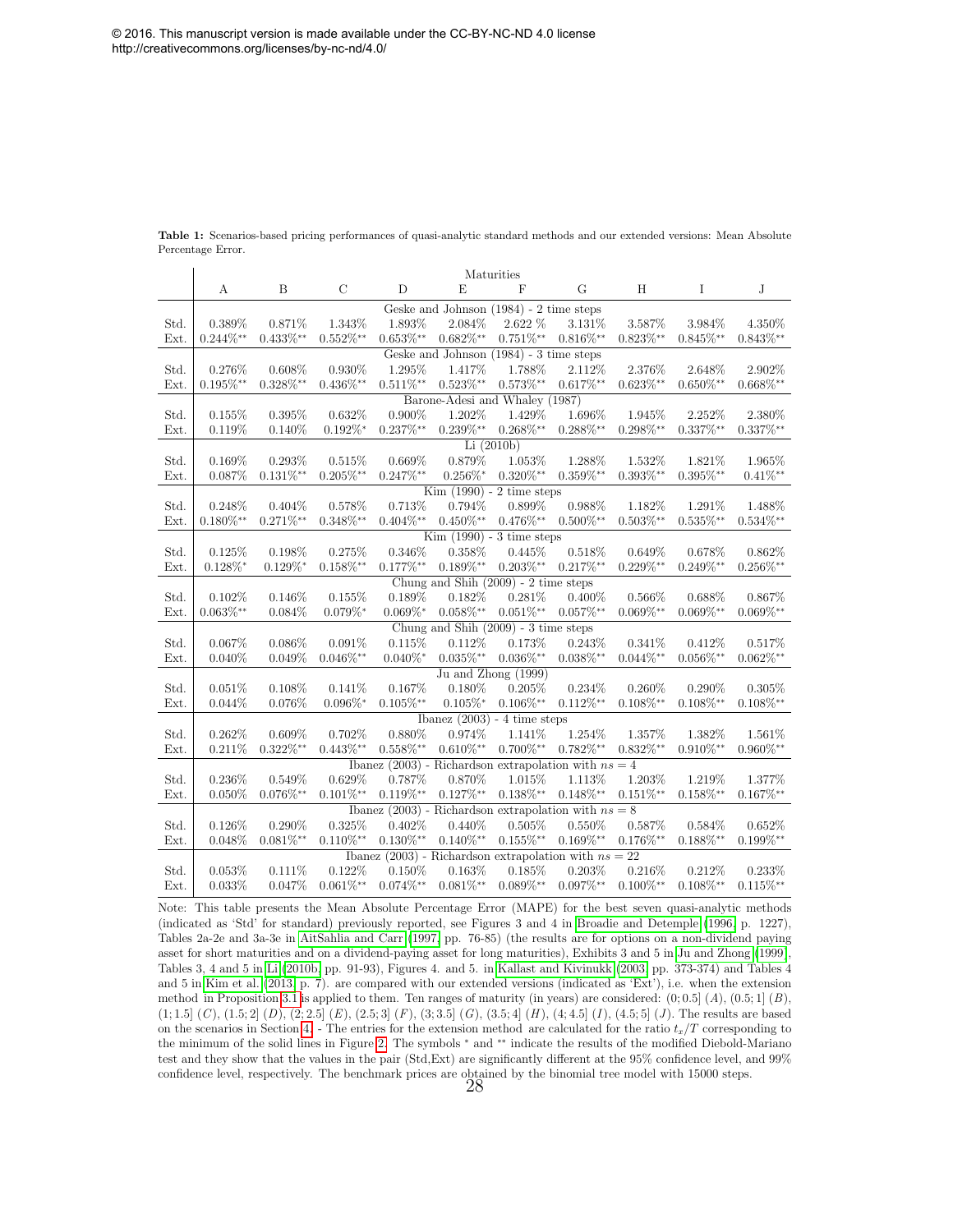|      | In-the-money options                    |                |           |                |           |           | At-the-money options                      |                             |                |           |              | Out-the-money options |            |                |            |  |
|------|-----------------------------------------|----------------|-----------|----------------|-----------|-----------|-------------------------------------------|-----------------------------|----------------|-----------|--------------|-----------------------|------------|----------------|------------|--|
|      | $1$ (year)                              | $\overline{2}$ | 3         | $\overline{4}$ | 5         | 1         | $\overline{2}$                            | 3                           | $\overline{4}$ | 5         | $\mathbf{1}$ | $\overline{2}$        | 3          | $\overline{4}$ | 5          |  |
|      |                                         |                |           |                |           |           | Geske and Johnson $(1984)$ - 2 time steps |                             |                |           |              |                       |            |                |            |  |
| Std. | 1.013                                   | 1.169          | 1.207     | 1.246          | 1.187     | 0.943     | 1.084                                     | 1.135                       | 1.211          | 1.215     | 0.900        | 1.004                 | 1.098      | 1.197          | 1.233      |  |
| Ext. | $0.676**$                               | $0.748**$      | $0.820**$ | $0.963**$      | $1.074**$ | $0.629**$ | $0.685**$                                 | $0.791**$                   | $0.954**$      | $1.079**$ | $0.603**$    | $0.636**$             | $0.756**$  | $0.930**$      | $1.057**$  |  |
|      | Geske and Johnson (1984) - 3 time steps |                |           |                |           |           |                                           |                             |                |           |              |                       |            |                |            |  |
| Std. | 1.007                                   | 1.182          | 1.209     | 1.266          | 1.256     | 0.939     | 1.086                                     | 1.156                       | 1.252          | 1.285     | 0.914        | 1.020                 | 1.109      | 1.222          | 1.280      |  |
| Ext. | $0.676**$                               | $0.747**$      | $0.819**$ | $0.962**$      | $1.073**$ | $0.629**$ | $0.684**$                                 | $0.790**$                   | $0.952**$      | $1.077**$ | $0.603**$    | $0.635**$             | $0.755***$ | $0.928**$      | $1.055***$ |  |
|      | Barone-Adesi and Whaley (1987)          |                |           |                |           |           |                                           |                             |                |           |              |                       |            |                |            |  |
| Std. | 0.995                                   | 1.155          | 1.239     | 1.350          | 1.456     | 0.977     | 1.101                                     | 1.211                       | 1.351          | 1.450     | 0.938        | 1.065                 | 1.197      | 1.361          | 1.437      |  |
| Ext. | $0.632**$                               | $0.652**$      | $0.701**$ | $0.846**$      | $0.976**$ | $0.586**$ | $0.584**$                                 | $0.672**$                   | $0.837**$      | $0.964**$ | $0.575**$    | $0.563**$             | $0.651**$  | $0.827**$      | $0.942**$  |  |
|      |                                         |                |           |                |           |           |                                           | Li $(2010b)$                |                |           |              |                       |            |                |            |  |
| Std. | 0.997                                   | 1.147          | 1.237     | 1.346          | 1.444     | 0.976     | 1.101                                     | 1.212                       | 1.348          | 1.442     | 0.939        | 1.046                 | 1.193      | 1.346          | 1.426      |  |
| Ext. | $0.634**$                               | $0.654**$      | $0.704**$ | $0.848**$      | $0.971**$ | $0.586**$ | $0.591**$                                 | $0.673**$                   | $0.838**$      | $0.964**$ | $0.575***$   | $0.564**$             | $0.650**$  | $0.827**$      | $0.943**$  |  |
|      | $Kim (1990) - 2 time steps$             |                |           |                |           |           |                                           |                             |                |           |              |                       |            |                |            |  |
| Std. | 1.000                                   | 1.169          | 1.177     | 1.220          | 1.194     | 0.941     | 1.079                                     | 1.128                       | 1.209          | 1.225     | 0.908        | 1.003                 | 1.080      | 1.184          | 1.226      |  |
| Ext. | $0.632**$                               | $0.653**$      | $0.705**$ | $0.853**$      | $0.985**$ | $0.586**$ | $0.585**$                                 | $0.675**$                   | $0.843**$      | $0.971**$ | $0.575***$   | $0.565**$             | $0.655**$  | $0.832**$      | $0.949**$  |  |
|      |                                         |                |           |                |           |           |                                           | $Kim (1990) - 3 time steps$ |                |           |              |                       |            |                |            |  |
| Std. | 0.998                                   | 1.166          | 1.185     | 1.245          | 1.265     | 0.956     | 1.057                                     | 1.140                       | 1.243          | 1.288     | 0.931        | 1.023                 | 1.110      | 1.224          | 1.284      |  |
| Ext. | $0.623**$                               | $0.596**$      | $0.617**$ | $0.731**$      | $0.841**$ | $0.592**$ | $0.548**$                                 | $0.580**$                   | $0.718**$      | $0.821**$ | $0.575***$   | $0.517**$             | $0.568**$  | $0.718**$      | $0.798**$  |  |
|      |                                         |                |           |                |           |           | Chung and Shih $(2009)$ - 2 time steps    |                             |                |           |              |                       |            |                |            |  |
| Std. | 1.009                                   | 1.156          | 1.245     | 1.379          | 1.497     | 0.990     | 1.099                                     | 1.254                       | 1.392          | 1.493     | 0.940        | 1.073                 | 1.220      | 1.397          | 1.467      |  |
| Ext. | $0.622**$                               | $0.638**$      | $0.707**$ | $0.849**$      | $0.989**$ | $0.593**$ | $0.584**$                                 | $0.662**$                   | $0.835**$      | $0.969**$ | $0.575***$   | $0.556**$             | $0.650**$  | $0.832**$      | $0.943**$  |  |
|      |                                         |                |           |                |           |           | Chung and Shih $(2009)$ - 3 time steps    |                             |                |           |              |                       |            |                |            |  |
| Std. | 1.012                                   | 1.161          | 1.246     | 1.369          | 1.490     | 0.988     | 1.098                                     | 1.243                       | 1.384          | 1.484     | 0.940        | 1.062                 | 1.210      | 1.395          | 1.462      |  |
| Ext. | $0.623**$                               | $0.640**$      | $0.707**$ | $0.849**$      | $0.988**$ | $0.593**$ | $0.586**$                                 | $0.663**$                   | $0.834**$      | $0.969**$ | $0.576**$    | $0.558**$             | $0.651**$  | $0.832**$      | $0.944**$  |  |
|      |                                         |                |           |                |           |           |                                           | Ju and Zhong (1999)         |                |           |              |                       |            |                |            |  |
| Std. | 0.996                                   | 1.157          | 1.242     | 1.359          | 1.460     | 0.977     | 1.102                                     | 1.214                       | 1.354          | 1.454     | 0.939        | 1.066                 | 1.199      | 1.362          | 1.438      |  |
| Ext. | $0.623**$                               | $0.596**$      | $0.617**$ | $0.730**$      | $0.839**$ | $0.592**$ | $0.548**$                                 | $0.579**$                   | $0.717**$      | $0.820**$ | $0.575***$   | $0.517**$             | $0.568**$  | $0.717**$      | $0.797**$  |  |
|      |                                         |                |           |                |           |           | Ibanez $(2003)$ - 8 time steps            |                             |                |           |              |                       |            |                |            |  |
| Std. | 1.014                                   | 1.195          | 1.260     | 1.350          | 1.421     | 0.968     | 1.105                                     | 1.208                       | 1.329          | 1.422     | 0.953        | 1.051                 | 1.192      | 1.331          | 1.423      |  |
| Ext. | $0.630**$                               | $0.603**$      | $0.613**$ | $0.729**$      | $0.837**$ | $0.590**$ | $0.546**$                                 | $0.582**$                   | $0.719**$      | $0.824**$ | $0.569**$    | $0.521**$             | $0.569**$  | $0.715**$      | $0.804**$  |  |

#### <span id="page-29-0"></span>Table 2: Scenarios-based hedging performances for different maturities

Note: - This table presents the average quadratic hedging error for seven quasi-analytic methods (indicated as 'Std' for standard) and our extended versions (indicated as 'Ext'). The results are based on three sets of 1,000 simulated paths of the underlying asset prices. The parameters are  $r = 0.05$ ,  $\delta = 0.04$ ,  $K = 100$ ,  $\sigma = 0.4$  and  $S_0 = \{90, 100, 110\}$ . The analysis is based on monthly hedging rolling frequency. The results are presented for five different time-to-maturities from one to five years. The symbols \* and \*\* indicate the results of the modified Diebold-Mariano test and they show that the values in the pair (Std,Ext) are significantly different at the 95% confidence level, and 99% confidence level, respectively. The benchmark prices are obtained by the binomial tree model with 15000 steps.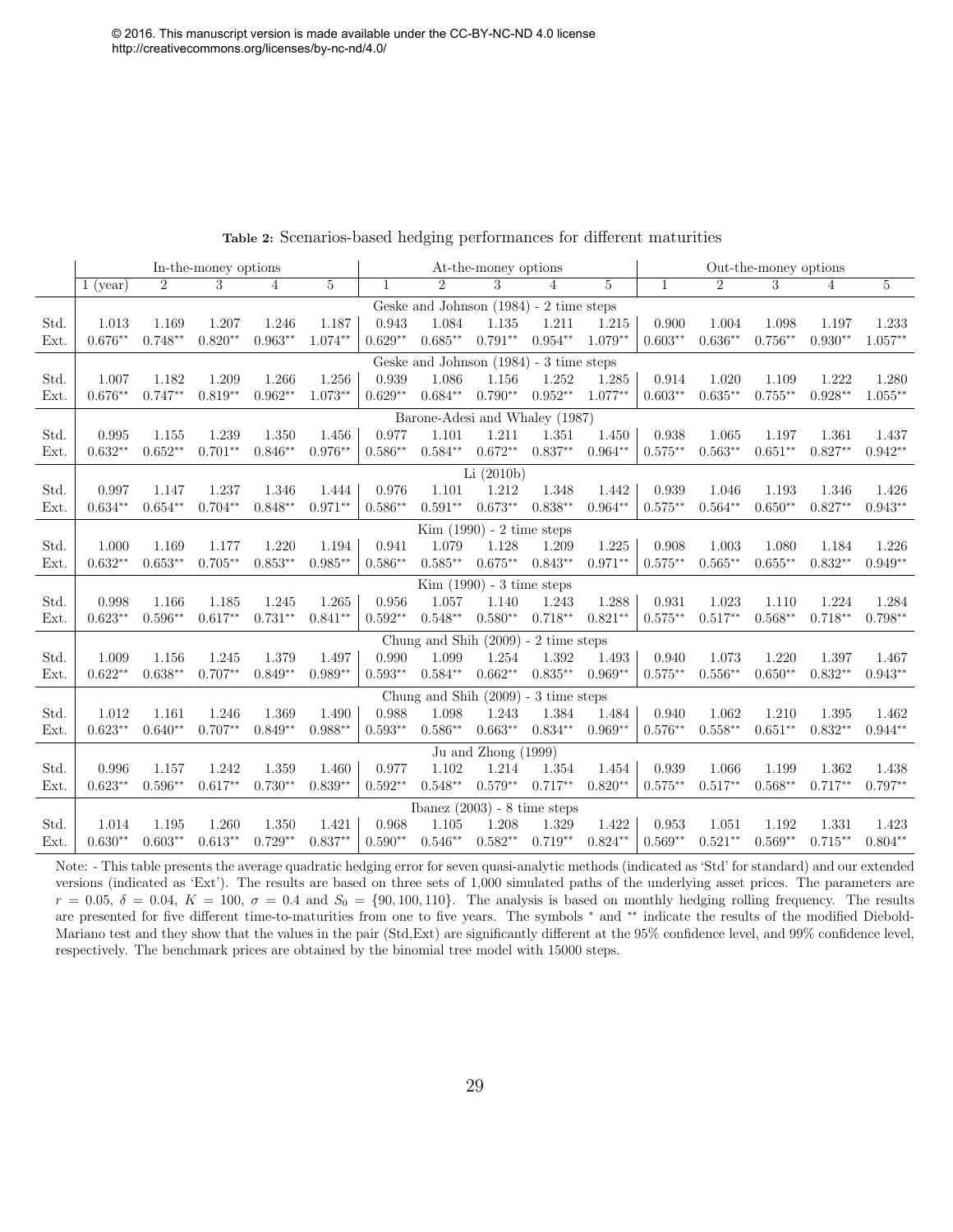<span id="page-30-1"></span>

|                           |       | Scenarios |           |        |         |         |        |        |          |         |         |        |        |        |         |         |         |         |         |        |        |                         |                         |
|---------------------------|-------|-----------|-----------|--------|---------|---------|--------|--------|----------|---------|---------|--------|--------|--------|---------|---------|---------|---------|---------|--------|--------|-------------------------|-------------------------|
|                           |       |           |           | Test-1 |         |         |        |        | $Test-2$ |         |         |        |        | Test-3 |         |         |         |         | Test-4  |        |        |                         |                         |
|                           | $S_0$ | 80        | 90        | 100    | 110     | 120     | 80     | 90     | 100      | 110     | 120     | 80     | 90     | 100    | 110     | 120     | 80      | 90      | 100     | 110    | 120    |                         |                         |
|                           | Exact | 1.4843    | 3.7145    | 7.7027 | 13.6722 | 21.3653 | 1.2359 | 3.3532 | 7.5970   | 13.8830 | 21.7186 | 0.3285 | 2.1094 | 6.7116 | 13.7493 | 22.1433 | 21.3053 | 15.6365 | 11.5887 | 8.6680 | 6.5464 | MAPE                    | <b>RMSE</b>             |
| Geske and Johnson (1984)  | Std.  | 1.4737    | 3.6832    | 7.6341 | 13.5544 | 21.1654 | 1.2265 | 3.3247 | 7.5297   | 13.7658 | 21.5286 | 0.3255 | 2.0885 | 6.6475 | 13.6300 | 21.9616 | 20.0000 | 14.2843 | 10.7048 | 8.0413 | 6.0808 | 0.0249%                 | 0.0377%                 |
| 2 time steps              | Ext.  | 1.4776    | 3.6976    | 7.6652 | 13.5869 | 21.1246 | 1.2297 | 3.3381 | 7.5609   | 13.7990 | 21.5021 | 0.3262 | 2.0982 | 6.6777 | 13.6627 | 21.9480 | 20.9597 | 15.3773 | 11.3671 | 8.4745 | 6.3789 | $0.0097\%$ **           | 0.0116%                 |
| Geske and Johnson (1984)  | Std.  | 1.4758    | 3.6913    | 7.6532 | 13.5917 | 21.2430 | 1.2282 | 3.3322 | 7.5487   | 13.8026 | 21.6002 | 0.3258 | 2.0939 | 6.6659 | 13.6670 | 22.0279 | 20.0000 | 14.7945 | 11.0090 | 8.2335 | 6.2112 | 0.018%                  | 0.0273%                 |
| 3 time steps              | Ext.  | 1.4785    | 3.7004    | 7.6740 | 13.6212 | 21.2439 | 1.2305 | 3.3406 | 7.5695   | 13.8326 | 21.6090 | 0.3264 | 2.1000 | 6.6860 | 13.6968 | 22.0436 | 21.0849 | 15.4321 | 11.3919 | 8.4879 | 6.3888 | $0.0075\%**$            | $0.0097\%$              |
| Barone-Adesi and          | Std.  | 1.4952    | 3.7255    | 7.7025 | 13.6467 | 21.3042 | 1.2458 | 3.3650 | 7.5977   | 13.8585 | 21.6603 | 0.3349 | 2.1207 | 6.7124 | 13.7224 | 22.0882 | 21.2311 | 15.6558 | 11.7004 | 8.8394 | 6.7479 | 0.0063%                 | 0.0101%                 |
| Whaley $(1987)$           | Ext.  | 1.4871    | 3.7140    | 7.6919 | 13.6471 | 21.3063 | 1.2384 | 3.3539 | 7.5873   | 13.8581 | 21.6650 | 0.3304 | 2.1114 | 6.7030 | 13.7225 | 22.0943 | 21.2304 | 15.6337 | 11.6221 | 8.7243 | 6.6164 | $0.0026\%$ <sup>*</sup> | $0.0036\%$              |
| Li(2010b)                 | Std.  | 1.4905    | 3.7204    | 7.6971 | 13.6415 | 21.2995 | 1.2411 | 3.3598 | 7.5923   | 13.8532 | 21.6555 | 0.3304 | 2.1152 | 6.7069 | 13.7171 | 22.0835 | 21.0936 | 15.4723 | 11.5011 | 8.6370 | 6.5487 | 0.0035%                 | 0.0045%                 |
|                           | Ext.  | 1.4861    | 3.7135    | 7.6902 | 13.6440 | 21.3172 | 1.2373 | 3.3532 | 7.5855   | 13.8550 | 21.6723 | 0.3291 | 2.1102 | 6.7009 | 13.7194 | 22.0986 | 21.1144 | 15.5233 | 11.5143 | 8.6218 | 6.5202 | $0.0027\%$ <sup>*</sup> | $0.0036\%$              |
| Kim (1990)                | Std.  | 1.4747    | 3.6904    | 7.6629 | 13.6249 | 21.2769 | 1.2272 | 3.3313 | 7.5585   | 13.8351 | 21.6376 | 0.3256 | 2.0931 | 6.6768 | 13.7000 | 22.0675 | 20.4384 | 15.5202 | 11.6354 | 8.7054 | 6.5383 | 0.0069%                 | 0.0105%                 |
| 2 time steps              | Ext.  | 1.4777    | 3.6996    | 7.6744 | 13.6285 | 21.2915 | 1.2298 | 3.3400 | 7.5699   | 13.8392 | 21.6482 | 0.3260 | 2.0998 | 6.6870 | 13.7038 | 22.0753 | 21.1868 | 15.5333 | 11.4951 | 8.5870 | 6.4769 | 0.005%                  | 0.0055%                 |
| Kim (1990)                | Std.  | 1.4778    | 3.7000    | 7.6800 | 13.6549 | 21.3536 | 1.2299 | 3.3404 | 7.5755   | 13.8647 | 21.7066 | 0.3263 | 2.1000 | 6.6929 | 13.7299 | 22.1298 | 21.2386 | 15.9015 | 11.8050 | 8.7874 | 6.5930 | 0.0051%                 | 0.0073%                 |
| 3 time steps              | Ext.  | 1.4801    | 3.7062    | 7.6893 | 13.6526 | 21.3139 | 1.2319 | 3.3463 | 7.5847   | 13.8635 | 21.6731 | 0.3267 | 2.1044 | 6.7011 | 13.7280 | 22.1026 | 21.2334 | 15.6297 | 11.5995 | 8.6798 | 6.5525 | $0.0021\%$ *            | $0.0023\%$              |
| Chung and Shih (2009)     | Std.  | 1.4788    | 3.7016    | 7.6812 | 13.6516 | 21.3562 | 1.2308 | 3.3419 | 7.5767   | 13.8618 | 21.7064 | 0.3266 | 2.1012 | 6.6934 | 13.7267 | 22.1281 | 21.4926 | 15.7831 | 11.6701 | 8.7043 | 6.5557 | 0.0035%                 | 0.0043%                 |
| 2 time steps              | Ext.  | 1.4804    | 3.7068    | 7.6914 | 13.6624 | 21.3512 | 1.2321 | 3.3468 | 7.5868   | 13.8731 | 21.7056 | 0.3268 | 2.1046 | 6.7028 | 13.7377 | 22.1311 | 21.3080 | 15.6484 | 11.5965 | 8.6696 | 6.5419 | $0.0014\%**$            | $0.0018\%$              |
| Chung and Shih (2009)     | Std.  | 1.4806    | 3 7067    | 7.6912 | 13.6635 | 21.3618 | 1.2323 | 3.3467 | 7.5866   | 13.8740 | 21.7138 | 0.3271 | 2.1046 | 6.7027 | 13.7387 | 22.1373 | 21.4361 | 15.7298 | 11 6369 | 8.6881 | 6.5502 | 0.0021%                 | 0.0027%                 |
| 3 time steps              | Ext.  | 1.4818    | 3.7101    | 7.6964 | 13.6671 | 21.3522 | 1.2333 | 3.3499 | 7.5917   | 13.8779 | 21.7075 | 0.3272 | 2.1070 | 6.7075 | 13.7424 | 22.1337 | 21.3010 | 15.6434 | 11.5937 | 8.6689 | 6.5430 | $0.0009\%**$            | 0.0012%                 |
| Ju and Zhon (1999)        | Std.  | 1.4844    | 3.7096    | 7.6874 | 13.6502 | 21.3444 | 1.2360 | 3.3497 | 7.5827   | 13.8607 | 21.6957 | 0.3294 | 2.1079 | 6.6991 | 13.7255 | 22.1183 | 21.2772 | 15.5967 | 11.5563 | 8.6523 | 6.5470 | 0.0014%                 | 0.0016%                 |
|                           | Ext.  | 1.4834    | 3.7093    | 7.6904 | 13.6569 | 21.3481 | 1.2349 | 3.3494 | 7.5857   | 13.8674 | 21.7010 | 0.3287 | 2.1074 | 6.7019 | 13.7322 | 22.1251 | 21.2761 | 15.6090 | 11.5651 | 8.6535 | 6.5415 | $0.0012\%$ <sup>*</sup> | $0.0012\%$              |
| Ibanez $(2003)$           | Std.  | 1.4781    | 3.6989    | 7.6715 | 13.6246 | 21.3005 | 1.2302 | 3.3394 | 7.5669   | 13.8353 | 21.6541 | 0.3264 | 2.0991 | 6.6835 | 13.6999 | 22.0789 | 20.7927 | 15.3657 | 11.3638 | 8.4737 | 6.3830 | 0.0084%                 | 0.0115%                 |
| Richardson ext. $ns = 4$  | Ext.  | 1.4827    | 3.7108    | 7.6959 | 13.6650 | 21.3478 | 1.2342 | 3.3506 | 7.5912   | 13.8758 | 21.7039 | 0.3278 | 2.1076 | 6.7068 | 13.7403 | 22.1308 | 21.2385 | 15.5900 | 11.5456 | 8.6281 | 6.5101 | $0.0017\%**$            | $0.0022\%$ <sup>*</sup> |
| Ibanez $(2003)$           | Std.  | 1.4808    | 3 7060    | 76859  | 13.6479 | 21.3311 | 1.2325 | 3.3460 | 7.5813   | 13.8587 | 21.6845 | 0.3272 | 2.1041 | 6.6973 | 13.7232 | 22.1094 | 21.1185 | 15.5042 | 11 4667 | 8.5632 | 6.4583 | 0.0043%                 | 0.0058%                 |
| Richardson ext. $ns = 8$  | Ext.  | 1.4827    | 3.7107    | 7.6951 | 13.6624 | 21.3479 | 1.2342 | 3.3505 | 7.5904   | 13.8732 | 21.7023 | 0.3278 | 2.1076 | 6.7061 | 13.7377 | 22.1279 | 21.2483 | 15.5848 | 11.5384 | 8.6224 | 6.5063 | $0.0018\%**$            | 0.0024%                 |
| Ibanez $(2003)$           | Std.  | 1.4830    | 3 7 1 1 2 | 7.6960 | 13.6636 | 21.3522 | 1.2344 | 3.3510 | 7.5913   | 13.8745 | 21.7057 | 0.3279 | 2.1079 | 6.7069 | 13.7390 | 22.1307 | 21.2550 | 15.5851 | 11.5411 | 8.6265 | 6.5105 | 0.0016%                 | 0.0022%                 |
| Richardson ext. $ns = 22$ | Ext.  | 1.4835    | 3.7125    | 7.6984 | 13.6673 | 21.3550 | 1.2349 | 3.3522 | 7.5937   | 13.8782 | 21.7092 | 0.3280 | 2.1089 | 6.7092 | 13.7427 | 22.1347 | 21.2704 | 15.6079 | 11.5606 | 8.6423 | 6.5233 | $0.001\%$ *             | $0.0014\%$              |

<span id="page-30-0"></span>Table 3: Pricing performances of quasi/analytic standard methods and our extended version: Stochastic volatility with jumps model

Note: This table presents the prices of the 20 option scenarios in [Ballestra and Sgarra \(2010\)](#page-19-3) (Tables 1-4), under a stochastic volatility with jumps model for seven quasi-analytic methods (indicated as 'Std' for standard) versions (indicated as 'Ext'). The options scenarios are summarized in Section [4.3.](#page-14-0) The symbols \* and \*\* indicate the results of the modified Diebold-Mariano test for the MAPE and RMSE measures only and they show that the pair (Std, Ext) are significantly different at the 95% confidence level, and 99% confidence level, respectively. The "benchmark" prices are those in [Chiarella et al. \(2009\)](#page-20-9), [Toivanen \(2010\)](#page-23-8) and [Ballestra and Sgarra \(2010\)](#page-19-3) using finite difference approximations and Monte Carlo simulations on an extremely fine mesh.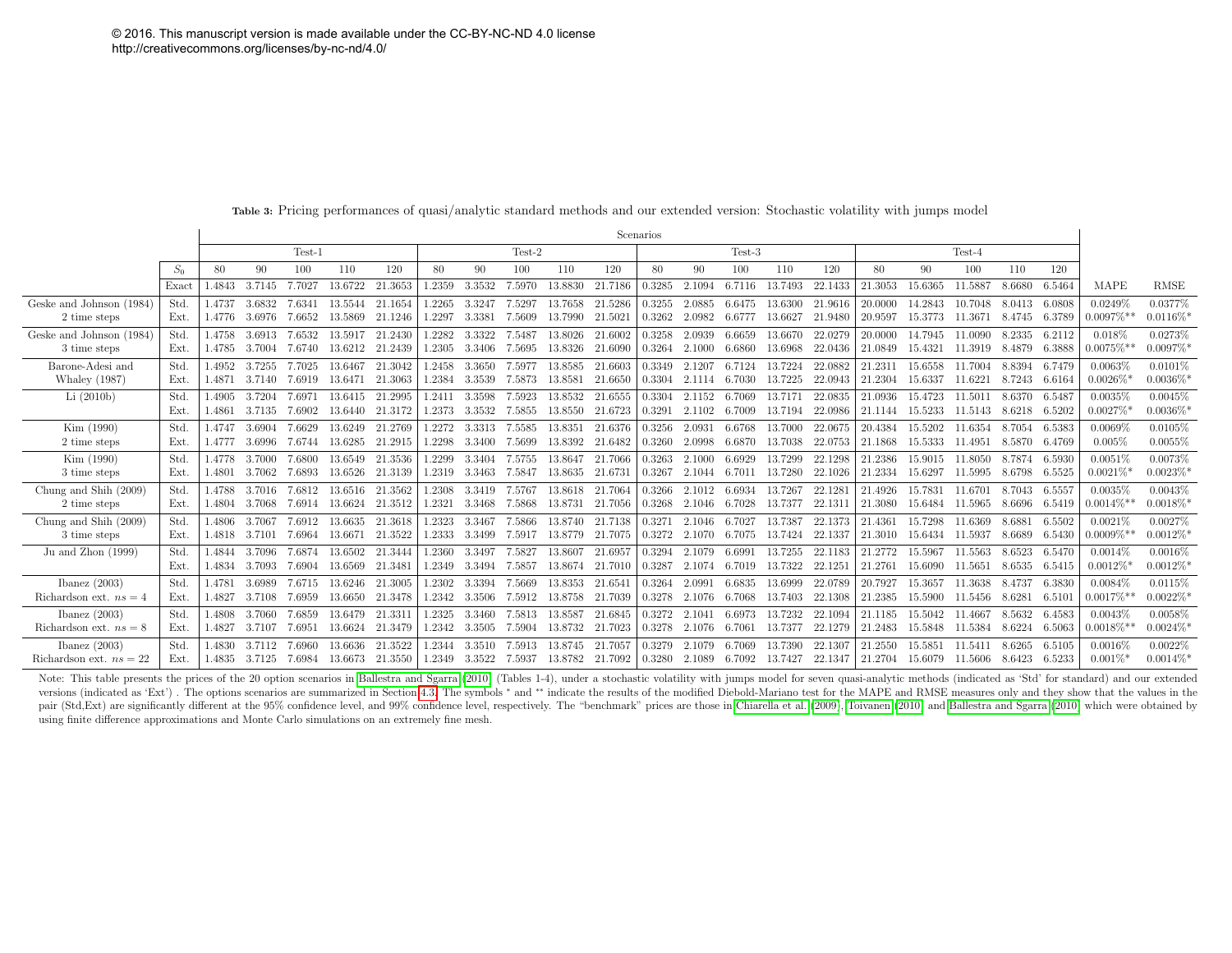<span id="page-31-0"></span>

|                                  |          | From January 2008 to December 2011 |          |                 | From January 2012 to May 2015 |                   |                 |          |  |  |
|----------------------------------|----------|------------------------------------|----------|-----------------|-------------------------------|-------------------|-----------------|----------|--|--|
|                                  |          | Medium Maturities                  |          | Long Maturities |                               | Medium Maturities | Long Maturities |          |  |  |
|                                  | Call     | Put                                | Call     | Put             | Call                          | Put               | Call            | Put      |  |  |
| Retained options                 | 8,140    | 10.618                             | 5,252    | 6,148           | 15,355                        | 7.477             | 10.327          | 4,677    |  |  |
| Average bid/ask spread           | $-7.258$ | $-4.587$                           | $-7.410$ | $-5.215$        | $-3.324$                      | $-3.172$          | $-3.587$        | $-3.359$ |  |  |
| Average $\%$ bid/ask spread      | $-0.064$ | $-0.248$                           | $-0.087$ | $-0.209$        | $-0.152$                      | $-0.135$          | $-0.093$        | $-0.116$ |  |  |
| Average mean price               | 148.811  | 35.859                             | 98.265   | 43.605          | 79.600                        | 38.584            | 84.447          | 41.942   |  |  |
| Average time-to-maturity (years) | 1.514    | 1.526                              | 2.496    | 2.471           | 1.517                         | 1.503             | 2.429           | 2.458    |  |  |
| Subtotal $(\%$ of options)       | 11.97%   | 15.62%                             | 7.72%    | $9.04\%$        | 22.58%                        | 11.00%            | 15.19%          | 6.88%    |  |  |

Table 4: Summary statistics for the OEX<sup>®</sup> (American) LEAPS<sup>®</sup> on S&P  $100^{TM}$ 

| Table 5: Empirical pricing performances on S&P $100^{TM}$ LEAPS® |  |  |  |
|------------------------------------------------------------------|--|--|--|
|------------------------------------------------------------------|--|--|--|

|              |            |           | From January 2008 to December 2011 |            |              |                                        |            |                                                         | From January 2012 to May 2015 |            |              |            |
|--------------|------------|-----------|------------------------------------|------------|--------------|----------------------------------------|------------|---------------------------------------------------------|-------------------------------|------------|--------------|------------|
|              | <b>MRE</b> |           | RMSVE FIBA (%)                     | <b>MOE</b> | <b>RMSOE</b> | <b>MROE</b>                            | <b>MRE</b> |                                                         | RMSVE FIBA (%)                | MOE        | <b>RMSOE</b> | MROE       |
|              |            |           |                                    |            |              |                                        |            | Geske and Johnson (1984) - 2 time steps                 |                               |            |              |            |
| Std.         | $-0.743$   | 3.410     | 70.6%                              | $-1.402$   | 4.813        | $-0.025$                               | $-0.551$   | 1.988                                                   | 93.6%                         | $-1.154$   | 5.627        | $-0.022$   |
| Ext.         | $-0.274**$ | $3.167*$  | 77.6%**                            | $-0.689**$ | $4.541**$    | $-0.013**$                             | $0.017**$  | $1.940*$                                                | 92.1%**                       | $-0.109**$ | $5.579**$    | $-0.010**$ |
|              |            |           |                                    |            |              |                                        |            | Geske and Johnson (1984) - 3 time steps                 |                               |            |              |            |
| Std.         | $-0.431$   | 3.230     | 74.9%                              | $-0.958$   | 4.612        | $-0.018$                               | $-0.180$   | 1.861                                                   | 93.3%                         | $-0.465$   | 5.534        | $-0.015$   |
| Ext.         | $-0.212**$ | $3.161**$ | 78.3%**                            | $-0.577**$ | $4.531**$    | $-0.011*$                              | $0.082**$  | $1.969*$                                                | 91.8%**                       | $0.011**$  | $5.595*$     | $-0.009**$ |
|              |            |           |                                    |            |              | Barone-Adesi and Whaley (1987)         |            |                                                         |                               |            |              |            |
| Std.         | 0.573      | 3.128     | 84.2%                              | 0.768      | 4.459        | 0.017                                  | 0.678      | 2.261                                                   | 88.0%                         | 1.091      | 5.772        | 0.006      |
| Ext.         | $0.143**$  | $3.107**$ | 82.7%**                            | $0.006**$  | 4.453        | $0.001**$                              | $0.408**$  | $2.102*$                                                | 89.8%**                       | $0.601**$  | $5.671*$     | $-0.002**$ |
|              |            |           |                                    |            |              | Li(2010b)                              |            |                                                         |                               |            |              |            |
| Std.         | 0.478      | 3.119     | 85.1%                              | 0.593      | 4.447        | 0.011                                  | 0.563      | 2.169                                                   | 89.1%                         | 0.891      | 5.711        | 0.003      |
| Ext.         | $0.082**$  | $3.125**$ | 82.1%**                            | $-0.093**$ | $4.475*$     | $-0.002**$                             | $0.324**$  | $2.058*$                                                | $90.4\%^{**}$                 | $0.453**$  | $5.643**$    | $-0.003$   |
|              |            |           |                                    |            |              | $Kim (1990) - 2 time steps$            |            |                                                         |                               |            |              |            |
| Std.         | $-0.375$   | 3.314     | 76.2%                              | $-0.821$   | 4.686        | $-0.016$                               | 0.139      | 2.050                                                   | 90.5%                         | 0.127      | 5.636        | $-0.008$   |
| Ext.         | $-0.107**$ | $3.102**$ | 80.2%**                            | $-0.446**$ | $4.459*$     | $-0.010*$                              | $0.236**$  | $1.995*$                                                | 90.8%*                        | $0.292**$  | $5.607*$     | $-0.007$   |
|              |            |           |                                    |            |              | $Kim (1990) - 3 time steps$            |            |                                                         |                               |            |              |            |
| Std.         | 0.015      | 3.100     | 82.4%                              | $-0.246$   | 4.441        | $-0.008$                               | 0.486      | 2.193                                                   | 88.9%                         | 0.727      | 5.728        | $-0.002$   |
| Ext.         | $0.060*$   | $3.074*$  | 83.2%**                            | $-0.170**$ | $4.415**$    | $-0.006$                               | $0.419*$   | $2.106**$                                               | 89.5%**                       | $0.617**$  | $5.674*$     | $-0.003$   |
|              |            |           |                                    |            |              | Chung and Shih $(2009)$ - 2 time steps |            |                                                         |                               |            |              |            |
| Std.         | 0.189      | 3.054     | 85.8%                              | 0.048      | 4.378        | $-0.005$                               | 0.500      | 2.168                                                   | 89.0%                         | 0.753      | 5.714        | $-0.002$   |
| Ext.         | 0.136      | 3.075     | 84.2%                              | $-0.039$   | 4.410        | $-0.004$                               | 0.460      | 2.138                                                   | 89.4%                         | $0.689*$   | 5.693        | $-0.002$   |
|              |            |           |                                    |            |              | Chung and Shih $(2009)$ - 3 time steps |            |                                                         |                               |            |              |            |
| Std.         | 0.216      | 3.059     | 85.9%                              | 0.098      | 4.383        | $-0.004$                               | 0.531      | 2.188                                                   | 88.9%                         | 0.809      | 5.726        | $-0.001$   |
| Ext.         | $0.146**$  | 3.077*    | 84.1%**                            | $-0.018**$ | $4.412**$    | $-0.004$                               | $0.473**$  | $2.148**$                                               | 89.4%**                       | $0.713**$  | $5.699*$     | $-0.002$   |
|              |            |           |                                    |            |              | Ju and Zhong (1999)                    |            |                                                         |                               |            |              |            |
| Std.         | 0.159      | 3.062     | 85.3%                              | 0.008      | 4.394        | $-0.002$                               | 0.444      | 2.087                                                   | 89.7%                         | 0.671      | 5.663        | $-0.002$   |
| Ext.         | $0.117**$  | $3.080*$  | 83.9%**                            | $-0.069$   | 4.417**      | $-0.004$                               | 0.434      | 2.11                                                    | 89.6%                         | $0.646*$   | 5.675        | $-0.002$   |
|              |            |           |                                    |            |              |                                        |            | Ibanez (2003) - Richardson extrapolation with $ns = 22$ |                               |            |              |            |
| Std.         | 0.103      | 3.071     | 84.5%                              | $-0.065$   | 4.404        | $-0.004$                               | 0.451      | 2.160                                                   | 89.0%                         | 0.666      | 5.709        | $-0.003$   |
| Ext.         | $0.067**$  | 2.930     | 84.0%**                            | $-0.123$   | 4.287        | $-0.005$                               | 0.449      | 2.157                                                   | 89.3%                         | $0.665**$  | 5.707*       | $-0.003$   |
|              |            |           |                                    |            |              | Derman et.al. (1995)                   |            |                                                         |                               |            |              |            |
| 50 steps     | $-2.401$   | 9.286     | 31.7%                              | $-2.343$   | 10.607       | $-0.097$                               | $-12.772$  | 23.527                                                  | 22.4%                         | $-14.075$  | 26.245       | $-0.360$   |
| $100$ steps  | $-1.948$   | 9.387     | 31.8%                              | $-1.763$   | 10.683       | $-0.080$                               | $-10.900$  | 22.659                                                  | 23.2%                         | $-12.006$  | 25.335       | $-0.304$   |
|              |            |           |                                    |            |              | Cox, Ross and Rubinstein (1979)        |            |                                                         |                               |            |              |            |
| $2000$ steps | 0.231      | 3.066     | 85.6%                              | 0.130      | 4.392        | $-0.002$                               | 0.552      | 2.197                                                   | 88.9%                         | 0.852      | 5.731        | $-0.001$   |

Note: The six error measures in [Linaras and Skiadopoulos \(2005\)](#page-23-6), MRE, RMSVE, FIBA (%), MOE, RMSOE and MROE, are calculated for all seven quasi-analytic methods (labelled 'Std.' for standard) and our extended versions (indicated as 'Ext.'), using the S&P  $100^{TM}$ LEAPS <sup>R</sup> prices between January 2012 and May 2015, for maturities above 500 trading days. The symbols <sup>∗</sup> and ∗∗ indicate the results of the modified Diebold-Mariano test and they show that the values in the pair (Std,Ext) are significantly different at the 95% confidence level, and 99% confidence level, respectively. The benchmark prices are obtained by the binomial tree model with 15000 steps. The implied tree method by [Derman et al. \(1995\)](#page-21-8) with 50 and 100 time steps and the [Cox et al. \(1979\)](#page-21-7) with 2000 time steps are also reported.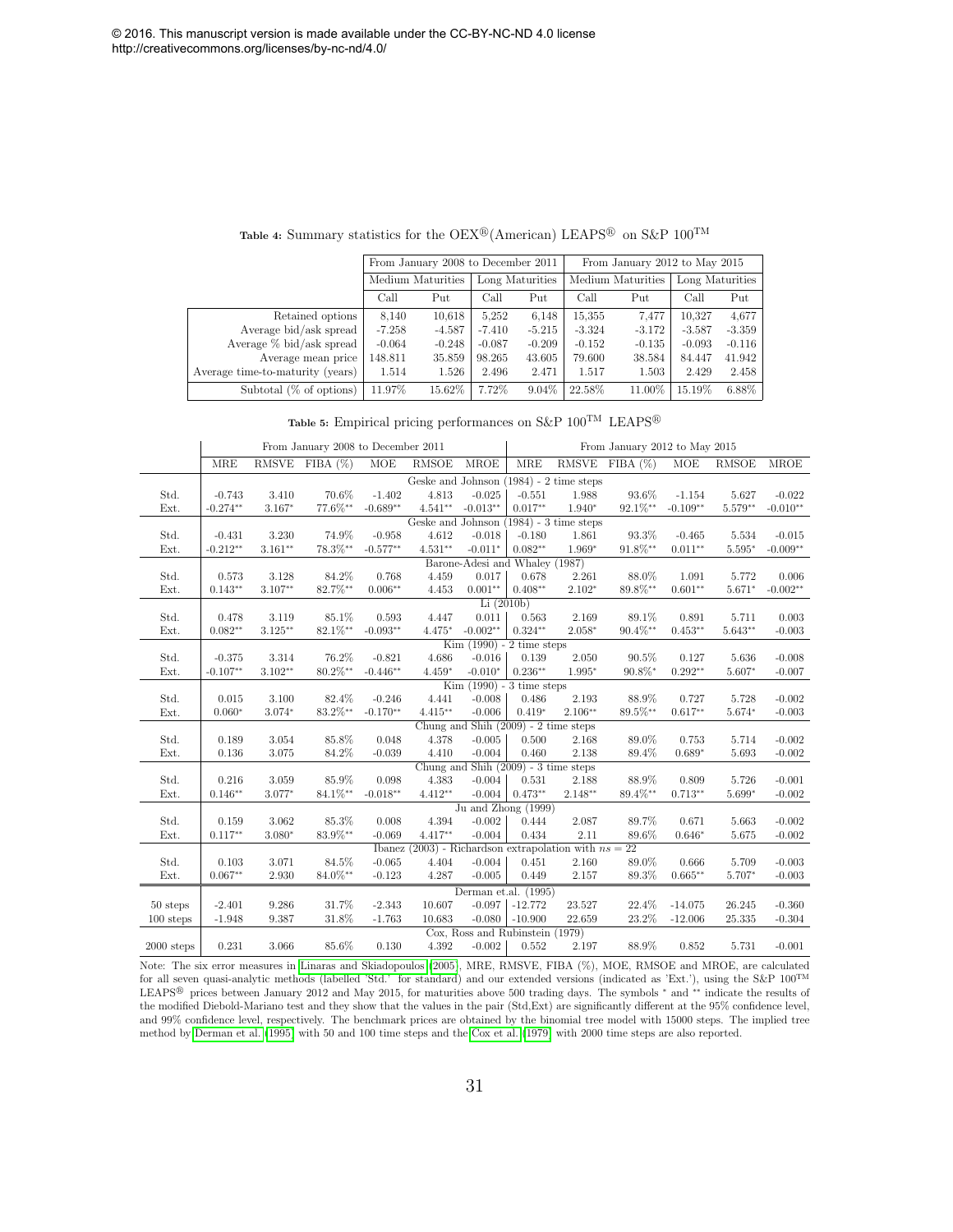<span id="page-32-0"></span>

Note: The optimal exercise prices of two American put options are considered in the figure. The two options are written on the same underlying asset with  $\sigma = 20\%, \delta = 5\%, r = 8\%$  and  $K = 100$ . One option has maturity  $t_1 = 1$  year and the other  $T = 2.5$  years. The continuous line represents the optimal exercise price of the option with maturity  $T$  and the dash-dot lines represent the optimal exercise of the option with maturity  $t_1$ . In particular, the left-most dash-dot line is the 'original' function and the other is its translation over the continuous line to show they coincide in the interval  $[t_x, T]$  where  $t_x = t_0 + (T - t_1) = 1.5$  years represents the size of the translation. The OEPs are calculated by the integral method in [Kim \(1990\)](#page-22-3).